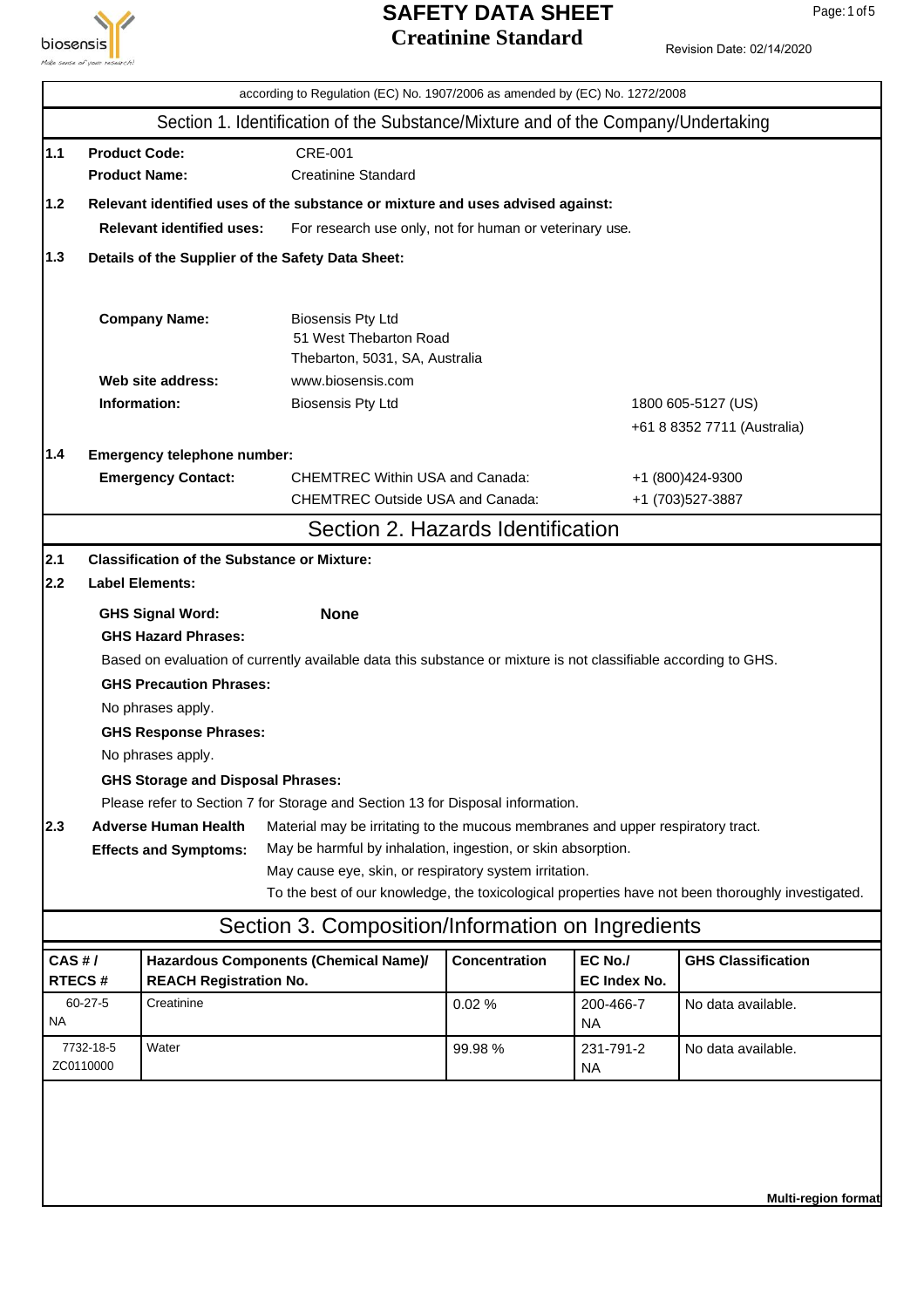

Page: 2 of 5

7

|  | Revision Date: 02/14/2020 |
|--|---------------------------|
|  |                           |

|     |                                                    | Section 4. First Aid Measures                                                                                                                                                                                     |
|-----|----------------------------------------------------|-------------------------------------------------------------------------------------------------------------------------------------------------------------------------------------------------------------------|
| 4.1 | <b>Description of First Aid</b>                    |                                                                                                                                                                                                                   |
|     | <b>Measures:</b>                                   |                                                                                                                                                                                                                   |
|     | In Case of Inhalation:                             | Remove to fresh air. If not breathing, give artificial respiration or give oxygen by trained personnel.<br>Get immediate medical attention.                                                                       |
|     | In Case of Skin Contact:                           | Immediately wash skin with soap and plenty of water for at least 20 minutes. Remove contaminated<br>clothing. Get medical attention if symptoms occur. Wash clothing before reuse.                                |
|     | In Case of Eye Contact:                            | Hold eyelids apart and flush eyes with plenty of water for at least 20 minutes. Have eyes examined<br>and tested by medical personnel.                                                                            |
|     | In Case of Ingestion:                              | Wash out mouth with water provided person is conscious. Never give anything by mouth to an<br>unconscious person. Get medical attention. Do NOT induce vomiting unless directed to do so by<br>medical personnel. |
|     |                                                    | Section 5. Fire Fighting Measures                                                                                                                                                                                 |
| 5.1 | <b>Suitable Extinguishing</b>                      | Use alcohol-resistant foam, carbon dioxide, water, or dry chemical spray.                                                                                                                                         |
|     | Media:                                             | Use water spray to cool fire-exposed containers.                                                                                                                                                                  |
|     | Media:                                             | Unsuitable Extinguishing A solid water stream may be inefficient.                                                                                                                                                 |
| 5.2 | <b>Flammable Properties</b><br><b>And Hazards:</b> | No data available.                                                                                                                                                                                                |
|     |                                                    | No data available.                                                                                                                                                                                                |
|     | Flash Pt:                                          | No data.                                                                                                                                                                                                          |
|     | <b>Explosive Limits:</b>                           | LEL: No data.<br>UEL: No data.                                                                                                                                                                                    |
|     | <b>Autoignition Pt:</b>                            | No data.                                                                                                                                                                                                          |
| 5.3 |                                                    | Fire Fighting Instructions: As in any fire, wear self-contained breathing apparatus pressure-demand (NIOSH approvedor<br>equivalent), and full protective gear to prevent contact with skin and eyes.             |
|     |                                                    | Section 6. Accidental Release Measures                                                                                                                                                                            |
| 6.1 | <b>Protective Precautions,</b>                     | Avoid breathing vapors and provide adequate ventilation.                                                                                                                                                          |
|     |                                                    | Protective Equipment and As conditions warrant, wear a NIOSH approved self-contained breathing apparatus, or respirator,                                                                                          |
|     | <b>Emergency Procedures:</b>                       | and appropriate personal protection (rubber boots, safety goggles, and heavy rubber gloves).                                                                                                                      |
| 6.2 | Environmental<br><b>Precautions:</b>               | Take steps to avoid release into the environment, if safe to do so.                                                                                                                                               |
| 6.3 |                                                    | Methods and Material For Contain spill and collect, as appropriate.<br>Containment and Cleaning Transfer to a chemical waste container for disposal in accordance with local regulations.                         |
|     | Up:                                                |                                                                                                                                                                                                                   |
|     |                                                    | Section 7. Handling and Storage                                                                                                                                                                                   |
| 7.1 | in Handling:                                       | Precautions To Be Taken Avoid breathing dust/fume/gas/mist/vapours/spray.<br>Avoid prolonged or repeated exposure.                                                                                                |
| 7.2 |                                                    | Precautions To Be Taken Keep container tightly closed.                                                                                                                                                            |
|     | in Storing:                                        | Store in accordance with information listed on the product insert.                                                                                                                                                |
|     |                                                    | Section 8. Exposure Controls/Personal Protection                                                                                                                                                                  |
| 8.1 | <b>Exposure Parameters:</b>                        |                                                                                                                                                                                                                   |
|     |                                                    |                                                                                                                                                                                                                   |
|     |                                                    |                                                                                                                                                                                                                   |
|     |                                                    | <b>Multi-region format</b>                                                                                                                                                                                        |
|     |                                                    |                                                                                                                                                                                                                   |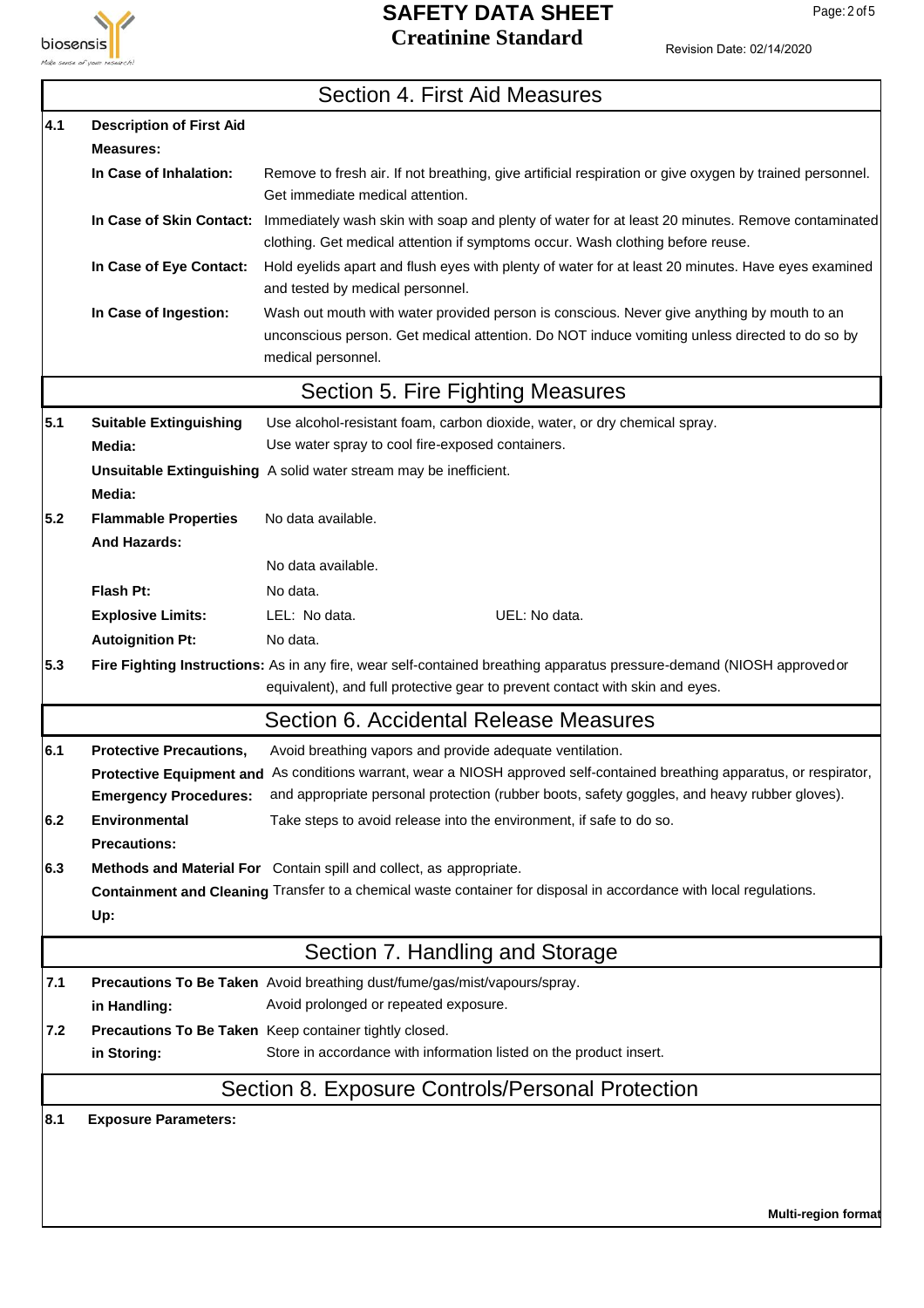

| 8.2   | <b>Exposure Controls:</b>              |                                                                                                        |  |  |  |  |  |  |
|-------|----------------------------------------|--------------------------------------------------------------------------------------------------------|--|--|--|--|--|--|
| 8.2.1 | <b>Engineering Controls</b>            | Use process enclosures, local exhaust ventilation, or other engineering controls to control airborne   |  |  |  |  |  |  |
|       | (Ventilation etc.):                    | levels below recommended exposure limits.                                                              |  |  |  |  |  |  |
| 8.2.2 | <b>Personal protection equipment:</b>  |                                                                                                        |  |  |  |  |  |  |
|       | <b>Eye Protection:</b>                 | Safety glasses                                                                                         |  |  |  |  |  |  |
|       | <b>Protective Gloves:</b>              | Compatible chemical-resistant gloves                                                                   |  |  |  |  |  |  |
|       | Other Protective Clothing: Lab coat    |                                                                                                        |  |  |  |  |  |  |
|       | <b>Respiratory Equipment</b>           | NIOSH approved respirator, as conditions warrant.                                                      |  |  |  |  |  |  |
|       | (Specify Type):                        |                                                                                                        |  |  |  |  |  |  |
|       | Work/Hygienic/                         | Do not take internally.                                                                                |  |  |  |  |  |  |
|       | <b>Maintenance Practices:</b>          | Facilities storing or utilizing this material should be equipped with an eyewash facility and a safety |  |  |  |  |  |  |
|       |                                        | shower.                                                                                                |  |  |  |  |  |  |
|       |                                        | Wash thoroughly after handling.                                                                        |  |  |  |  |  |  |
|       |                                        | No data available.                                                                                     |  |  |  |  |  |  |
|       |                                        | Section 9. Physical and Chemical Properties                                                            |  |  |  |  |  |  |
| 9.1   |                                        | Information on Basic Physical and Chemical Properties                                                  |  |  |  |  |  |  |
|       | <b>Physical States:</b>                | [X] Liquid<br>[ ] Gas<br>[ ] Solid                                                                     |  |  |  |  |  |  |
|       | <b>Appearance and Odor:</b>            | A 20 mg/dl solution of creatinine                                                                      |  |  |  |  |  |  |
|       | pH:                                    | No data.                                                                                               |  |  |  |  |  |  |
|       | <b>Melting Point:</b>                  | No data.                                                                                               |  |  |  |  |  |  |
|       | <b>Boiling Point:</b>                  | No data.                                                                                               |  |  |  |  |  |  |
|       | Flash Pt:                              | No data.                                                                                               |  |  |  |  |  |  |
|       | <b>Evaporation Rate:</b>               | No data.                                                                                               |  |  |  |  |  |  |
|       | Flammability (solid, gas):             | No data available.                                                                                     |  |  |  |  |  |  |
|       | <b>Explosive Limits:</b>               | LEL: No data.<br>UEL: No data.                                                                         |  |  |  |  |  |  |
|       | Vapor Pressure (vs. Air or mm          | No data.                                                                                               |  |  |  |  |  |  |
|       | Hg):                                   |                                                                                                        |  |  |  |  |  |  |
|       | Vapor Density (vs. Air = 1):           | No data.                                                                                               |  |  |  |  |  |  |
|       | Specific Gravity (Water = 1):          | No data.                                                                                               |  |  |  |  |  |  |
|       | <b>Solubility in Water:</b>            | No data.                                                                                               |  |  |  |  |  |  |
|       | <b>Octanol/Water Partition</b>         | No data.                                                                                               |  |  |  |  |  |  |
|       | <b>Coefficient:</b>                    |                                                                                                        |  |  |  |  |  |  |
|       | <b>Autoignition Pt:</b>                | No data.                                                                                               |  |  |  |  |  |  |
|       | <b>Decomposition Temperature:</b>      | No data.                                                                                               |  |  |  |  |  |  |
|       | <b>Viscosity:</b>                      | No data.                                                                                               |  |  |  |  |  |  |
| 9.2   | <b>Other Information</b>               |                                                                                                        |  |  |  |  |  |  |
|       | <b>Percent Volatile:</b>               | No data.                                                                                               |  |  |  |  |  |  |
|       | <b>Molecular Formula &amp; Weight:</b> | C4H7N3O<br>113.1                                                                                       |  |  |  |  |  |  |
|       |                                        |                                                                                                        |  |  |  |  |  |  |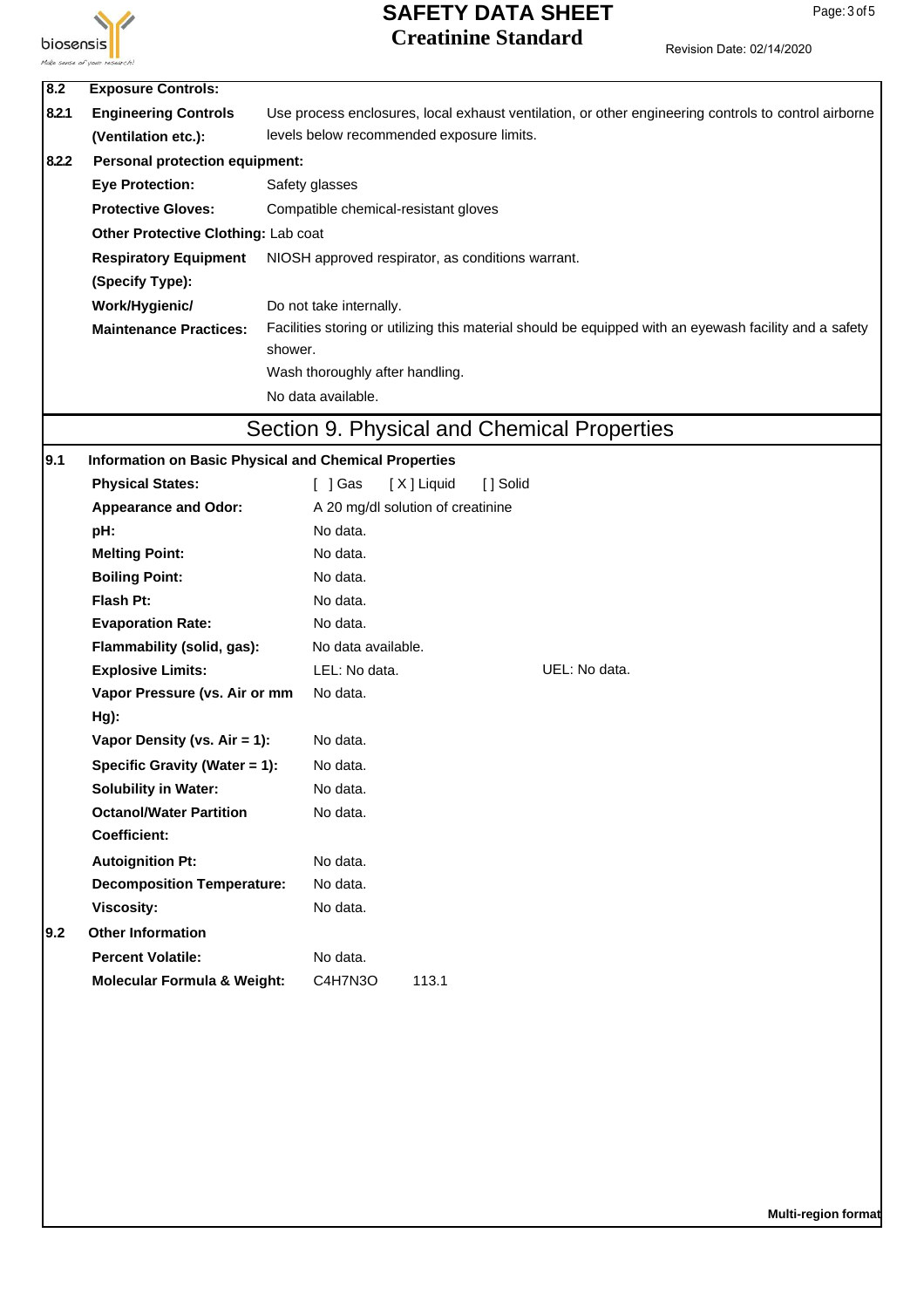

Revision Date: 02/14/2020

|      |                                            |                                           | Section 10. Stability and Reactivity                                                     |            |                           |              |                            |  |
|------|--------------------------------------------|-------------------------------------------|------------------------------------------------------------------------------------------|------------|---------------------------|--------------|----------------------------|--|
| 10.1 | <b>Reactivity:</b><br>No data available.   |                                           |                                                                                          |            |                           |              |                            |  |
| 10.2 | Stability:<br>Unstable [ ]<br>Stable $[X]$ |                                           |                                                                                          |            |                           |              |                            |  |
| 10.3 |                                            | <b>Stability Note(s):</b>                 | Stable if stored in accordance with information listed on the product insert.            |            |                           |              |                            |  |
|      | <b>Polymerization:</b>                     |                                           | Will occur [ ]<br>Will not occur [X]                                                     |            |                           |              |                            |  |
| 10.4 |                                            | <b>Conditions To Avoid:</b>               | No data available.                                                                       |            |                           |              |                            |  |
| 10.5 |                                            |                                           | Incompatibility - Materials strong oxidizing agents                                      |            |                           |              |                            |  |
|      | To Avoid:                                  |                                           |                                                                                          |            |                           |              |                            |  |
| 10.6 | <b>Hazardous</b>                           |                                           | carbon dioxide                                                                           |            |                           |              |                            |  |
|      |                                            | Decomposition or                          | carbon monoxide                                                                          |            |                           |              |                            |  |
|      | <b>Byproducts:</b>                         |                                           | nitrogen oxides                                                                          |            |                           |              |                            |  |
|      |                                            |                                           | Section 11. Toxicological Information                                                    |            |                           |              |                            |  |
| 11.1 | Information on                             |                                           | The toxicological effects of this product have not been thoroughly studied.              |            |                           |              |                            |  |
|      |                                            | <b>Toxicological Effects:</b>             |                                                                                          |            |                           |              |                            |  |
|      | Carcinogenicity:                           |                                           | NTP? No<br>IARC Monographs? No                                                           |            | <b>OSHA Regulated? No</b> |              |                            |  |
| CAS# |                                            |                                           | <b>Hazardous Components (Chemical Name)</b>                                              | <b>NTP</b> | <b>IARC</b>               | <b>ACGIH</b> | <b>OSHA</b>                |  |
|      | $60 - 27 - 5$                              | Creatinine                                |                                                                                          | n.a.       | n.a.                      | n.a.         | n.a.                       |  |
|      | 7732-18-5                                  | Water                                     |                                                                                          | n.a.       | n.a.                      | n.a.         | n.a.                       |  |
|      |                                            |                                           | Section 12. Ecological Information                                                       |            |                           |              |                            |  |
| 12.1 | <b>Toxicity:</b>                           |                                           | Avoid release into the environment.                                                      |            |                           |              |                            |  |
|      |                                            |                                           | Runoff from fire control or dilution water may cause pollution.                          |            |                           |              |                            |  |
| 12.2 | <b>Persistence and</b>                     |                                           | No data available.                                                                       |            |                           |              |                            |  |
|      | Degradability:                             |                                           |                                                                                          |            |                           |              |                            |  |
| 12.3 |                                            | <b>Bioaccumulative</b>                    | No data available.                                                                       |            |                           |              |                            |  |
|      | <b>Potential:</b>                          |                                           |                                                                                          |            |                           |              |                            |  |
| 12.4 | <b>Mobility in Soil:</b>                   |                                           | No data available.                                                                       |            |                           |              |                            |  |
| 12.5 |                                            |                                           | Results of PBT and vPvB No data available.                                               |            |                           |              |                            |  |
|      | assessment:                                |                                           |                                                                                          |            |                           |              |                            |  |
| 12.6 |                                            | Other adverse effects:                    | No data available.                                                                       |            |                           |              |                            |  |
|      |                                            |                                           | Section 13. Disposal Considerations                                                      |            |                           |              |                            |  |
| 13.1 |                                            |                                           | Waste Disposal Method: Dispose in accordance with local, state, and federal regulations. |            |                           |              |                            |  |
|      |                                            |                                           | Section 14. Transport Information                                                        |            |                           |              |                            |  |
| 14.1 |                                            | <b>LAND TRANSPORT (US DOT):</b>           |                                                                                          |            |                           |              |                            |  |
|      |                                            | <b>DOT Proper Shipping Name:</b>          | Not dangerous goods.                                                                     |            |                           |              |                            |  |
|      | <b>DOT Hazard Class:</b>                   |                                           |                                                                                          |            |                           |              |                            |  |
|      | <b>UN/NA Number:</b>                       |                                           |                                                                                          |            |                           |              |                            |  |
| 14.1 |                                            | <b>LAND TRANSPORT (European ADR/RID):</b> |                                                                                          |            |                           |              |                            |  |
|      |                                            | <b>ADR/RID Shipping Name:</b>             | Not dangerous goods.                                                                     |            |                           |              |                            |  |
|      | <b>UN Number:</b>                          |                                           |                                                                                          |            |                           |              |                            |  |
|      | <b>Hazard Class:</b>                       |                                           |                                                                                          |            |                           |              |                            |  |
|      |                                            |                                           |                                                                                          |            |                           |              |                            |  |
|      |                                            |                                           |                                                                                          |            |                           |              |                            |  |
|      |                                            |                                           |                                                                                          |            |                           |              |                            |  |
|      |                                            |                                           |                                                                                          |            |                           |              | <b>Multi-region format</b> |  |

Page: 4 of 5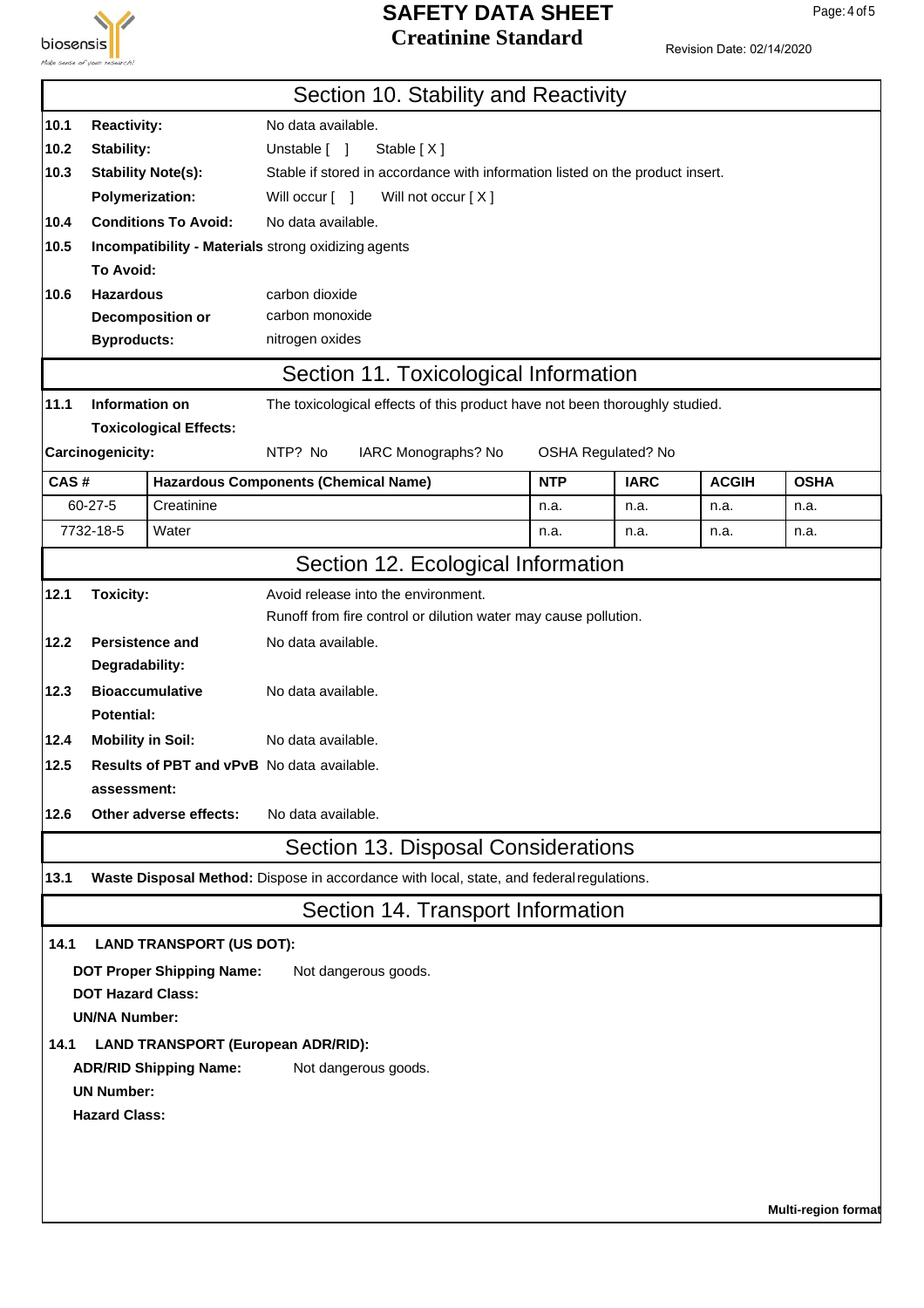

Page: 5 of 5

| Make sense of your research!         |                                   |                                                                                                                                                                                                                                                                                                                                                                                                                                              |                                              |           |              |  |
|--------------------------------------|-----------------------------------|----------------------------------------------------------------------------------------------------------------------------------------------------------------------------------------------------------------------------------------------------------------------------------------------------------------------------------------------------------------------------------------------------------------------------------------------|----------------------------------------------|-----------|--------------|--|
| 14.3                                 | <b>AIR TRANSPORT (ICAO/IATA):</b> |                                                                                                                                                                                                                                                                                                                                                                                                                                              |                                              |           |              |  |
|                                      | <b>ICAO/IATA Shipping Name:</b>   | Not dangerous goods.                                                                                                                                                                                                                                                                                                                                                                                                                         |                                              |           |              |  |
| <b>Additional Transport</b>          |                                   | Transport in accordance with local, state, and federal regulations.                                                                                                                                                                                                                                                                                                                                                                          |                                              |           |              |  |
| Information:                         |                                   |                                                                                                                                                                                                                                                                                                                                                                                                                                              |                                              |           |              |  |
|                                      |                                   | Section 15. Regulatory Information                                                                                                                                                                                                                                                                                                                                                                                                           |                                              |           |              |  |
|                                      |                                   | EPA SARA (Superfund Amendments and Reauthorization Act of 1986) Lists                                                                                                                                                                                                                                                                                                                                                                        |                                              |           |              |  |
| CAS#                                 |                                   | <b>Hazardous Components (Chemical Name)</b>                                                                                                                                                                                                                                                                                                                                                                                                  | S. 302 (EHS)                                 | S. 304 RQ | S. 313 (TRI) |  |
| 60-27-5                              | Creatinine                        |                                                                                                                                                                                                                                                                                                                                                                                                                                              | No                                           | No        | No           |  |
| 7732-18-5                            | Water                             |                                                                                                                                                                                                                                                                                                                                                                                                                                              | No                                           | No        | No.          |  |
| CAS#                                 |                                   | <b>Hazardous Components (Chemical Name)</b>                                                                                                                                                                                                                                                                                                                                                                                                  | Other US EPA or State Lists                  |           |              |  |
| 60-27-5                              | Creatinine                        |                                                                                                                                                                                                                                                                                                                                                                                                                                              | CAA HAP, ODC: No; CWA NPDES: No; TSCA: Yes - |           |              |  |
|                                      |                                   |                                                                                                                                                                                                                                                                                                                                                                                                                                              | Inventory; CA PROP.65: No                    |           |              |  |
| 7732-18-5                            | Water                             |                                                                                                                                                                                                                                                                                                                                                                                                                                              | CAA HAP, ODC: No; CWA NPDES: No; TSCA: Yes - |           |              |  |
|                                      |                                   |                                                                                                                                                                                                                                                                                                                                                                                                                                              | Inventory; CA PROP.65: No                    |           |              |  |
| <b>Regulatory Information</b>        |                                   | This SDS was prepared in accordance with 29 CFR 1910.1200 and Regulation (EC)                                                                                                                                                                                                                                                                                                                                                                |                                              |           |              |  |
| <b>Statement:</b>                    |                                   | No.1272/2008.                                                                                                                                                                                                                                                                                                                                                                                                                                |                                              |           |              |  |
|                                      |                                   | Section 16. Other Information                                                                                                                                                                                                                                                                                                                                                                                                                |                                              |           |              |  |
|                                      |                                   |                                                                                                                                                                                                                                                                                                                                                                                                                                              |                                              |           |              |  |
| <b>Additional Information About</b>  |                                   | No data available.                                                                                                                                                                                                                                                                                                                                                                                                                           |                                              |           |              |  |
| <b>This Product:</b>                 |                                   |                                                                                                                                                                                                                                                                                                                                                                                                                                              |                                              |           |              |  |
| <b>Company Policy or Disclaimer:</b> |                                   | DISCLAIMER: This information is believed to be accurate and represents the best information<br>currently available to us. However, we make no warranty of merchantability or any other warranty,<br>express or implied, with respect to such information, and we assume no liability resulting from its<br>use. Users should make their own investigations to determine the suitability of the information for<br>their particular purposes. |                                              |           |              |  |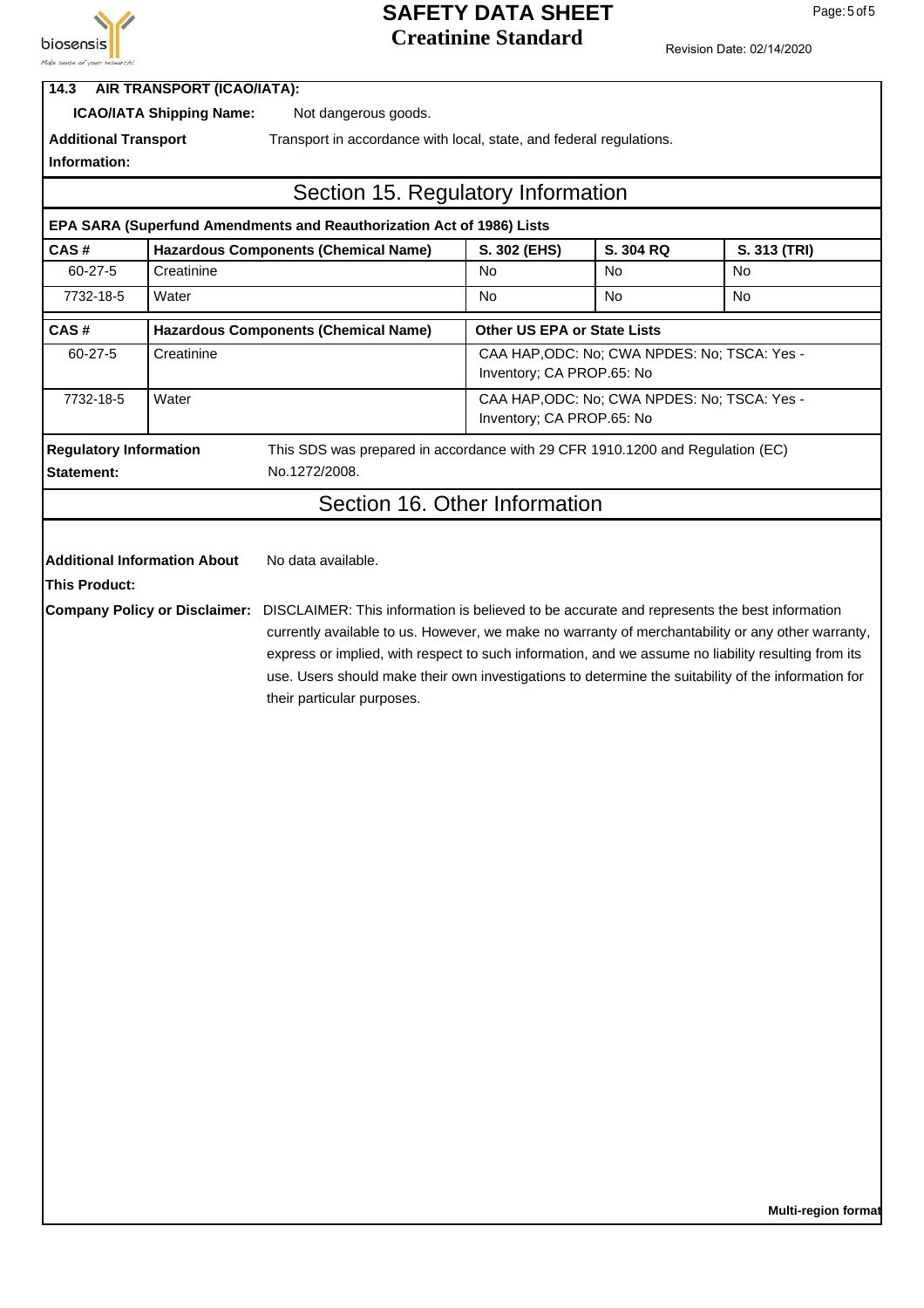

# **SAFETY DATA SHEET** Page: 1 of 6 **Creatinine Color Reagent**

Revision Date: 02/14/2020

|       |                                                    | according to Regulation (EC) No. 1907/2006 as amended by (EC) No. 1272/2008                                                  |                                       |
|-------|----------------------------------------------------|------------------------------------------------------------------------------------------------------------------------------|---------------------------------------|
|       |                                                    | Section 1. Identification of the Substance/Mixture and of the Company/Undertaking                                            |                                       |
| $1.1$ | <b>Product Code:</b>                               | <b>CRE-001</b>                                                                                                               |                                       |
|       | <b>Product Name:</b>                               | <b>Creatinine Color Reagent</b>                                                                                              |                                       |
| 1.2   |                                                    | Relevant identified uses of the substance or mixture and uses advised against:                                               |                                       |
|       | <b>Relevant identified uses:</b>                   | For research use only, not for human or veterinary use.                                                                      |                                       |
| 1.3   | Details of the Supplier of the Safety Data Sheet:  |                                                                                                                              |                                       |
|       | <b>Company Name:</b>                               | <b>Biosensis Pty Ltd</b><br>51 West Thebarton Road<br>Thebarton, 5031, SA, Australia                                         |                                       |
|       | Web site address:                                  | www.biosensis.com                                                                                                            |                                       |
|       | Information:                                       | <b>Biosensis Pty Ltd</b>                                                                                                     | 1800 605-5127 (US)                    |
|       |                                                    |                                                                                                                              | +61 8 8352 7711 (Australia)           |
| 1.4   | Emergency telephone number:                        |                                                                                                                              |                                       |
|       | <b>Emergency Contact:</b>                          | <b>CHEMTREC Within USA and Canada:</b><br><b>CHEMTREC Outside USA and Canada:</b>                                            | +1 (800)424-9300<br>+1 (703) 527-3887 |
|       |                                                    | Section 2. Hazards Identification                                                                                            |                                       |
| 2.1   | <b>Classification of the Substance or Mixture:</b> |                                                                                                                              |                                       |
|       | <b>Acute Toxicity: Oral, Category 3</b>            |                                                                                                                              |                                       |
|       | <b>Acute Toxicity: Skin, Category 3</b>            |                                                                                                                              |                                       |
|       | <b>Acute Toxicity: Inhalation, Category 3</b>      |                                                                                                                              |                                       |
| 2.2   | <b>Label Elements:</b>                             |                                                                                                                              |                                       |
|       |                                                    |                                                                                                                              |                                       |
|       | <b>GHS Signal Word:</b>                            | <b>Danger</b>                                                                                                                |                                       |
|       | <b>GHS Hazard Phrases:</b>                         |                                                                                                                              |                                       |
|       | H301: Toxic if swallowed.                          |                                                                                                                              |                                       |
|       | H311: Toxic in contact with skin.                  |                                                                                                                              |                                       |
|       | H331: Toxic if inhaled.                            |                                                                                                                              |                                       |
|       | EUH001: Explosive when dry.                        |                                                                                                                              |                                       |
|       | <b>GHS Precaution Phrases:</b>                     |                                                                                                                              |                                       |
|       | P264: Wash hands thoroughly after handling.        |                                                                                                                              |                                       |
|       |                                                    | P280: Wear protective gloves/clothing and eye/face protection as specified by the manufacturer/supplier or the competent     |                                       |
|       | authority.                                         |                                                                                                                              |                                       |
|       |                                                    | P361+364: Take off immediately all contaminated clothing and wash it before reuse.                                           |                                       |
|       |                                                    | P261: Avoid breathing dust/fume/gas/mist/vapours/spray.                                                                      |                                       |
|       | <b>GHS Response Phrases:</b>                       |                                                                                                                              |                                       |
|       |                                                    | P301+310: IF SWALLOWED: Immediately call a POISON CENTER or doctor/physician.                                                |                                       |
|       | P330: Rinse mouth.                                 |                                                                                                                              |                                       |
|       |                                                    | P302+352: IF ON SKIN: Wash with plenty of soap and water.                                                                    |                                       |
|       |                                                    | P312: Call a POISON CENTER or doctor/physician if you feel unwell.                                                           |                                       |
|       |                                                    | P321: Specific treatment (see  on this label)  reference to supplemental first aid instruction - if immediate administration |                                       |
|       | of antidote is required.                           | P304+340: IF INHALED: Remove victim to fresh air and keep at rest in a position comfortable for breathing.                   |                                       |
|       | P311: Call a POISON CENTER or doctor/physician.    |                                                                                                                              |                                       |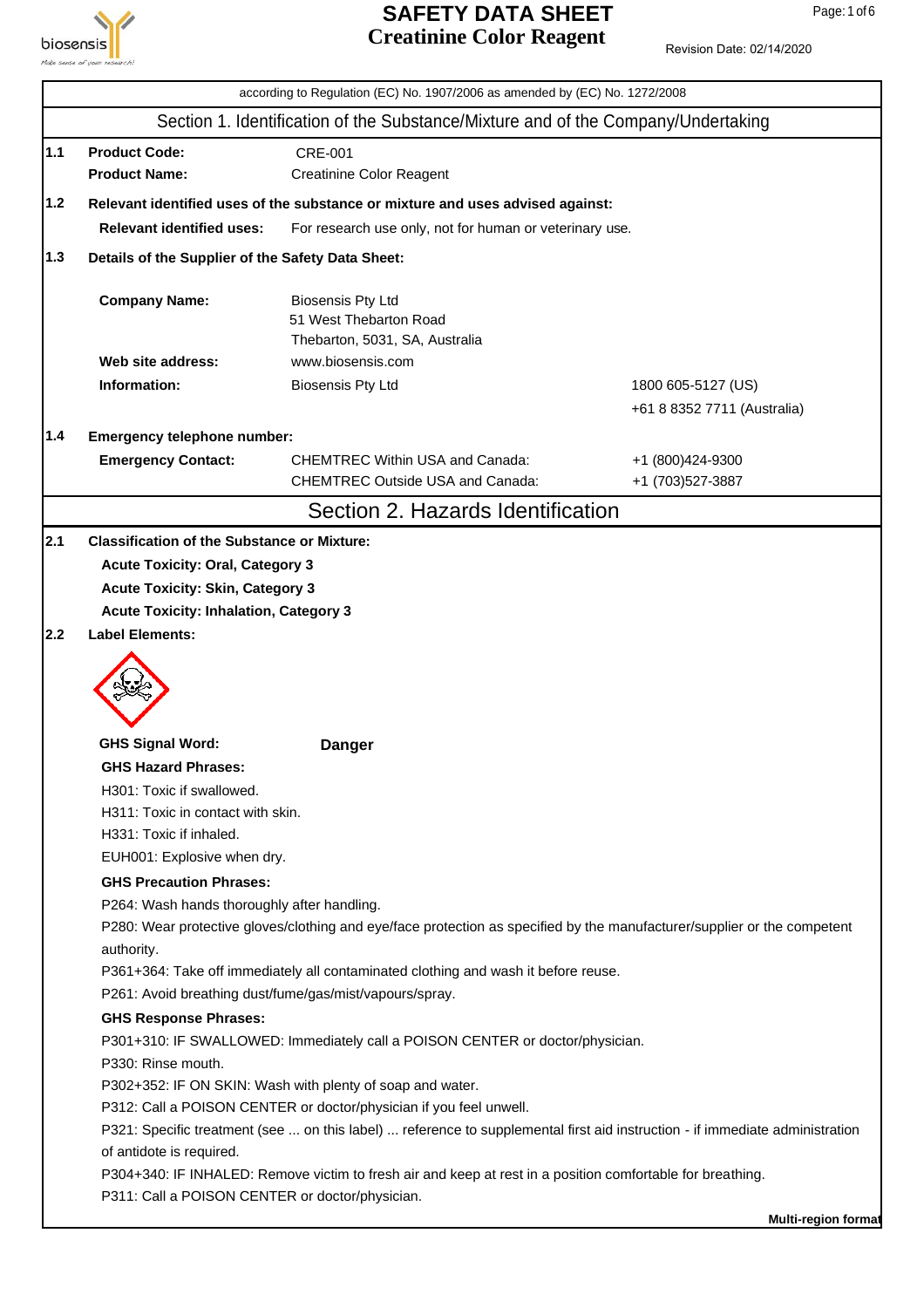

#### **SAFETY DATA SHEET** Page: 2 of 6 **Creatinine Color Reagent**

|                                                                                    |                                                                                                              | <b>GHS Storage and Disposal Phrases:</b> |                                                                                                                                                                                                       |                                                                                              |                                |                                                                                                   |  |  |  |
|------------------------------------------------------------------------------------|--------------------------------------------------------------------------------------------------------------|------------------------------------------|-------------------------------------------------------------------------------------------------------------------------------------------------------------------------------------------------------|----------------------------------------------------------------------------------------------|--------------------------------|---------------------------------------------------------------------------------------------------|--|--|--|
| Please refer to Section 7 for Storage and Section 13 for Disposal information.     |                                                                                                              |                                          |                                                                                                                                                                                                       |                                                                                              |                                |                                                                                                   |  |  |  |
| 2.3<br><b>Adverse Human Health</b><br>Explosive when dry - Keep wetted with water. |                                                                                                              |                                          |                                                                                                                                                                                                       |                                                                                              |                                |                                                                                                   |  |  |  |
|                                                                                    |                                                                                                              | <b>Effects and Symptoms:</b>             | Material may be irritating to the mucous membranes and upper respiratory tract.                                                                                                                       |                                                                                              |                                |                                                                                                   |  |  |  |
|                                                                                    |                                                                                                              |                                          | May cause eye, skin, or respiratory system irritation.                                                                                                                                                |                                                                                              |                                |                                                                                                   |  |  |  |
|                                                                                    |                                                                                                              |                                          | Toxic if inhaled, swallowed, or in contact with skin.                                                                                                                                                 |                                                                                              |                                |                                                                                                   |  |  |  |
|                                                                                    |                                                                                                              |                                          |                                                                                                                                                                                                       |                                                                                              |                                | To the best of our knowledge, the toxicological properties have not been thoroughly investigated. |  |  |  |
|                                                                                    |                                                                                                              |                                          | Section 3. Composition/Information on Ingredients                                                                                                                                                     |                                                                                              |                                |                                                                                                   |  |  |  |
| CAS#/<br><b>RTECS#</b>                                                             |                                                                                                              | <b>REACH Registration No.</b>            | Hazardous Components (Chemical Name)/                                                                                                                                                                 | <b>Concentration</b>                                                                         | EC No./<br><b>EC Index No.</b> | <b>GHS Classification</b>                                                                         |  |  |  |
| 88-89-1<br>TJ7875000                                                               |                                                                                                              | Picric acid                              |                                                                                                                                                                                                       | 1.2%                                                                                         | 201-865-9<br>609-009-00-X      | Explosive 1.1: H201<br>Acute Tox.(O) 3: H301<br>Acute Tox.(D) 3: H311<br>Acute Tox.(I) 3: H331    |  |  |  |
| ZC0110000                                                                          | 7732-18-5                                                                                                    | Water                                    |                                                                                                                                                                                                       | 98.8%                                                                                        | 231-791-2<br><b>NA</b>         | No data available.                                                                                |  |  |  |
|                                                                                    |                                                                                                              |                                          | Section 4. First Aid Measures                                                                                                                                                                         |                                                                                              |                                |                                                                                                   |  |  |  |
| 4.1                                                                                |                                                                                                              | <b>Description of First Aid</b>          |                                                                                                                                                                                                       |                                                                                              |                                |                                                                                                   |  |  |  |
|                                                                                    | <b>Measures:</b>                                                                                             |                                          |                                                                                                                                                                                                       |                                                                                              |                                |                                                                                                   |  |  |  |
|                                                                                    |                                                                                                              | In Case of Inhalation:                   |                                                                                                                                                                                                       | Remove to fresh air. If not breathing, give artificial respiration or give oxygen by trained |                                |                                                                                                   |  |  |  |
|                                                                                    |                                                                                                              |                                          |                                                                                                                                                                                                       | personnel. Get immediate medical attention.                                                  |                                |                                                                                                   |  |  |  |
|                                                                                    | In Case of Skin Contact: Immediately wash skin with soap and plenty of water for at least 20 minutes. Remove |                                          |                                                                                                                                                                                                       |                                                                                              |                                | contaminated clothing. Get medical attention if symptoms occur. Wash clothing before reuse.       |  |  |  |
|                                                                                    |                                                                                                              |                                          |                                                                                                                                                                                                       |                                                                                              |                                |                                                                                                   |  |  |  |
|                                                                                    |                                                                                                              | In Case of Eye Contact:                  | Hold eyelids apart and flush eyes with plenty of water for at least 20 minutes. Have eyes<br>examined and tested by medical personnel.                                                                |                                                                                              |                                |                                                                                                   |  |  |  |
|                                                                                    |                                                                                                              | In Case of Ingestion:                    |                                                                                                                                                                                                       | Wash out mouth with water provided person is conscious. Never give anything by mouth to an   |                                |                                                                                                   |  |  |  |
|                                                                                    |                                                                                                              |                                          | unconscious person. Get medical attention. Do NOT induce vomiting unless directed to do so by                                                                                                         |                                                                                              |                                |                                                                                                   |  |  |  |
|                                                                                    |                                                                                                              |                                          | medical personnel.                                                                                                                                                                                    |                                                                                              |                                |                                                                                                   |  |  |  |
|                                                                                    |                                                                                                              |                                          | Section 5. Fire Fighting Measures                                                                                                                                                                     |                                                                                              |                                |                                                                                                   |  |  |  |
| 5.1                                                                                |                                                                                                              | <b>Suitable Extinguishing</b>            | Use alcohol-resistant foam, carbon dioxide, water, or dry chemical spray.                                                                                                                             |                                                                                              |                                |                                                                                                   |  |  |  |
|                                                                                    | Media:                                                                                                       |                                          | Use water spray to cool fire-exposed containers.                                                                                                                                                      |                                                                                              |                                |                                                                                                   |  |  |  |
|                                                                                    | Media:                                                                                                       |                                          | Unsuitable Extinguishing A solid water stream may be inefficient.                                                                                                                                     |                                                                                              |                                |                                                                                                   |  |  |  |
| 5.2                                                                                |                                                                                                              | <b>Flammable Properties</b>              | No data available.                                                                                                                                                                                    |                                                                                              |                                |                                                                                                   |  |  |  |
|                                                                                    | <b>And Hazards:</b>                                                                                          |                                          |                                                                                                                                                                                                       |                                                                                              |                                |                                                                                                   |  |  |  |
|                                                                                    |                                                                                                              |                                          | No data available.                                                                                                                                                                                    |                                                                                              |                                |                                                                                                   |  |  |  |
|                                                                                    | Flash Pt:                                                                                                    |                                          | No data.                                                                                                                                                                                              |                                                                                              |                                |                                                                                                   |  |  |  |
|                                                                                    |                                                                                                              | <b>Explosive Limits:</b>                 | LEL: No data.                                                                                                                                                                                         | UEL: No data.                                                                                |                                |                                                                                                   |  |  |  |
|                                                                                    |                                                                                                              | <b>Autoignition Pt:</b>                  | No data.                                                                                                                                                                                              |                                                                                              |                                |                                                                                                   |  |  |  |
|                                                                                    |                                                                                                              |                                          |                                                                                                                                                                                                       |                                                                                              |                                |                                                                                                   |  |  |  |
| 5.3                                                                                |                                                                                                              |                                          | Fire Fighting Instructions: As in any fire, wear self-contained breathing apparatus pressure-demand (NIOSH approvedor<br>equivalent), and full protective gear to prevent contact with skin and eyes. |                                                                                              |                                |                                                                                                   |  |  |  |
|                                                                                    |                                                                                                              |                                          |                                                                                                                                                                                                       |                                                                                              |                                | <b>Multi-region format</b>                                                                        |  |  |  |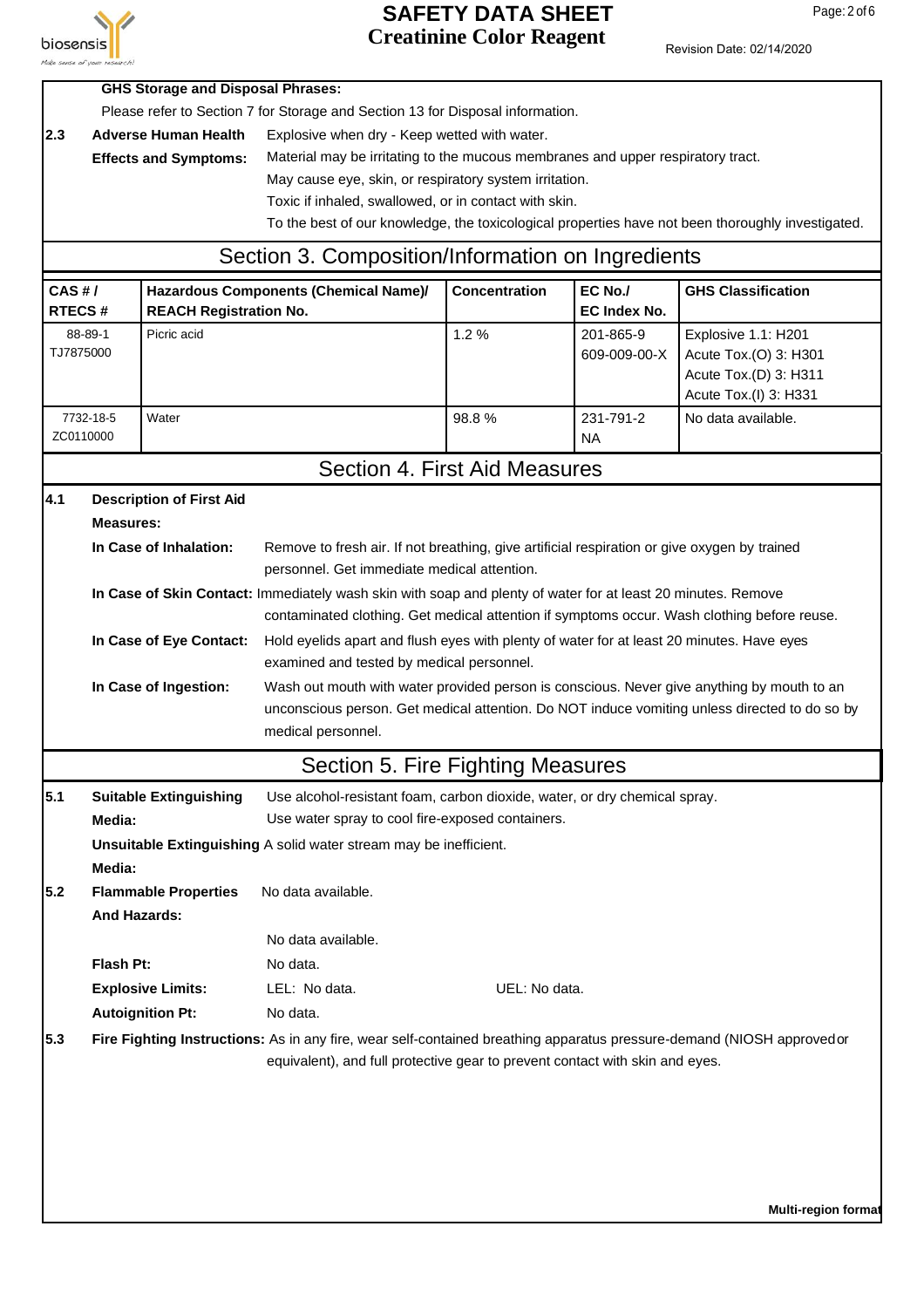

# **SAFETY DATA SHEET** Page: 3 of 6 **Creatinine Color Reagent**

|         | Section 6. Accidental Release Measures                                                                                   |         |                                                                    |                                                                                                                    |                     |  |  |
|---------|--------------------------------------------------------------------------------------------------------------------------|---------|--------------------------------------------------------------------|--------------------------------------------------------------------------------------------------------------------|---------------------|--|--|
| 6.1     | Avoid breathing vapors and provide adequate ventilation.<br><b>Protective Precautions.</b>                               |         |                                                                    |                                                                                                                    |                     |  |  |
|         | Protective Equipment and As conditions warrant, wear a NIOSH approved self-contained breathing apparatus, or respirator, |         |                                                                    |                                                                                                                    |                     |  |  |
|         | <b>Emergency Procedures:</b>                                                                                             |         |                                                                    | and appropriate personal protection (rubber boots, safety goggles, and heavy rubber gloves).                       |                     |  |  |
| 6.2     | <b>Environmental</b>                                                                                                     |         |                                                                    | Take steps to avoid release into the environment, if safe to do so.                                                |                     |  |  |
|         | <b>Precautions:</b>                                                                                                      |         |                                                                    |                                                                                                                    |                     |  |  |
| 6.3     | Methods and Material For Contain spill and collect, as appropriate.                                                      |         |                                                                    |                                                                                                                    |                     |  |  |
|         |                                                                                                                          |         |                                                                    | Containment and Cleaning Transfer to a chemical waste container for disposal in accordance with local regulations. |                     |  |  |
|         | Up:                                                                                                                      |         |                                                                    |                                                                                                                    |                     |  |  |
|         |                                                                                                                          |         | Section 7. Handling and Storage                                    |                                                                                                                    |                     |  |  |
| 7.1     | Precautions To Be Taken Avoid breathing dust/fume/gas/mist/vapours/spray.                                                |         |                                                                    |                                                                                                                    |                     |  |  |
|         | in Handling:                                                                                                             |         | Avoid prolonged or repeated exposure.<br>Avoid shock and friction. |                                                                                                                    |                     |  |  |
| 7.2     |                                                                                                                          |         |                                                                    |                                                                                                                    |                     |  |  |
|         | Precautions To Be Taken Keep container tightly closed.<br>in Storing:                                                    |         |                                                                    | Store in accordance with information listed on the product insert.                                                 |                     |  |  |
|         | <b>Other Precautions:</b>                                                                                                |         | Do not allow product to dry out. Keep wetted with water.           |                                                                                                                    |                     |  |  |
|         |                                                                                                                          |         |                                                                    |                                                                                                                    |                     |  |  |
|         |                                                                                                                          |         |                                                                    | Section 8. Exposure Controls/Personal Protection                                                                   |                     |  |  |
| 8.1     | <b>Exposure Parameters:</b>                                                                                              |         |                                                                    |                                                                                                                    |                     |  |  |
| CAS#    | <b>Chemical Name</b>                                                                                                     |         | <b>Jurisdiction</b>                                                | <b>Recommended Exposure Limits</b>                                                                                 | <b>Notations</b>    |  |  |
| 88-89-1 | Picric acid                                                                                                              |         | <b>ACGIH TLV</b>                                                   | TLV: 0.1 mg/m3                                                                                                     |                     |  |  |
|         |                                                                                                                          |         | Europe                                                             | TWA: 0.1 mg/m3                                                                                                     |                     |  |  |
|         |                                                                                                                          |         | France VL                                                          | TWA: 0.1 mg/m3 ()<br>STEL: ()                                                                                      |                     |  |  |
|         |                                                                                                                          |         | <b>OSHA PELS</b>                                                   | PEL: 0.1 mg/m3                                                                                                     |                     |  |  |
|         |                                                                                                                          |         | <b>Britain EH40</b>                                                | TWA: 0.1 mg/m3 ()                                                                                                  |                     |  |  |
|         |                                                                                                                          |         |                                                                    | STEL: 0.3 mg/m3 ()                                                                                                 |                     |  |  |
| 8.2     | <b>Exposure Controls:</b>                                                                                                |         |                                                                    |                                                                                                                    |                     |  |  |
| 8.2.1   | <b>Engineering Controls</b>                                                                                              |         | levels below recommended exposure limits.                          | Use process enclosures, local exhaust ventilation, or other engineering controls to control airborne               |                     |  |  |
| 8.2.2   | (Ventilation etc.):<br><b>Personal protection equipment:</b>                                                             |         |                                                                    |                                                                                                                    |                     |  |  |
|         | <b>Eye Protection:</b>                                                                                                   |         | Safety glasses                                                     |                                                                                                                    |                     |  |  |
|         | <b>Protective Gloves:</b>                                                                                                |         | Compatible chemical-resistant gloves                               |                                                                                                                    |                     |  |  |
|         | Other Protective Clothing: Lab coat                                                                                      |         |                                                                    |                                                                                                                    |                     |  |  |
|         | <b>Respiratory Equipment</b>                                                                                             |         | NIOSH approved respirator, as conditions warrant.                  |                                                                                                                    |                     |  |  |
|         | (Specify Type):                                                                                                          |         |                                                                    |                                                                                                                    |                     |  |  |
|         | Work/Hygienic/                                                                                                           |         | Do not take internally.                                            |                                                                                                                    |                     |  |  |
|         | <b>Maintenance Practices:</b>                                                                                            |         |                                                                    | Facilities storing or utilizing this material should be equipped with an eyewash facility and a safety             |                     |  |  |
|         |                                                                                                                          | shower. |                                                                    |                                                                                                                    |                     |  |  |
|         | Wash thoroughly after handling.                                                                                          |         |                                                                    |                                                                                                                    |                     |  |  |
|         | No data available.                                                                                                       |         |                                                                    |                                                                                                                    |                     |  |  |
|         |                                                                                                                          |         |                                                                    |                                                                                                                    |                     |  |  |
|         |                                                                                                                          |         |                                                                    |                                                                                                                    |                     |  |  |
|         |                                                                                                                          |         |                                                                    |                                                                                                                    |                     |  |  |
|         |                                                                                                                          |         |                                                                    |                                                                                                                    |                     |  |  |
|         |                                                                                                                          |         |                                                                    |                                                                                                                    |                     |  |  |
|         |                                                                                                                          |         |                                                                    |                                                                                                                    | Multi-region format |  |  |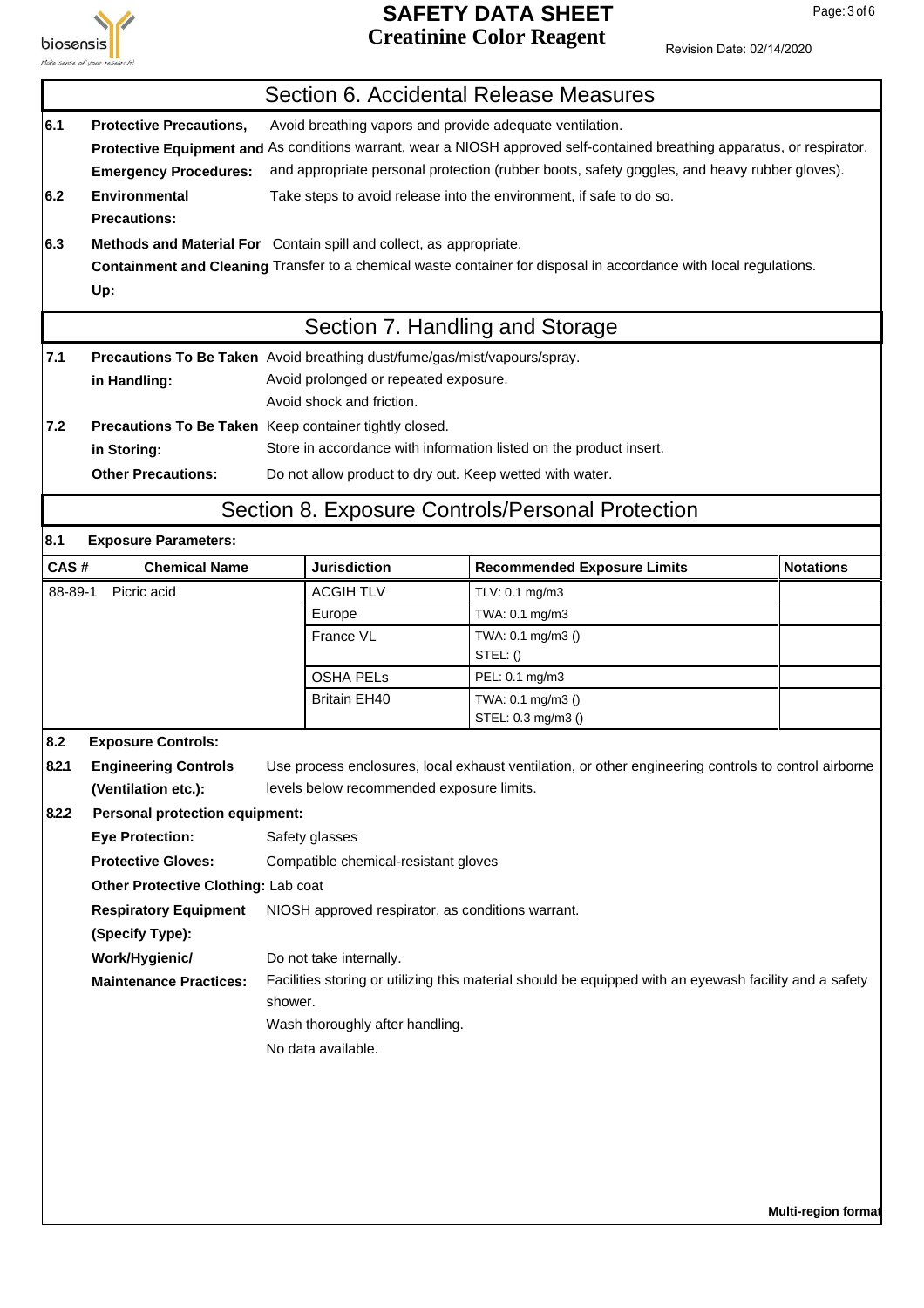

# **SAFETY DATA SHEET** Page: 4 of 6 **Creatinine Color Reagent**

|      |                                                               | Section 9. Physical and Chemical Properties                                   |
|------|---------------------------------------------------------------|-------------------------------------------------------------------------------|
| 9.1  |                                                               | <b>Information on Basic Physical and Chemical Properties</b>                  |
|      | <b>Physical States:</b>                                       | $[$ ] Gas<br>[X] Liquid<br>[ ] Solid                                          |
|      | <b>Appearance and Odor:</b>                                   | A solution of 1.2% picric acid                                                |
|      | pH:                                                           | No data.                                                                      |
|      | <b>Melting Point:</b>                                         | No data.                                                                      |
|      | <b>Boiling Point:</b>                                         | No data.                                                                      |
|      | Flash Pt:                                                     | No data.                                                                      |
|      | <b>Evaporation Rate:</b>                                      | No data.                                                                      |
|      | Flammability (solid, gas):                                    | No data available.                                                            |
|      | <b>Explosive Limits:</b>                                      | LEL: No data.<br>UEL: No data.                                                |
|      | Vapor Pressure (vs. Air or mm                                 | No data.                                                                      |
|      | $Hg$ :                                                        |                                                                               |
|      | Vapor Density (vs. Air = 1):                                  | No data.                                                                      |
|      | Specific Gravity (Water = 1):                                 | No data.                                                                      |
|      | <b>Solubility in Water:</b><br><b>Octanol/Water Partition</b> | No data.                                                                      |
|      | <b>Coefficient:</b>                                           | No data.                                                                      |
|      |                                                               | No data.                                                                      |
|      | <b>Autoignition Pt:</b><br><b>Decomposition Temperature:</b>  | No data.                                                                      |
|      | <b>Viscosity:</b>                                             | No data.                                                                      |
| 9.2  | <b>Other Information</b>                                      |                                                                               |
|      | <b>Percent Volatile:</b>                                      | No data.                                                                      |
|      | <b>Molecular Formula &amp; Weight:</b>                        | C6H3N3O7<br>229.1                                                             |
|      |                                                               |                                                                               |
|      |                                                               | Section 10. Stability and Reactivity                                          |
| 10.1 | <b>Reactivity:</b>                                            | No data available.                                                            |
| 10.2 | Stability:                                                    | Unstable [ ]<br>Stable [X]                                                    |
| 10.3 | <b>Stability Note(s):</b>                                     | Stable if stored in accordance with information listed on the product insert. |
|      | <b>Polymerization:</b>                                        | Will occur [ ]<br>Will not occur [X]                                          |
| 10.4 | <b>Conditions To Avoid:</b>                                   | Dry picric acid is an explosive hazard.                                       |
|      |                                                               | Heat, flames and sparks.                                                      |
| 10.5 | Incompatibility - Materials ammonia<br>To Avoid:              | heavy metals                                                                  |
|      |                                                               | heavy metal salts                                                             |
|      |                                                               | strong bases                                                                  |
|      |                                                               | strong reducing agents                                                        |
| 10.6 | <b>Hazardous</b>                                              | carbon dioxide                                                                |
|      | <b>Decomposition or</b>                                       | carbon monoxide                                                               |
|      | <b>Byproducts:</b>                                            | nitrogen oxides                                                               |
|      |                                                               |                                                                               |
|      |                                                               |                                                                               |
|      |                                                               |                                                                               |
|      |                                                               |                                                                               |
|      |                                                               |                                                                               |
|      |                                                               |                                                                               |
|      |                                                               |                                                                               |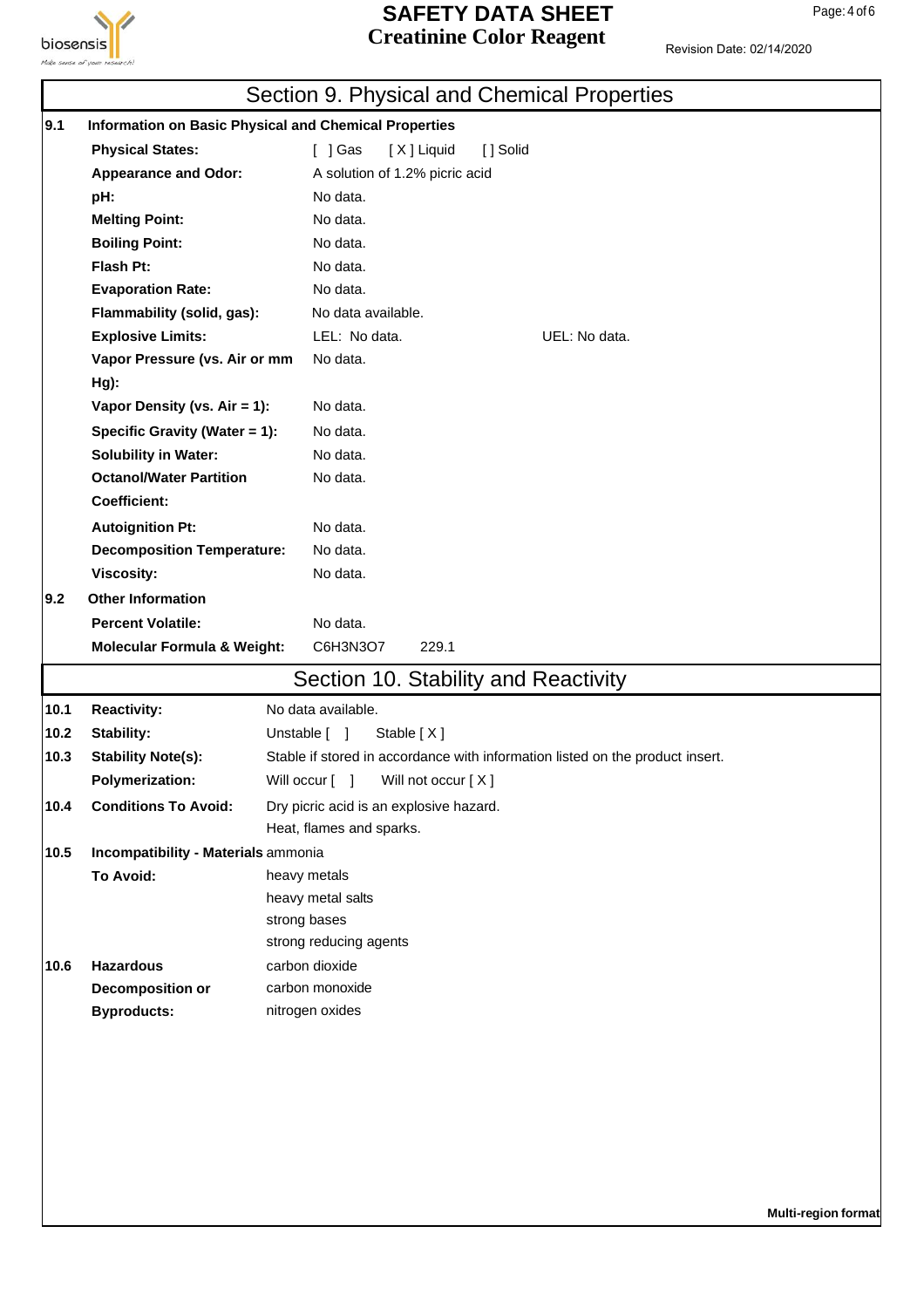

#### **SAFETY DATA SHEET** Page: 5 of 6 **Creatinine Color Reagent**

|      |                             |                                                                                          |                                                                                                                                                                                    |                                          | Section 11. Toxicological Information                                                        |            |                    |              |                            |  |  |
|------|-----------------------------|------------------------------------------------------------------------------------------|------------------------------------------------------------------------------------------------------------------------------------------------------------------------------------|------------------------------------------|----------------------------------------------------------------------------------------------|------------|--------------------|--------------|----------------------------|--|--|
| 11.1 | Information on              |                                                                                          | The toxicological effects of this product have not been thoroughly studied.<br>Picric acid - Toxicity Data: Oral LD50 (rat): 200 mg/kg; Intraperitoneal LD50 (mouse): 56300 ug/kg; |                                          |                                                                                              |            |                    |              |                            |  |  |
|      |                             | <b>Toxicological Effects:</b>                                                            |                                                                                                                                                                                    |                                          |                                                                                              |            |                    |              |                            |  |  |
|      |                             | <b>Chronic Toxicological</b>                                                             |                                                                                                                                                                                    | Picric acid - Investigated as a mutagen. |                                                                                              |            |                    |              |                            |  |  |
|      | Effects:                    |                                                                                          |                                                                                                                                                                                    |                                          | Only select Registry of Toxic Effects of Chemical Substances (RTECS) data is presented here. |            |                    |              |                            |  |  |
|      |                             |                                                                                          |                                                                                                                                                                                    |                                          | See actual entry in RTECS for complete information.                                          |            |                    |              |                            |  |  |
|      |                             |                                                                                          |                                                                                                                                                                                    | Picric acid RTECS Number: TJ7875000      |                                                                                              |            |                    |              |                            |  |  |
|      | Carcinogenicity:            |                                                                                          | NTP? No                                                                                                                                                                            |                                          | IARC Monographs? No                                                                          |            | OSHA Regulated? No |              |                            |  |  |
| CAS# |                             | <b>Hazardous Components (Chemical Name)</b>                                              |                                                                                                                                                                                    |                                          |                                                                                              | <b>NTP</b> | <b>IARC</b>        | <b>ACGIH</b> | <b>OSHA</b>                |  |  |
|      | 88-89-1                     | Picric acid                                                                              |                                                                                                                                                                                    |                                          |                                                                                              | n.a.       | n.a.               | n.a.         | n.a.                       |  |  |
|      | 7732-18-5                   | Water                                                                                    |                                                                                                                                                                                    |                                          |                                                                                              | n.a.       | n.a.               | n.a.         | n.a.                       |  |  |
|      |                             |                                                                                          |                                                                                                                                                                                    |                                          | Section 12. Ecological Information                                                           |            |                    |              |                            |  |  |
| 12.1 | <b>Toxicity:</b>            |                                                                                          |                                                                                                                                                                                    | Avoid release into the environment.      |                                                                                              |            |                    |              |                            |  |  |
|      |                             |                                                                                          | Runoff from fire control or dilution water may cause pollution.                                                                                                                    |                                          |                                                                                              |            |                    |              |                            |  |  |
| 12.2 |                             | <b>Persistence and</b>                                                                   | No data available.                                                                                                                                                                 |                                          |                                                                                              |            |                    |              |                            |  |  |
|      | Degradability:              |                                                                                          |                                                                                                                                                                                    |                                          |                                                                                              |            |                    |              |                            |  |  |
| 12.3 |                             | <b>Bioaccumulative</b>                                                                   | No data available.                                                                                                                                                                 |                                          |                                                                                              |            |                    |              |                            |  |  |
|      | <b>Potential:</b>           |                                                                                          |                                                                                                                                                                                    |                                          |                                                                                              |            |                    |              |                            |  |  |
| 12.4 |                             | <b>Mobility in Soil:</b>                                                                 | No data available.                                                                                                                                                                 |                                          |                                                                                              |            |                    |              |                            |  |  |
| 12.5 |                             | <b>Results of PBT and vPvB</b> No data available.                                        |                                                                                                                                                                                    |                                          |                                                                                              |            |                    |              |                            |  |  |
|      | assessment:                 |                                                                                          |                                                                                                                                                                                    |                                          |                                                                                              |            |                    |              |                            |  |  |
| 12.6 |                             | Other adverse effects:                                                                   | No data available.                                                                                                                                                                 |                                          |                                                                                              |            |                    |              |                            |  |  |
|      |                             |                                                                                          |                                                                                                                                                                                    |                                          | Section 13. Disposal Considerations                                                          |            |                    |              |                            |  |  |
| 13.1 |                             | Waste Disposal Method: Dispose in accordance with local, state, and federal regulations. |                                                                                                                                                                                    |                                          |                                                                                              |            |                    |              |                            |  |  |
|      |                             |                                                                                          |                                                                                                                                                                                    |                                          | Section 14. Transport Information                                                            |            |                    |              |                            |  |  |
| 14.1 |                             | <b>LAND TRANSPORT (US DOT):</b>                                                          |                                                                                                                                                                                    |                                          |                                                                                              |            |                    |              |                            |  |  |
|      |                             | <b>DOT Proper Shipping Name:</b>                                                         |                                                                                                                                                                                    | Not dangerous goods.                     |                                                                                              |            |                    |              |                            |  |  |
|      | <b>DOT Hazard Class:</b>    |                                                                                          |                                                                                                                                                                                    |                                          |                                                                                              |            |                    |              |                            |  |  |
|      | <b>UN/NA Number:</b>        |                                                                                          |                                                                                                                                                                                    |                                          |                                                                                              |            |                    |              |                            |  |  |
| 14.1 |                             | <b>LAND TRANSPORT (European ADR/RID):</b>                                                |                                                                                                                                                                                    |                                          |                                                                                              |            |                    |              |                            |  |  |
|      |                             | <b>ADR/RID Shipping Name:</b>                                                            |                                                                                                                                                                                    | Not dangerous goods.                     |                                                                                              |            |                    |              |                            |  |  |
|      | <b>UN Number:</b>           |                                                                                          |                                                                                                                                                                                    |                                          |                                                                                              |            |                    |              |                            |  |  |
|      | <b>Hazard Class:</b>        |                                                                                          |                                                                                                                                                                                    |                                          |                                                                                              |            |                    |              |                            |  |  |
| 14.3 |                             | AIR TRANSPORT (ICAO/IATA):                                                               |                                                                                                                                                                                    |                                          |                                                                                              |            |                    |              |                            |  |  |
|      |                             | <b>ICAO/IATA Shipping Name:</b>                                                          |                                                                                                                                                                                    | Not dangerous goods.                     |                                                                                              |            |                    |              |                            |  |  |
|      | <b>Additional Transport</b> |                                                                                          |                                                                                                                                                                                    |                                          | Transport in accordance with local, state, and federal regulations.                          |            |                    |              |                            |  |  |
|      | Information:                |                                                                                          |                                                                                                                                                                                    |                                          |                                                                                              |            |                    |              |                            |  |  |
|      |                             |                                                                                          |                                                                                                                                                                                    |                                          |                                                                                              |            |                    |              |                            |  |  |
|      |                             |                                                                                          |                                                                                                                                                                                    |                                          |                                                                                              |            |                    |              |                            |  |  |
|      |                             |                                                                                          |                                                                                                                                                                                    |                                          |                                                                                              |            |                    |              |                            |  |  |
|      |                             |                                                                                          |                                                                                                                                                                                    |                                          |                                                                                              |            |                    |              |                            |  |  |
|      |                             |                                                                                          |                                                                                                                                                                                    |                                          |                                                                                              |            |                    |              |                            |  |  |
|      |                             |                                                                                          |                                                                                                                                                                                    |                                          |                                                                                              |            |                    |              |                            |  |  |
|      |                             |                                                                                          |                                                                                                                                                                                    |                                          |                                                                                              |            |                    |              | <b>Multi-region format</b> |  |  |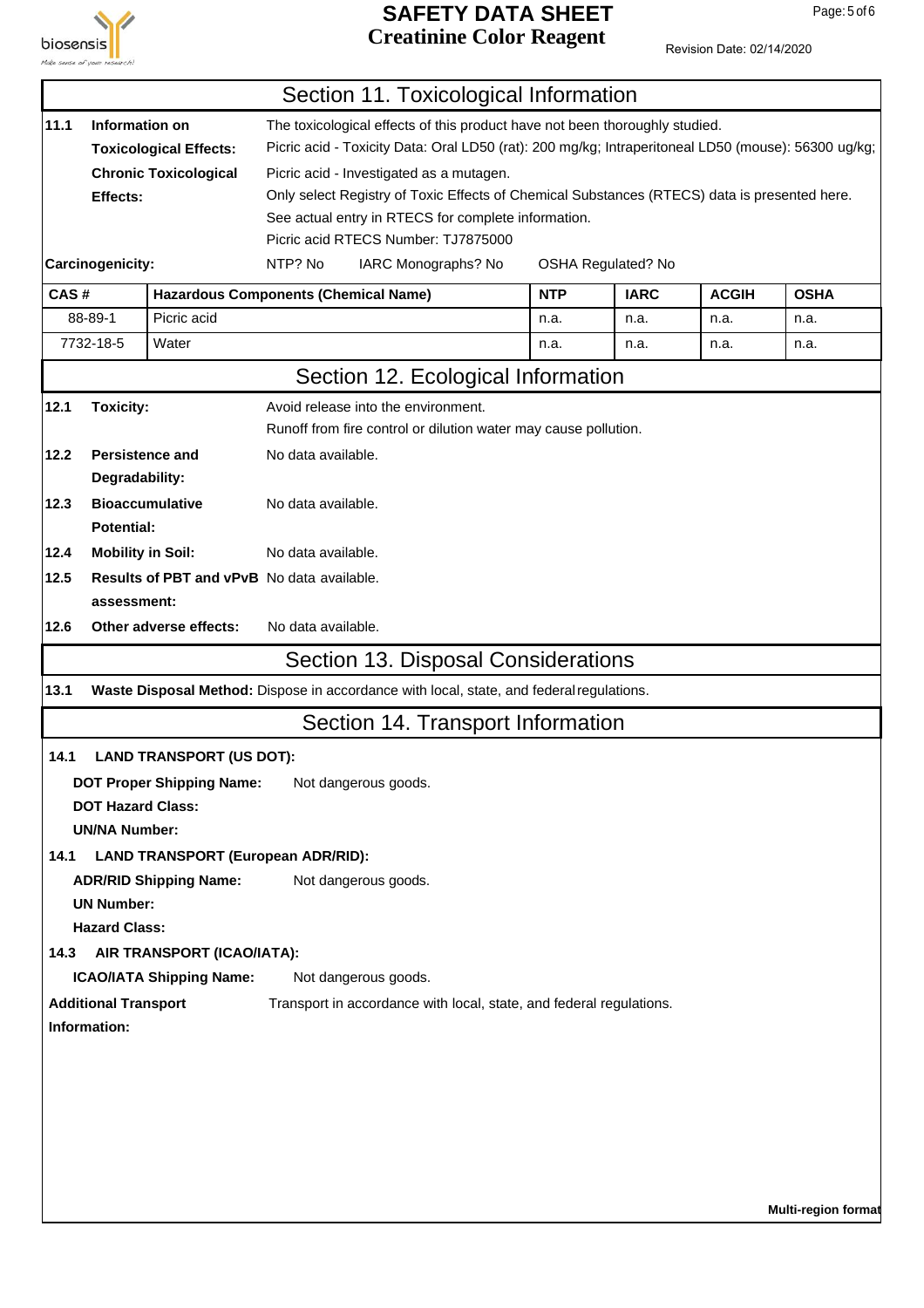

#### **SAFETY DATA SHEET** Page: 6 of 6 **Creatinine Color Reagent**

Revision Date: 02/14/2020

|                                                                             | Section 15. Regulatory Information |                                                                                                                                                                                                                                                                                                                                               |                             |                                              |              |  |  |
|-----------------------------------------------------------------------------|------------------------------------|-----------------------------------------------------------------------------------------------------------------------------------------------------------------------------------------------------------------------------------------------------------------------------------------------------------------------------------------------|-----------------------------|----------------------------------------------|--------------|--|--|
|                                                                             |                                    | EPA SARA (Superfund Amendments and Reauthorization Act of 1986) Lists                                                                                                                                                                                                                                                                         |                             |                                              |              |  |  |
| CAS#                                                                        |                                    | <b>Hazardous Components (Chemical Name)</b>                                                                                                                                                                                                                                                                                                   | S. 302 (EHS)                | S. 304 RQ                                    | S. 313 (TRI) |  |  |
| 88-89-1                                                                     | Picric acid                        |                                                                                                                                                                                                                                                                                                                                               | <b>No</b>                   | No                                           | Yes          |  |  |
| 7732-18-5                                                                   | Water                              |                                                                                                                                                                                                                                                                                                                                               | <b>No</b>                   | <b>No</b>                                    | <b>No</b>    |  |  |
| CAS#                                                                        |                                    | <b>Hazardous Components (Chemical Name)</b>                                                                                                                                                                                                                                                                                                   | Other US EPA or State Lists |                                              |              |  |  |
| 88-89-1                                                                     | Picric acid                        |                                                                                                                                                                                                                                                                                                                                               | Inventory; CA PROP.65: No   | CAA HAP, ODC: No; CWA NPDES: No; TSCA: Yes - |              |  |  |
| 7732-18-5                                                                   | Water                              |                                                                                                                                                                                                                                                                                                                                               | Inventory; CA PROP.65: No   | CAA HAP, ODC: No; CWA NPDES: No; TSCA: Yes - |              |  |  |
| <b>Regulatory Information</b>                                               |                                    | This SDS was prepared in accordance with 29 CFR 1910.1200 and Regulation (EC)                                                                                                                                                                                                                                                                 |                             |                                              |              |  |  |
| <b>Statement:</b>                                                           |                                    | No.1272/2008.                                                                                                                                                                                                                                                                                                                                 |                             |                                              |              |  |  |
|                                                                             |                                    | Section 16. Other Information                                                                                                                                                                                                                                                                                                                 |                             |                                              |              |  |  |
| <b>Revision Date:</b>                                                       |                                    | 02/14/2020                                                                                                                                                                                                                                                                                                                                    |                             |                                              |              |  |  |
|                                                                             |                                    | No data available.                                                                                                                                                                                                                                                                                                                            |                             |                                              |              |  |  |
| <b>This Product:</b>                                                        |                                    |                                                                                                                                                                                                                                                                                                                                               |                             |                                              |              |  |  |
| <b>Additional Information About</b><br><b>Company Policy or Disclaimer:</b> |                                    | currently available to us. However, we make no warranty of merchantability or any other warranty,<br>express or implied, with respect to such information, and we assume no liability resulting from its<br>use. Users should make their own investigations to determine the suitability of the information for<br>their particular purposes. |                             |                                              |              |  |  |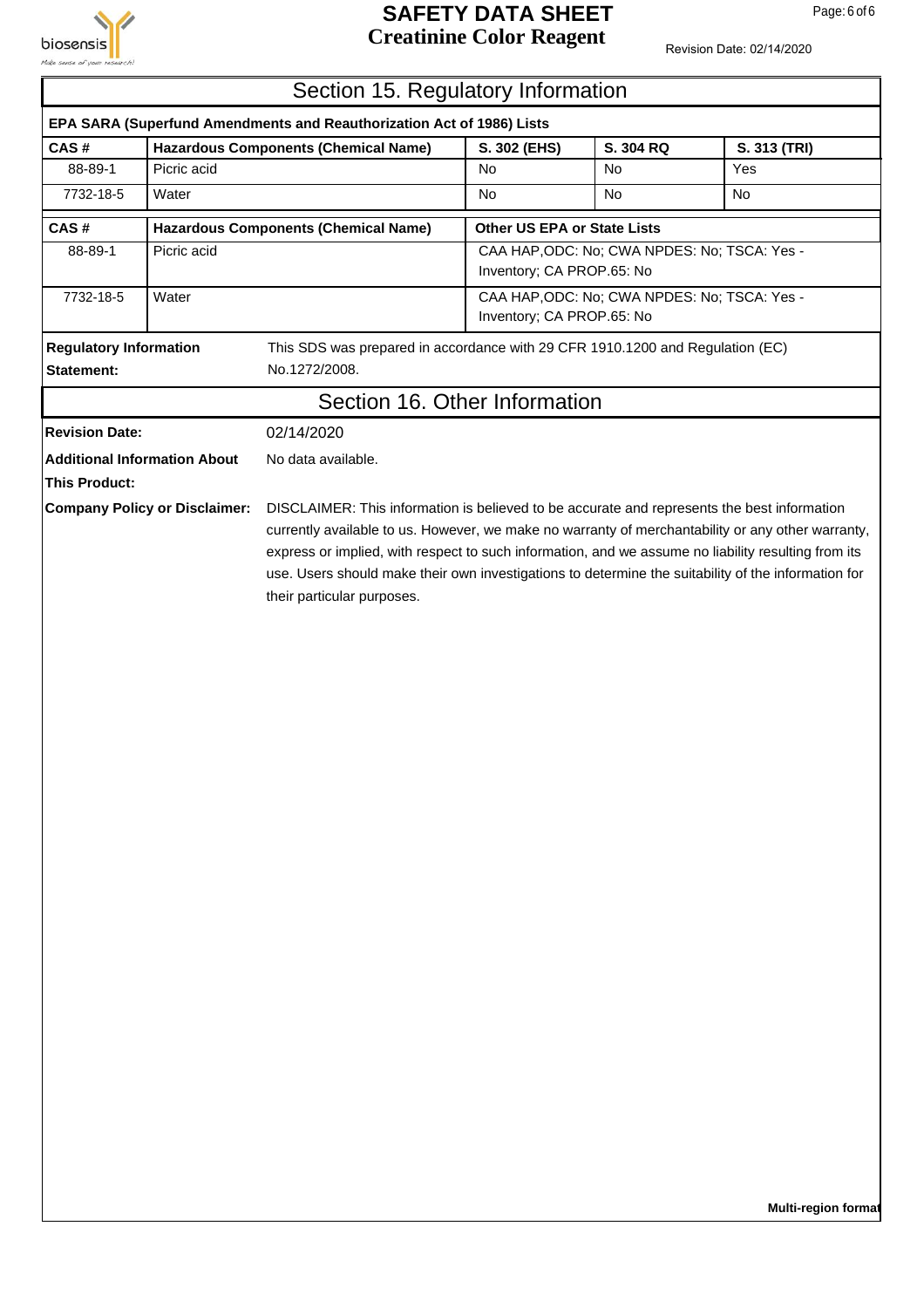

# **SAFETY DATA SHEET** Page: 1 of 6 **Creatinine Sodium Hydroxide**

|     |                                                                  | according to Regulation (EC) No. 1907/2006 as amended by (EC) No. 1272/2008                                              |                             |  |  |  |  |
|-----|------------------------------------------------------------------|--------------------------------------------------------------------------------------------------------------------------|-----------------------------|--|--|--|--|
|     |                                                                  | Section 1. Identification of the Substance/Mixture and of the Company/Undertaking                                        |                             |  |  |  |  |
| 1.1 | <b>Product Code:</b>                                             | <b>CRE-001</b>                                                                                                           |                             |  |  |  |  |
|     | <b>Product Name:</b>                                             | Creatinine Sodium Hydroxide                                                                                              |                             |  |  |  |  |
| 1.2 |                                                                  | Relevant identified uses of the substance or mixture and uses advised against:                                           |                             |  |  |  |  |
|     | <b>Relevant identified uses:</b>                                 | For research use only, not for human or veterinary use.                                                                  |                             |  |  |  |  |
| 1.3 |                                                                  |                                                                                                                          |                             |  |  |  |  |
|     | Details of the Supplier of the Safety Data Sheet:                |                                                                                                                          |                             |  |  |  |  |
|     | <b>Company Name:</b>                                             | Biosensis Pty Ltd 51 West<br><b>Thebarton Road</b><br>Thebarton, 5031, SA, Australia                                     |                             |  |  |  |  |
|     | Web site address:                                                | www.biosensis.com                                                                                                        |                             |  |  |  |  |
|     | Information:                                                     | <b>Biosensis Pty Ltd</b>                                                                                                 | 1800 605-5127 (US)          |  |  |  |  |
|     |                                                                  |                                                                                                                          | +61 8 8352 7711 (Australia) |  |  |  |  |
| 1.4 | Emergency telephone number:                                      |                                                                                                                          |                             |  |  |  |  |
|     | <b>Emergency Contact:</b>                                        | <b>CHEMTREC Within USA and Canada:</b>                                                                                   | +1 (800)424-9300            |  |  |  |  |
|     |                                                                  | <b>CHEMTREC Outside USA and Canada:</b>                                                                                  | +1 (703)527-3887            |  |  |  |  |
|     |                                                                  | Section 2. Hazards Identification                                                                                        |                             |  |  |  |  |
| 2.1 | <b>Classification of the Substance or Mixture:</b>               |                                                                                                                          |                             |  |  |  |  |
|     | <b>Skin Corrosion/Irritation, Category 1B</b>                    |                                                                                                                          |                             |  |  |  |  |
| 2.2 | <b>Label Elements:</b>                                           |                                                                                                                          |                             |  |  |  |  |
|     |                                                                  |                                                                                                                          |                             |  |  |  |  |
|     | <b>GHS Signal Word:</b>                                          | <b>Danger</b>                                                                                                            |                             |  |  |  |  |
|     | <b>GHS Hazard Phrases:</b>                                       |                                                                                                                          |                             |  |  |  |  |
|     | H314: Causes severe skin burns and eye damage.                   |                                                                                                                          |                             |  |  |  |  |
|     | <b>GHS Precaution Phrases:</b>                                   |                                                                                                                          |                             |  |  |  |  |
|     |                                                                  | P260: Do not breathe dust/fume/gas/mist/vapours/spray.                                                                   |                             |  |  |  |  |
|     | P264: Wash hands thoroughly after handling.                      | P280: Wear protective gloves/clothing and eye/face protection as specified by the manufacturer/supplier or the competent |                             |  |  |  |  |
|     | authority.                                                       |                                                                                                                          |                             |  |  |  |  |
|     | <b>GHS Response Phrases:</b>                                     |                                                                                                                          |                             |  |  |  |  |
|     |                                                                  | P303+361+353: IF ON SKIN (or hair): Remove/take off immediately all contaminated clothing. Rinse skin with               |                             |  |  |  |  |
|     | water/shower.                                                    |                                                                                                                          |                             |  |  |  |  |
|     | P363: Wash contaminated clothing before reuse.                   |                                                                                                                          |                             |  |  |  |  |
|     |                                                                  | P305+351+338: IF IN EYES: Rinse cautiously with water for several minutes. Remove contact lenses, if present and easy    |                             |  |  |  |  |
|     | to do. Continue rinsing.                                         |                                                                                                                          |                             |  |  |  |  |
|     | P301+330+331: IF SWALLOWED: Rinse mouth. Do NOT induce vomiting. |                                                                                                                          |                             |  |  |  |  |
|     |                                                                  | P304+340: IF INHALED: Remove victim to fresh air and keep at rest in a position comfortable for breathing.               |                             |  |  |  |  |
|     |                                                                  | P310: Immediately call a POISON CENTER or doctor/physician.                                                              |                             |  |  |  |  |
|     | <b>GHS Storage and Disposal Phrases:</b>                         |                                                                                                                          |                             |  |  |  |  |
|     |                                                                  | Please refer to Section 7 for Storage and Section 13 for Disposal information.                                           |                             |  |  |  |  |
|     |                                                                  |                                                                                                                          |                             |  |  |  |  |
|     |                                                                  |                                                                                                                          |                             |  |  |  |  |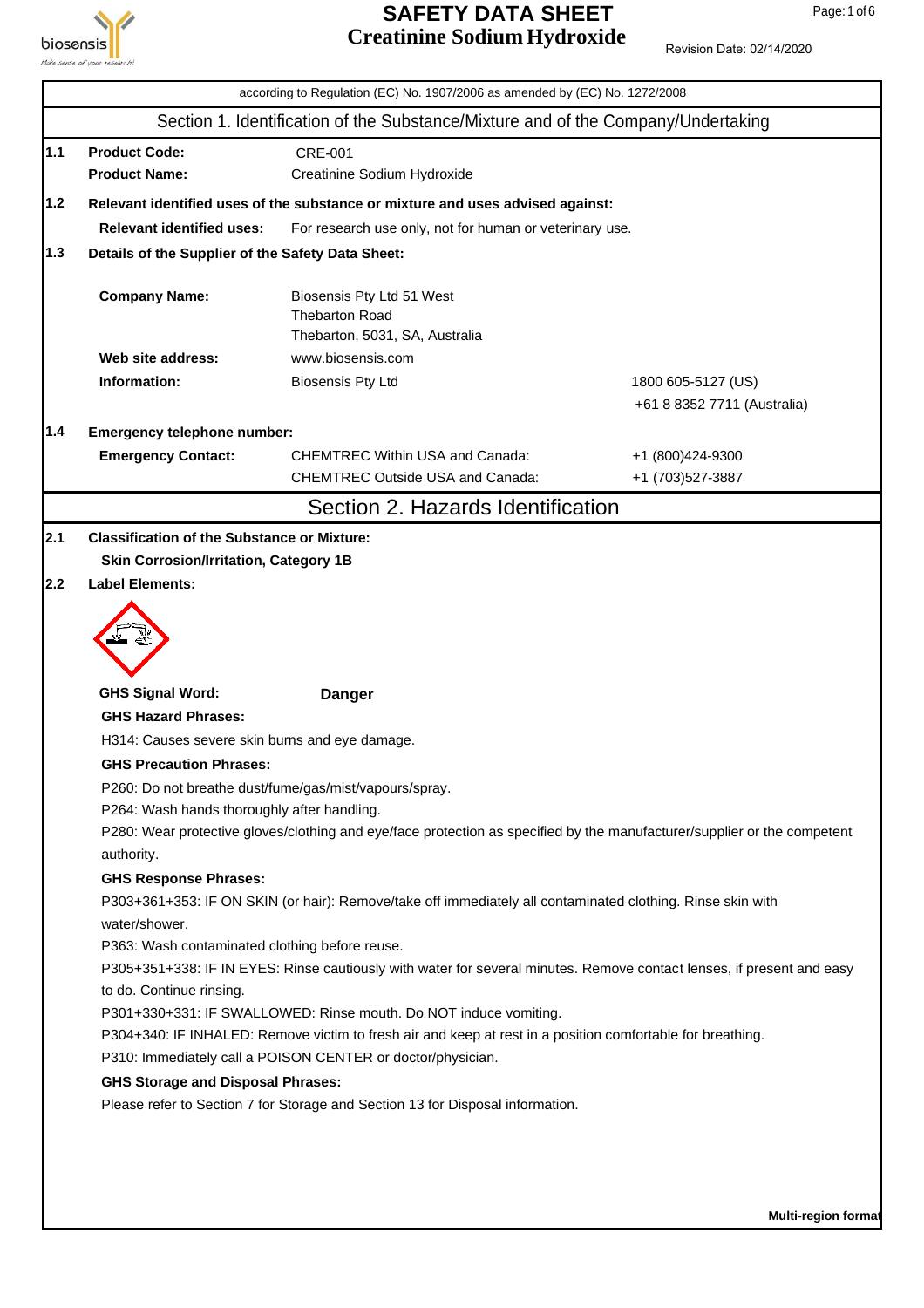

# **SAFETY DATA SHEET** Page: 2 of 6 **Creatinine Sodium Hydroxide**

| Revision Date: 02/14/2020 |  |
|---------------------------|--|
|---------------------------|--|

| 2.3<br><b>Adverse Human Health</b><br><b>Effects and Symptoms:</b> |                                                          |                                                           | Causes severe skin burns and eye damage.<br>Material may be irritating to the mucous membranes and upper respiratory tract.<br>May be harmful by inhalation, ingestion, or skin absorption.<br>May cause eye, skin, or respiratory system irritation.<br>To the best of our knowledge, the toxicological properties have not been thoroughly investigated. |               |                                |                           |  |  |
|--------------------------------------------------------------------|----------------------------------------------------------|-----------------------------------------------------------|------------------------------------------------------------------------------------------------------------------------------------------------------------------------------------------------------------------------------------------------------------------------------------------------------------------------------------------------------------|---------------|--------------------------------|---------------------------|--|--|
|                                                                    |                                                          |                                                           | Section 3. Composition/Information on Ingredients                                                                                                                                                                                                                                                                                                          |               |                                |                           |  |  |
|                                                                    | CAS H/<br><b>REACH Registration No.</b><br><b>RTECS#</b> |                                                           | Hazardous Components (Chemical Name)/                                                                                                                                                                                                                                                                                                                      | Concentration | EC No./<br><b>EC Index No.</b> | <b>GHS Classification</b> |  |  |
|                                                                    | 1310-73-2<br>WB4900000                                   | Sodium hydroxide                                          |                                                                                                                                                                                                                                                                                                                                                            | 4.0%          | 215-185-5<br>011-002-00-6      | Skin Corr. 1A: H314       |  |  |
| ZC0110000                                                          | 7732-18-5                                                | Water                                                     |                                                                                                                                                                                                                                                                                                                                                            | 96.0%         | 231-791-2<br><b>NA</b>         | No data available.        |  |  |
|                                                                    |                                                          |                                                           | Section 4. First Aid Measures                                                                                                                                                                                                                                                                                                                              |               |                                |                           |  |  |
| 4.1                                                                | <b>Measures:</b>                                         | <b>Description of First Aid</b><br>In Case of Inhalation: |                                                                                                                                                                                                                                                                                                                                                            |               |                                |                           |  |  |
|                                                                    |                                                          |                                                           | Remove to fresh air. If not breathing, give artificial respiration or give oxygen by trained<br>personnel. Get immediate medical attention.                                                                                                                                                                                                                |               |                                |                           |  |  |
|                                                                    |                                                          |                                                           | In Case of Skin Contact: Immediately wash skin with soap and plenty of water for at least 20 minutes. Remove<br>contaminated clothing. Get medical attention if symptoms occur. Wash clothing before reuse.                                                                                                                                                |               |                                |                           |  |  |
|                                                                    | In Case of Eye Contact:                                  |                                                           | Hold eyelids apart and flush eyes with plenty of water for at least 20 minutes. Have eyes<br>examined and tested by medical personnel.                                                                                                                                                                                                                     |               |                                |                           |  |  |
|                                                                    |                                                          | In Case of Ingestion:                                     | Wash out mouth with water provided person is conscious. Never give anything by mouth to an<br>unconscious person. Get medical attention. Do NOT induce vomiting unless directed to do so by<br>medical personnel.                                                                                                                                          |               |                                |                           |  |  |
|                                                                    |                                                          |                                                           | Section 5. Fire Fighting Measures                                                                                                                                                                                                                                                                                                                          |               |                                |                           |  |  |
| 5.1                                                                | Media:                                                   | <b>Suitable Extinguishing</b>                             | Use alcohol-resistant foam, carbon dioxide, water, or dry chemical spray.<br>Use water spray to cool fire-exposed containers.                                                                                                                                                                                                                              |               |                                |                           |  |  |
|                                                                    | Media:                                                   |                                                           | Unsuitable Extinguishing A solid water stream may be inefficient.                                                                                                                                                                                                                                                                                          |               |                                |                           |  |  |
| 5.2                                                                | <b>And Hazards:</b>                                      | <b>Flammable Properties</b>                               | No data available.                                                                                                                                                                                                                                                                                                                                         |               |                                |                           |  |  |
|                                                                    |                                                          |                                                           | No data available.                                                                                                                                                                                                                                                                                                                                         |               |                                |                           |  |  |
|                                                                    | Flash Pt:                                                |                                                           | No data.                                                                                                                                                                                                                                                                                                                                                   |               |                                |                           |  |  |
|                                                                    |                                                          | <b>Explosive Limits:</b>                                  | LEL: No data.                                                                                                                                                                                                                                                                                                                                              | UEL: No data. |                                |                           |  |  |
|                                                                    |                                                          | <b>Autoignition Pt:</b>                                   | No data.                                                                                                                                                                                                                                                                                                                                                   |               |                                |                           |  |  |
| 5.3                                                                |                                                          |                                                           | Fire Fighting Instructions: As in any fire, wear self-contained breathing apparatus pressure-demand (NIOSH approvedor<br>equivalent), and full protective gear to prevent contact with skin and eyes.                                                                                                                                                      |               |                                |                           |  |  |
|                                                                    |                                                          |                                                           |                                                                                                                                                                                                                                                                                                                                                            |               |                                |                           |  |  |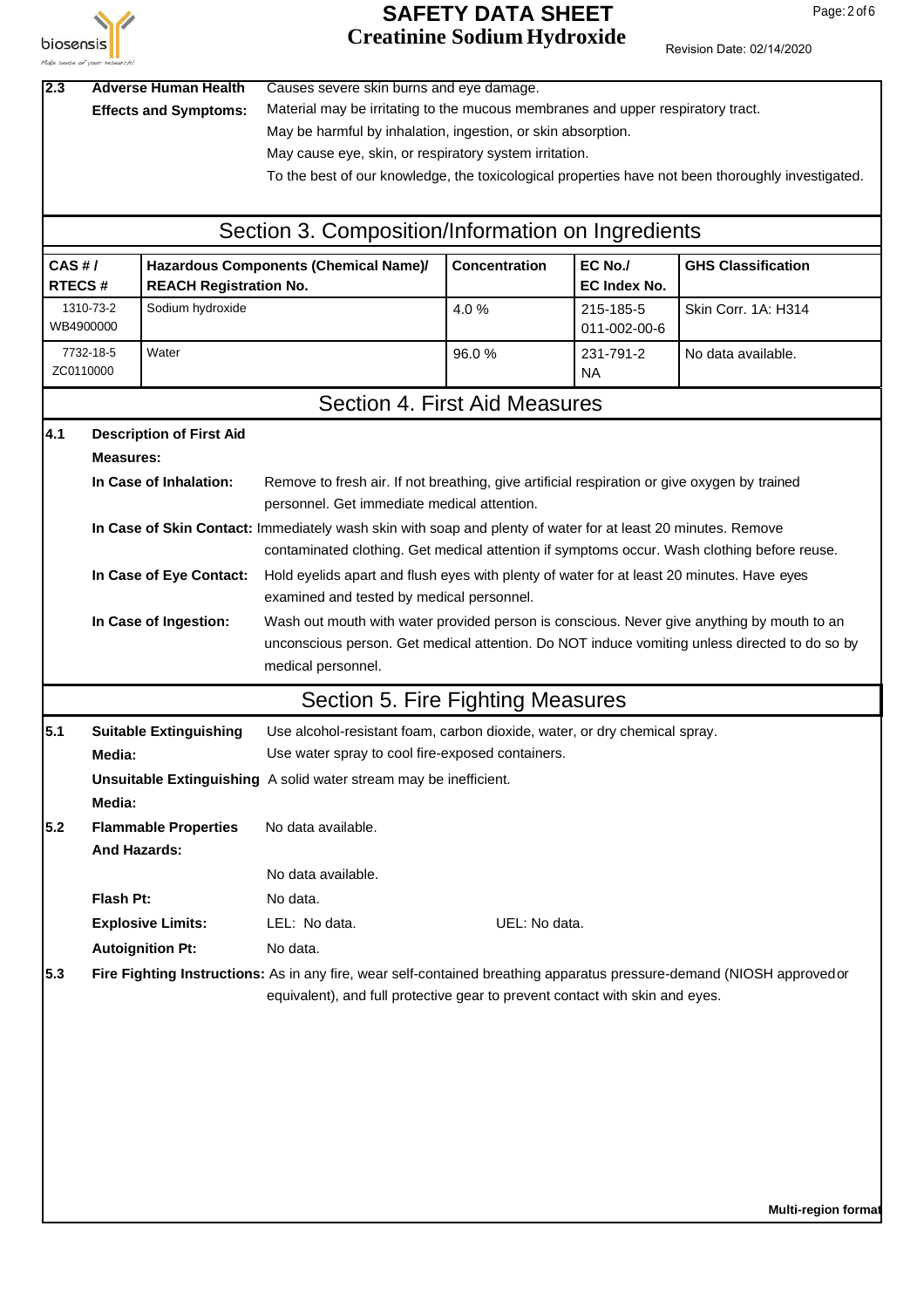

#### **SAFETY DATA SHEET** Page: 3 of 6 **Creatinine Sodium Hydroxide**

|       |                                                                           |                                                                                                        |                                                          | Section 6. Accidental Release Measures                                                                                   |                  |  |  |
|-------|---------------------------------------------------------------------------|--------------------------------------------------------------------------------------------------------|----------------------------------------------------------|--------------------------------------------------------------------------------------------------------------------------|------------------|--|--|
| 6.1   | <b>Protective Precautions,</b>                                            |                                                                                                        | Avoid breathing vapors and provide adequate ventilation. |                                                                                                                          |                  |  |  |
|       |                                                                           |                                                                                                        |                                                          | Protective Equipment and As conditions warrant, wear a NIOSH approved self-contained breathing apparatus, or respirator, |                  |  |  |
|       | <b>Emergency Procedures:</b>                                              |                                                                                                        |                                                          | and appropriate personal protection (rubber boots, safety goggles, and heavy rubber gloves).                             |                  |  |  |
| 6.2   | <b>Environmental</b>                                                      |                                                                                                        |                                                          | Take steps to avoid release into the environment, if safe to do so.                                                      |                  |  |  |
|       | <b>Precautions:</b>                                                       |                                                                                                        |                                                          |                                                                                                                          |                  |  |  |
| 6.3   | Methods and Material For Contain spill and collect, as appropriate.       |                                                                                                        |                                                          |                                                                                                                          |                  |  |  |
|       |                                                                           |                                                                                                        |                                                          | Containment and Cleaning Transfer to a chemical waste container for disposal in accordance with local regulations.       |                  |  |  |
|       | Up:                                                                       |                                                                                                        |                                                          |                                                                                                                          |                  |  |  |
|       |                                                                           |                                                                                                        | Section 7. Handling and Storage                          |                                                                                                                          |                  |  |  |
| 7.1   | Precautions To Be Taken Avoid breathing dust/fume/gas/mist/vapours/spray. |                                                                                                        |                                                          |                                                                                                                          |                  |  |  |
|       | in Handling:                                                              |                                                                                                        | Avoid prolonged or repeated exposure.                    |                                                                                                                          |                  |  |  |
| 7.2   | Precautions To Be Taken Keep container tightly closed.                    |                                                                                                        |                                                          |                                                                                                                          |                  |  |  |
|       | in Storing:                                                               |                                                                                                        |                                                          | Store in accordance with information listed on the product insert.                                                       |                  |  |  |
|       |                                                                           |                                                                                                        |                                                          | Section 8. Exposure Controls/Personal Protection                                                                         |                  |  |  |
| 8.1   | <b>Exposure Parameters:</b>                                               |                                                                                                        |                                                          |                                                                                                                          |                  |  |  |
| CAS#  | <b>Chemical Name</b>                                                      |                                                                                                        | <b>Jurisdiction</b>                                      | <b>Recommended Exposure Limits</b>                                                                                       | <b>Notations</b> |  |  |
|       | 1310-73-2 Sodium hydroxide                                                |                                                                                                        | <b>ACGIH TLV</b>                                         | CEIL: 2 mg/m3                                                                                                            |                  |  |  |
|       |                                                                           |                                                                                                        | France VL                                                | TWA: 2 mg/m3                                                                                                             |                  |  |  |
|       |                                                                           |                                                                                                        | <b>OSHA PELS</b>                                         | PEL: 2 mg/m3                                                                                                             |                  |  |  |
|       |                                                                           |                                                                                                        | <b>Britain EH40</b>                                      | STEL: 2 mg/m3 ()                                                                                                         |                  |  |  |
| 8.2   | <b>Exposure Controls:</b>                                                 |                                                                                                        |                                                          |                                                                                                                          |                  |  |  |
| 8.2.1 | <b>Engineering Controls</b>                                               |                                                                                                        |                                                          | Use process enclosures, local exhaust ventilation, or other engineering controls to control airborne                     |                  |  |  |
|       | (Ventilation etc.):                                                       |                                                                                                        | levels below recommended exposure limits.                |                                                                                                                          |                  |  |  |
| 8.2.2 | <b>Personal protection equipment:</b>                                     |                                                                                                        |                                                          |                                                                                                                          |                  |  |  |
|       | <b>Eye Protection:</b>                                                    |                                                                                                        | Safety glasses                                           |                                                                                                                          |                  |  |  |
|       | <b>Protective Gloves:</b>                                                 |                                                                                                        | Compatible chemical-resistant gloves                     |                                                                                                                          |                  |  |  |
|       | Other Protective Clothing: Lab coat                                       |                                                                                                        |                                                          |                                                                                                                          |                  |  |  |
|       | <b>Respiratory Equipment</b>                                              |                                                                                                        | NIOSH approved respirator, as conditions warrant.        |                                                                                                                          |                  |  |  |
|       | (Specify Type):                                                           |                                                                                                        |                                                          |                                                                                                                          |                  |  |  |
|       | Work/Hygienic/                                                            |                                                                                                        | Do not take internally.                                  |                                                                                                                          |                  |  |  |
|       | <b>Maintenance Practices:</b>                                             | Facilities storing or utilizing this material should be equipped with an eyewash facility and a safety |                                                          |                                                                                                                          |                  |  |  |
|       |                                                                           | shower.                                                                                                |                                                          |                                                                                                                          |                  |  |  |
|       |                                                                           |                                                                                                        | Wash thoroughly after handling.                          |                                                                                                                          |                  |  |  |
|       |                                                                           |                                                                                                        | No data available.                                       |                                                                                                                          |                  |  |  |
|       |                                                                           |                                                                                                        |                                                          |                                                                                                                          |                  |  |  |
|       |                                                                           |                                                                                                        |                                                          |                                                                                                                          |                  |  |  |
|       |                                                                           |                                                                                                        |                                                          |                                                                                                                          |                  |  |  |
|       |                                                                           |                                                                                                        |                                                          |                                                                                                                          |                  |  |  |
|       |                                                                           |                                                                                                        |                                                          |                                                                                                                          |                  |  |  |
|       |                                                                           |                                                                                                        |                                                          |                                                                                                                          |                  |  |  |
|       |                                                                           |                                                                                                        |                                                          |                                                                                                                          |                  |  |  |
|       |                                                                           |                                                                                                        |                                                          |                                                                                                                          |                  |  |  |
|       |                                                                           |                                                                                                        |                                                          |                                                                                                                          |                  |  |  |
|       |                                                                           |                                                                                                        |                                                          |                                                                                                                          |                  |  |  |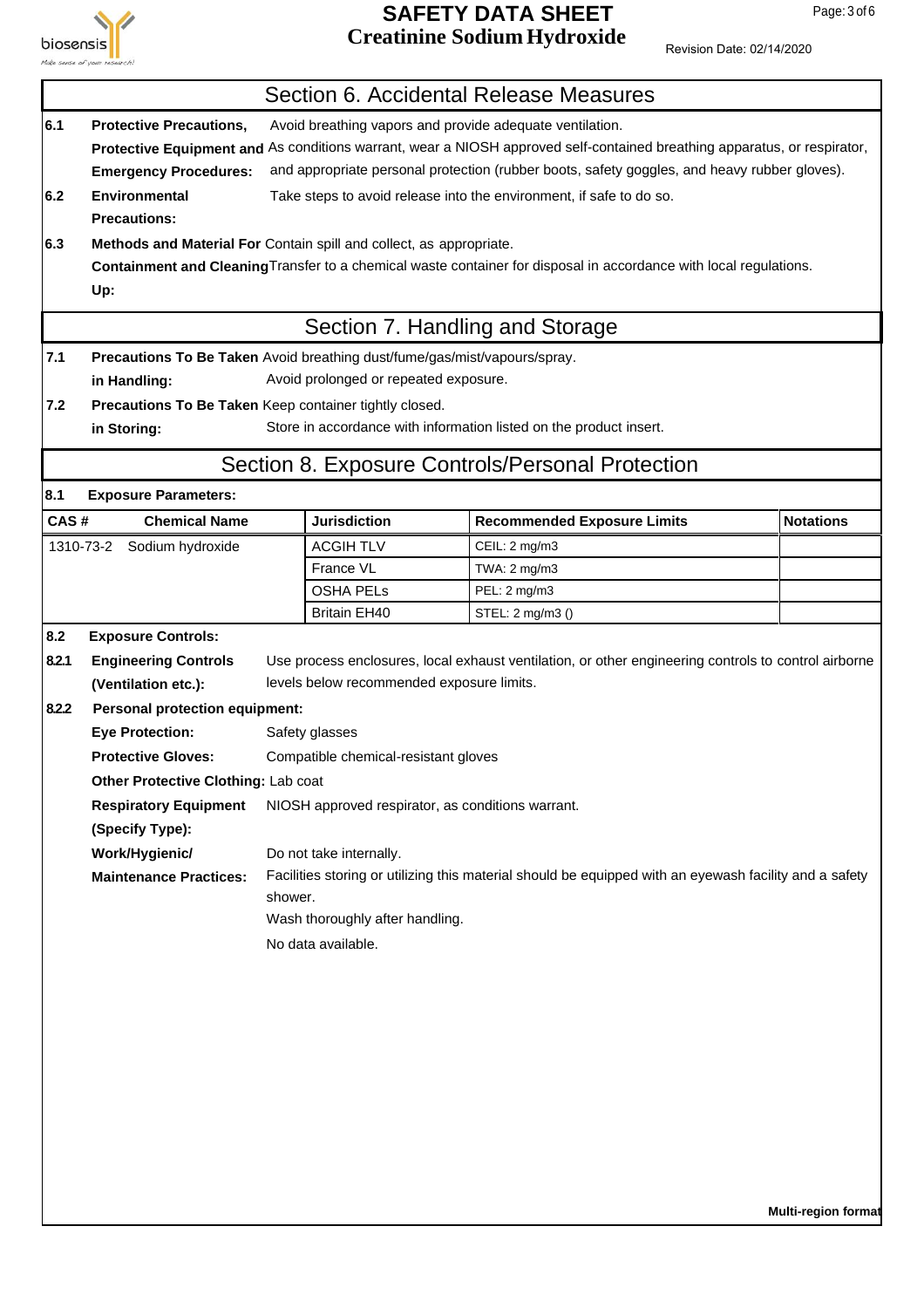

#### **SAFETY DATA SHEET** Page: 4 of 6 **Creatinine Sodium Hydroxide**

|      |                                        | Section 9. Physical and Chemical Properties                                   |
|------|----------------------------------------|-------------------------------------------------------------------------------|
| 9.1  |                                        | <b>Information on Basic Physical and Chemical Properties</b>                  |
|      | <b>Physical States:</b>                | $[$ ] Gas<br>[X] Liquid<br>[] Solid                                           |
|      | <b>Appearance and Odor:</b>            | A solution of 1 M sodium hydroxide                                            |
|      | pH:                                    | No data.                                                                      |
|      | <b>Melting Point:</b>                  | No data.                                                                      |
|      | <b>Boiling Point:</b>                  | No data.                                                                      |
|      | Flash Pt:                              | No data.                                                                      |
|      | <b>Evaporation Rate:</b>               | No data.                                                                      |
|      | Flammability (solid, gas):             | No data available.                                                            |
|      | <b>Explosive Limits:</b>               | LEL: No data.<br>UEL: No data.                                                |
|      | Vapor Pressure (vs. Air or mm          | No data.                                                                      |
|      | Hg):                                   |                                                                               |
|      | Vapor Density (vs. Air = 1):           | No data.                                                                      |
|      | Specific Gravity (Water = 1):          | No data.                                                                      |
|      | <b>Solubility in Water:</b>            | No data.                                                                      |
|      | <b>Octanol/Water Partition</b>         | No data.                                                                      |
|      | <b>Coefficient:</b>                    |                                                                               |
|      | <b>Autoignition Pt:</b>                | No data.                                                                      |
|      | <b>Decomposition Temperature:</b>      | No data.                                                                      |
|      | Viscosity:                             | No data.                                                                      |
| 9.2  | <b>Other Information</b>               |                                                                               |
|      | <b>Percent Volatile:</b>               | No data.                                                                      |
|      | <b>Molecular Formula &amp; Weight:</b> | NaOH<br>40.0                                                                  |
|      |                                        | Section 10. Stability and Reactivity                                          |
|      |                                        |                                                                               |
| 10.1 | <b>Reactivity:</b>                     | No data available.                                                            |
| 10.2 | <b>Stability:</b>                      | Unstable [ ]<br>Stable [X]                                                    |
| 10.3 | <b>Stability Note(s):</b>              | Stable if stored in accordance with information listed on the product insert. |
|      | <b>Polymerization:</b>                 | Will occur [ ] Will not occur [X]                                             |
| 10.4 | <b>Conditions To Avoid:</b>            | No data available.                                                            |
| 10.5 | Incompatibility - Materials acids      |                                                                               |
|      | <b>To Avoid:</b>                       | aluminum                                                                      |
|      |                                        | chlorinated solvents                                                          |
|      |                                        | organic materials<br>phosphorus                                               |
|      |                                        | strong acids                                                                  |
|      |                                        | strong bases                                                                  |
|      |                                        | tin/tin oxides                                                                |
|      |                                        | zinc                                                                          |
| 10.6 | <b>Hazardous</b>                       | sodium oxides                                                                 |
|      | <b>Decomposition or</b>                |                                                                               |
|      | <b>Byproducts:</b>                     |                                                                               |
|      |                                        |                                                                               |
|      |                                        |                                                                               |
|      |                                        |                                                                               |
|      |                                        |                                                                               |
|      |                                        |                                                                               |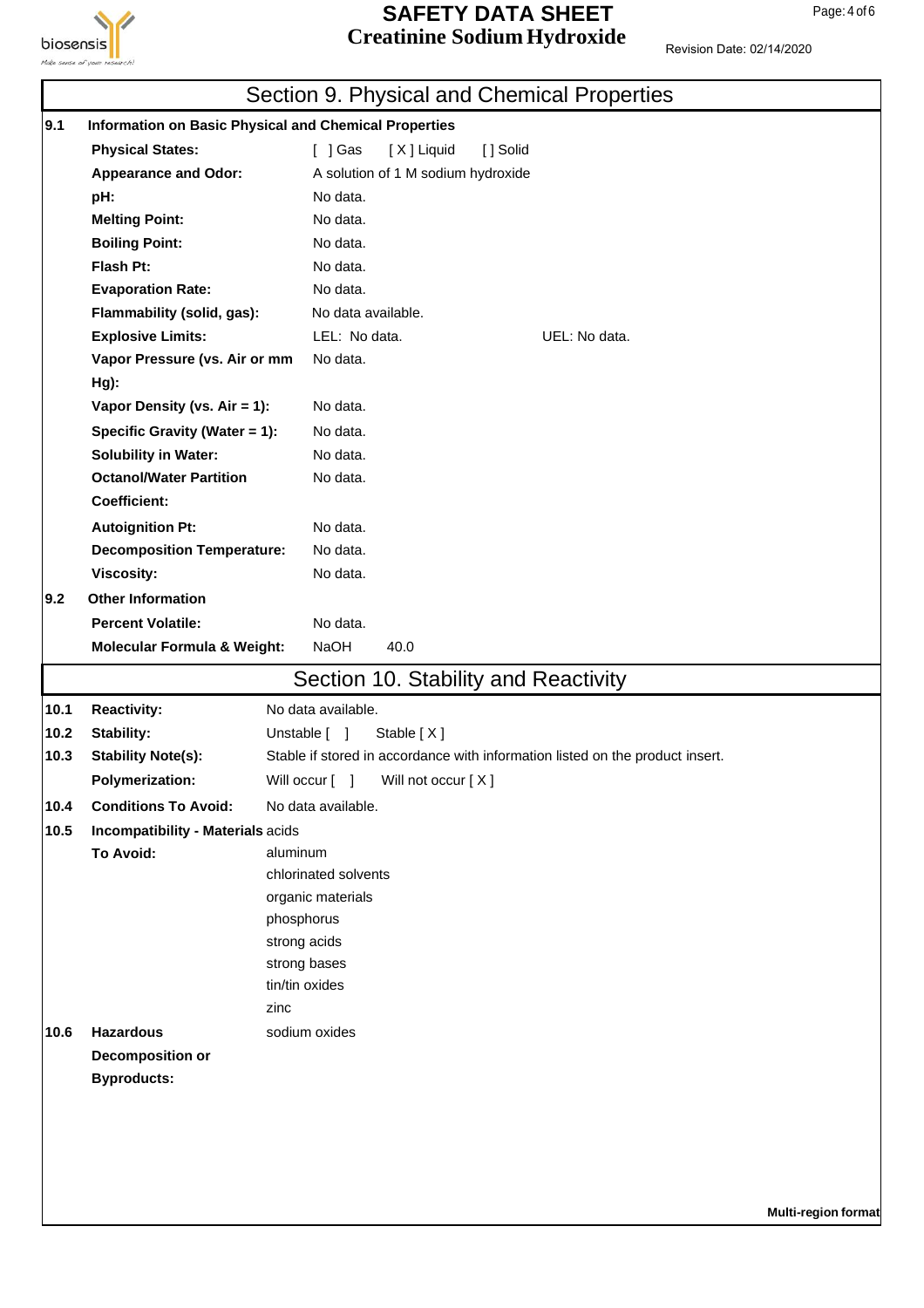

#### **SAFETY DATA SHEET** Page: 5 of 6 **Creatinine Sodium Hydroxide**

|      |                          |                                                   |                    | Section 11. Toxicological Information                                                        |                       |                    |              |                     |
|------|--------------------------|---------------------------------------------------|--------------------|----------------------------------------------------------------------------------------------|-----------------------|--------------------|--------------|---------------------|
| 11.1 | Information on           |                                                   |                    | The toxicological effects of this product have not been thoroughly studied.                  |                       |                    |              |                     |
|      |                          | <b>Toxicological Effects:</b>                     |                    | Sodium Hydroxide - Toxicity Data: Intraperitoneal LD50 (mouse): 40 mg/kg; Oral LDLO (Human): |                       |                    |              |                     |
|      |                          |                                                   |                    | 1.57 mg/kg; Oral LD50 (rat): 44 mg/kg;                                                       |                       |                    |              |                     |
|      |                          | <b>Chronic Toxicological</b>                      |                    | Sodium Hydroxide - Investigated as an agricultural chemical, mutagen, primary irritant.      |                       |                    |              |                     |
|      | Effects:                 |                                                   |                    | Only select Registry of Toxic Effects of Chemical Substances (RTECS) data is presented here. |                       |                    |              |                     |
|      |                          |                                                   |                    | See actual entry in RTECS for complete information.                                          |                       |                    |              |                     |
|      |                          |                                                   |                    | Sodium Hydroxide RTECS Number: WB4900000                                                     |                       |                    |              |                     |
|      | Carcinogenicity:         |                                                   | NTP? No            | IARC Monographs? No                                                                          |                       | OSHA Regulated? No |              |                     |
| CAS# |                          | <b>Hazardous Components (Chemical Name)</b>       |                    |                                                                                              | <b>NTP</b>            | <b>IARC</b>        | <b>ACGIH</b> | <b>OSHA</b>         |
|      | 1310-73-2                | Sodium hydroxide                                  |                    |                                                                                              | n.a.                  | n.a.               | n.a.         | n.a.                |
|      | 7732-18-5                | Water                                             |                    |                                                                                              | n.a.                  | n.a.               | n.a.         | n.a.                |
|      |                          |                                                   |                    | Section 12. Ecological Information                                                           |                       |                    |              |                     |
| 12.1 | <b>Toxicity:</b>         |                                                   |                    | Avoid release into the environment.                                                          |                       |                    |              |                     |
|      |                          |                                                   |                    | Runoff from fire control or dilution water may cause pollution.                              |                       |                    |              |                     |
| 12.2 | <b>Persistence and</b>   |                                                   | No data available. |                                                                                              |                       |                    |              |                     |
|      | Degradability:           |                                                   |                    |                                                                                              |                       |                    |              |                     |
| 12.3 | <b>Bioaccumulative</b>   |                                                   | No data available. |                                                                                              |                       |                    |              |                     |
|      | <b>Potential:</b>        |                                                   |                    |                                                                                              |                       |                    |              |                     |
| 12.4 | <b>Mobility in Soil:</b> |                                                   | No data available. |                                                                                              |                       |                    |              |                     |
| 12.5 |                          | <b>Results of PBT and vPvB No data available.</b> |                    |                                                                                              |                       |                    |              |                     |
|      | assessment:              |                                                   |                    |                                                                                              |                       |                    |              |                     |
| 12.6 |                          | Other adverse effects:                            | No data available. |                                                                                              |                       |                    |              |                     |
|      |                          |                                                   |                    | Section 13. Disposal Considerations                                                          |                       |                    |              |                     |
| 13.1 |                          |                                                   |                    | Waste Disposal Method: Dispose in accordance with local, state, and federal regulations.     |                       |                    |              |                     |
|      |                          |                                                   |                    | Section 14. Transport Information                                                            |                       |                    |              |                     |
|      |                          | 14.1 LAND TRANSPORT (US DOT):                     |                    |                                                                                              |                       |                    |              |                     |
|      |                          | <b>DOT Proper Shipping Name:</b>                  |                    | Sodium hydroxide solution                                                                    |                       |                    |              |                     |
|      | <b>DOT Hazard Class:</b> |                                                   | 8                  | <b>CORROSIVE</b>                                                                             |                       |                    |              |                     |
|      | <b>UN/NA Number:</b>     |                                                   | 1824               |                                                                                              | <b>Packing Group:</b> |                    | III          |                     |
|      |                          |                                                   |                    |                                                                                              |                       |                    |              |                     |
|      |                          |                                                   | <b>CORROSIVI</b>   |                                                                                              |                       |                    |              |                     |
| 14.1 |                          | <b>LAND TRANSPORT (European ADR/RID):</b>         |                    |                                                                                              |                       |                    |              |                     |
|      |                          | <b>ADR/RID Shipping Name:</b>                     |                    | Sodium hydroxide solution                                                                    |                       |                    |              |                     |
|      | <b>UN Number:</b>        |                                                   | 1824               |                                                                                              | <b>Packing Group:</b> |                    | Ш            |                     |
|      | <b>Hazard Class:</b>     |                                                   |                    | 8 - CORROSIVE                                                                                |                       |                    |              |                     |
|      |                          |                                                   |                    |                                                                                              |                       |                    |              |                     |
|      |                          |                                                   |                    |                                                                                              |                       |                    |              |                     |
|      |                          |                                                   |                    |                                                                                              |                       |                    |              |                     |
|      |                          |                                                   |                    |                                                                                              |                       |                    |              |                     |
|      |                          |                                                   |                    |                                                                                              |                       |                    |              |                     |
|      |                          |                                                   |                    |                                                                                              |                       |                    |              |                     |
|      |                          |                                                   |                    |                                                                                              |                       |                    |              | Multi-region format |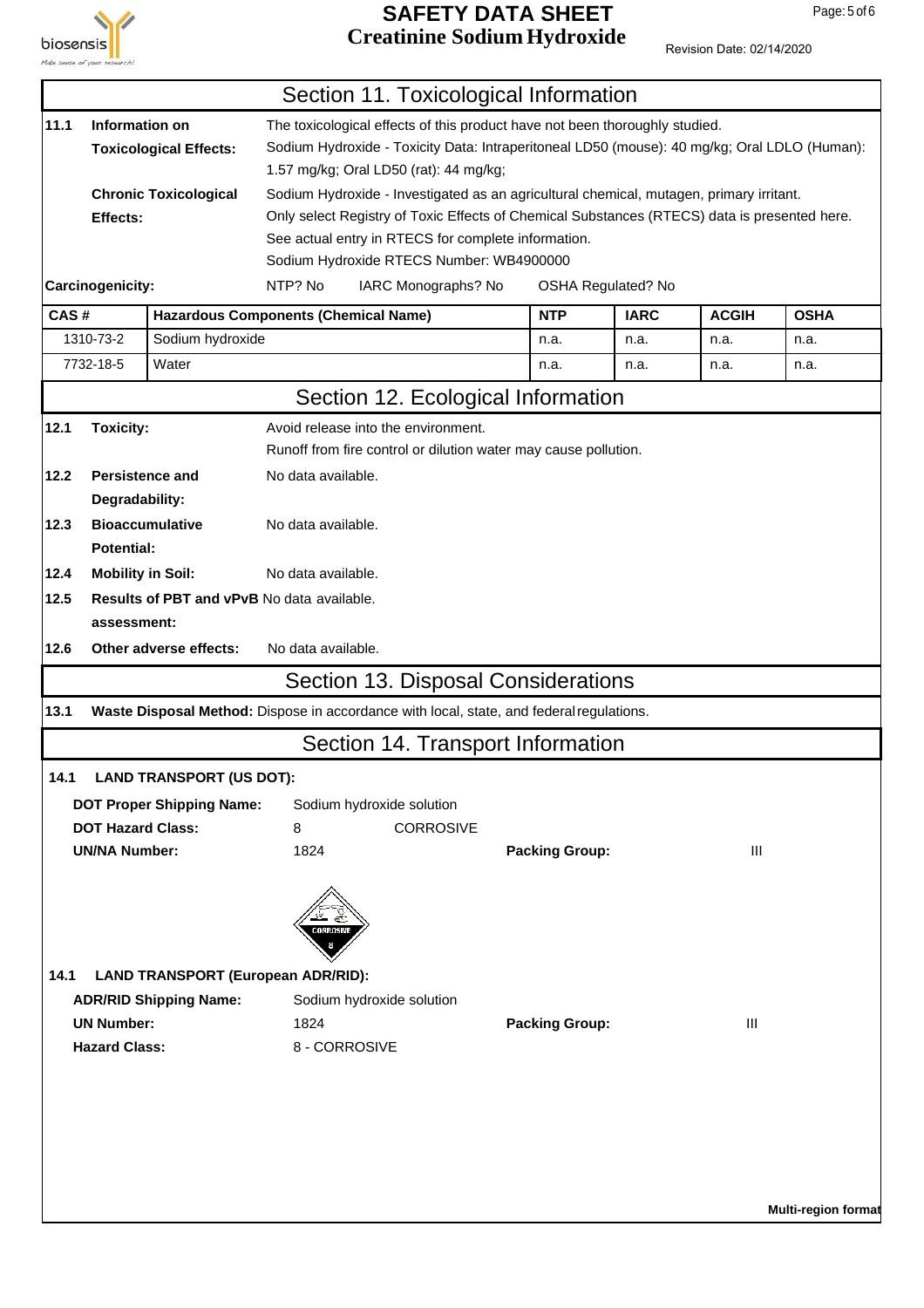

#### **SAFETY DATA SHEET** Page: 6 of 6 **Creatinine Sodium Hydroxide**

Revision Date: 02/14/2020

| 14.3                                               | <b>AIR TRANSPORT (ICAO/IATA):</b>    |                                                                                                                                                                                                                                                                                                                                                                                                                                              |                                    |                                              |              |  |
|----------------------------------------------------|--------------------------------------|----------------------------------------------------------------------------------------------------------------------------------------------------------------------------------------------------------------------------------------------------------------------------------------------------------------------------------------------------------------------------------------------------------------------------------------------|------------------------------------|----------------------------------------------|--------------|--|
| <b>ICAO/IATA Shipping Name:</b>                    |                                      | Sodium hydroxide solution                                                                                                                                                                                                                                                                                                                                                                                                                    |                                    |                                              |              |  |
| <b>UN Number:</b>                                  |                                      | 1824                                                                                                                                                                                                                                                                                                                                                                                                                                         | <b>Packing Group:</b>              |                                              | Ш            |  |
| <b>Hazard Class:</b>                               |                                      | 8 - CORROSIVE                                                                                                                                                                                                                                                                                                                                                                                                                                | <b>IATA Classification:</b>        |                                              | 8            |  |
| <b>Additional Transport</b>                        |                                      | Transport in accordance with local, state, and federal regulations.                                                                                                                                                                                                                                                                                                                                                                          |                                    |                                              |              |  |
| Information:                                       |                                      | When sold in quantities of less than or equal to 1 mL, or 1 g, with an Excepted Quantity Code of                                                                                                                                                                                                                                                                                                                                             |                                    |                                              |              |  |
|                                                    |                                      | E1, E2, E4, or E5, this item meets the De Minimis Quantities exemption, per IATA 2.6.10.                                                                                                                                                                                                                                                                                                                                                     |                                    |                                              |              |  |
|                                                    |                                      | Therefore packaging does not have to be labeled as Dangerous Goods/Excepted Quantity.                                                                                                                                                                                                                                                                                                                                                        |                                    |                                              |              |  |
| Section 15. Regulatory Information                 |                                      |                                                                                                                                                                                                                                                                                                                                                                                                                                              |                                    |                                              |              |  |
|                                                    |                                      | EPA SARA (Superfund Amendments and Reauthorization Act of 1986) Lists                                                                                                                                                                                                                                                                                                                                                                        |                                    |                                              |              |  |
| CAS#                                               |                                      | <b>Hazardous Components (Chemical Name)</b>                                                                                                                                                                                                                                                                                                                                                                                                  | S. 302 (EHS)                       | S. 304 RQ                                    | S. 313 (TRI) |  |
| 1310-73-2                                          | Sodium hydroxide                     |                                                                                                                                                                                                                                                                                                                                                                                                                                              | No                                 | <b>Yes 1000 LB</b>                           | <b>No</b>    |  |
| 7732-18-5                                          | Water                                |                                                                                                                                                                                                                                                                                                                                                                                                                                              | No                                 | No                                           | No           |  |
| CAS#                                               |                                      | <b>Hazardous Components (Chemical Name)</b>                                                                                                                                                                                                                                                                                                                                                                                                  | <b>Other US EPA or State Lists</b> |                                              |              |  |
| 1310-73-2                                          | Sodium hydroxide                     |                                                                                                                                                                                                                                                                                                                                                                                                                                              |                                    | CAA HAP, ODC: No; CWA NPDES: No; TSCA: Yes - |              |  |
|                                                    |                                      |                                                                                                                                                                                                                                                                                                                                                                                                                                              | Inventory; CA PROP.65: No          |                                              |              |  |
| 7732-18-5                                          | Water                                |                                                                                                                                                                                                                                                                                                                                                                                                                                              | Inventory; CA PROP.65: No          | CAA HAP, ODC: No; CWA NPDES: No; TSCA: Yes - |              |  |
|                                                    |                                      |                                                                                                                                                                                                                                                                                                                                                                                                                                              |                                    |                                              |              |  |
| <b>Regulatory Information</b><br><b>Statement:</b> |                                      | This SDS was prepared in accordance with 29 CFR 1910.1200 and Regulation (EC)<br>No.1272/2008.                                                                                                                                                                                                                                                                                                                                               |                                    |                                              |              |  |
|                                                    |                                      | Section 16. Other Information                                                                                                                                                                                                                                                                                                                                                                                                                |                                    |                                              |              |  |
| <b>Revision Date:</b>                              |                                      | 02/14/2020                                                                                                                                                                                                                                                                                                                                                                                                                                   |                                    |                                              |              |  |
| <b>Additional Information About</b>                |                                      | No data available.                                                                                                                                                                                                                                                                                                                                                                                                                           |                                    |                                              |              |  |
| This Product:                                      |                                      |                                                                                                                                                                                                                                                                                                                                                                                                                                              |                                    |                                              |              |  |
|                                                    | <b>Company Policy or Disclaimer:</b> | DISCLAIMER: This information is believed to be accurate and represents the best information<br>currently available to us. However, we make no warranty of merchantability or any other warranty,<br>express or implied, with respect to such information, and we assume no liability resulting from its<br>use. Users should make their own investigations to determine the suitability of the information for<br>their particular purposes. |                                    |                                              |              |  |
|                                                    |                                      |                                                                                                                                                                                                                                                                                                                                                                                                                                              |                                    |                                              |              |  |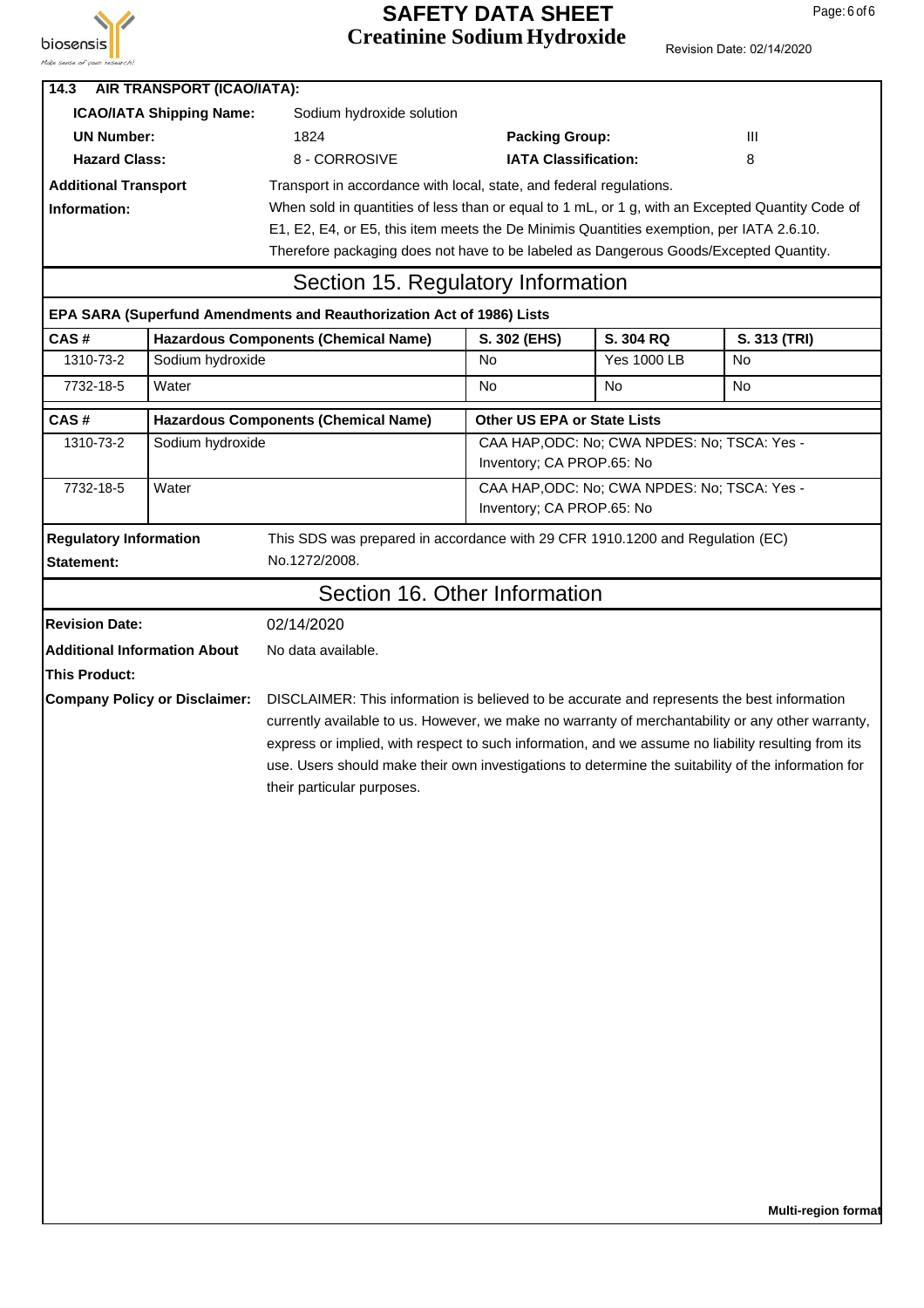

## **SAFETY DATA SHEET** Page: 1 **Creatinine Acid Solution**

|     |                                                                                      | according to Regulation (EC) No. 1907/2006 as amended by (EC) No. 1272/2008                                                                                                                            |                             |  |  |
|-----|--------------------------------------------------------------------------------------|--------------------------------------------------------------------------------------------------------------------------------------------------------------------------------------------------------|-----------------------------|--|--|
|     | Section 1. Identification of the Substance/Mixture and of the<br>Company/Undertaking |                                                                                                                                                                                                        |                             |  |  |
| 1.1 | <b>Product Code:</b>                                                                 | CRE-001                                                                                                                                                                                                |                             |  |  |
|     | <b>Product Name:</b>                                                                 | <b>Creatinine Acid Solution</b>                                                                                                                                                                        |                             |  |  |
| 1.2 |                                                                                      | Relevant identified uses of the substance or mixture and uses advised against:                                                                                                                         |                             |  |  |
|     | <b>Relevant identified uses:</b>                                                     | For research use only, not for human or veterinary use.                                                                                                                                                |                             |  |  |
| 1.3 | Details of the Supplier of the Safety Data Sheet:                                    |                                                                                                                                                                                                        |                             |  |  |
|     | <b>Company Name:</b>                                                                 | Biosensis Pty Ltd 51 West<br><b>Thebarton Road</b><br>Thebarton, 5031, SA, Australia                                                                                                                   |                             |  |  |
|     | Web site address:                                                                    | www.biosensis.com                                                                                                                                                                                      |                             |  |  |
|     | Information:                                                                         | <b>Biosensis Pty Ltd</b>                                                                                                                                                                               | 1800 605-5127 (US)          |  |  |
|     |                                                                                      |                                                                                                                                                                                                        | +61 8 8352 7711 (Australia) |  |  |
| 1.4 | Emergency telephone number:                                                          |                                                                                                                                                                                                        |                             |  |  |
|     | <b>Emergency Contact:</b>                                                            | <b>CHEMTREC Within USA and Canada:</b>                                                                                                                                                                 | +1 (800)424-9300            |  |  |
|     |                                                                                      | <b>CHEMTREC Outside USA and Canada:</b>                                                                                                                                                                | +1 (703)527-3887            |  |  |
|     |                                                                                      | Section 2. Hazards Identification                                                                                                                                                                      |                             |  |  |
| 2.2 | <b>Label Elements:</b>                                                               |                                                                                                                                                                                                        |                             |  |  |
|     | <b>GHS Signal Word:</b>                                                              | <b>Danger</b>                                                                                                                                                                                          |                             |  |  |
|     | <b>GHS Hazard Phrases:</b>                                                           |                                                                                                                                                                                                        |                             |  |  |
|     | H226: Flammable liquid and vapor.                                                    |                                                                                                                                                                                                        |                             |  |  |
|     | H314: Causes severe skin burns and eye damage.                                       |                                                                                                                                                                                                        |                             |  |  |
|     | <b>GHS Precaution Phrases:</b>                                                       |                                                                                                                                                                                                        |                             |  |  |
|     | authority.                                                                           | P210: Keep away from {heat/sparks/open flames/hot surfaces}. - No smoking.<br>P280: Wear protective gloves/clothing and eye/face protection as specified by the manufacturer/supplier or the competent |                             |  |  |
|     |                                                                                      | P260: Do not breathe dust/fume/gas/mist/vapours/spray.                                                                                                                                                 |                             |  |  |
|     | P264: Wash hands thoroughly after handling.                                          |                                                                                                                                                                                                        |                             |  |  |
|     | <b>GHS Response Phrases:</b>                                                         |                                                                                                                                                                                                        |                             |  |  |
|     | water/shower.                                                                        | P303+361+353: IF ON SKIN (or hair): Remove/take off immediately all contaminated clothing. Rinse skin with                                                                                             |                             |  |  |
|     | P363: Wash contaminated clothing before reuse.                                       |                                                                                                                                                                                                        |                             |  |  |
|     | to do. Continue rinsing.                                                             | P305+351+338: IF IN EYES: Rinse cautiously with water for several minutes. Remove contact lenses, if present and easy                                                                                  |                             |  |  |
|     |                                                                                      | P301+330+331: IF SWALLOWED: Rinse mouth. Do NOT induce vomiting.                                                                                                                                       |                             |  |  |
|     |                                                                                      | P304+340: IF INHALED: Remove victim to fresh air and keep at rest in a position comfortable for breathing.<br>P310: Immediately call a POISON CENTER or doctor/physician.                              |                             |  |  |
|     | <b>GHS Storage and Disposal Phrases:</b>                                             |                                                                                                                                                                                                        |                             |  |  |
|     |                                                                                      | Please refer to Section 7 for Storage and Section 13 for Disposal information.                                                                                                                         |                             |  |  |
|     |                                                                                      |                                                                                                                                                                                                        |                             |  |  |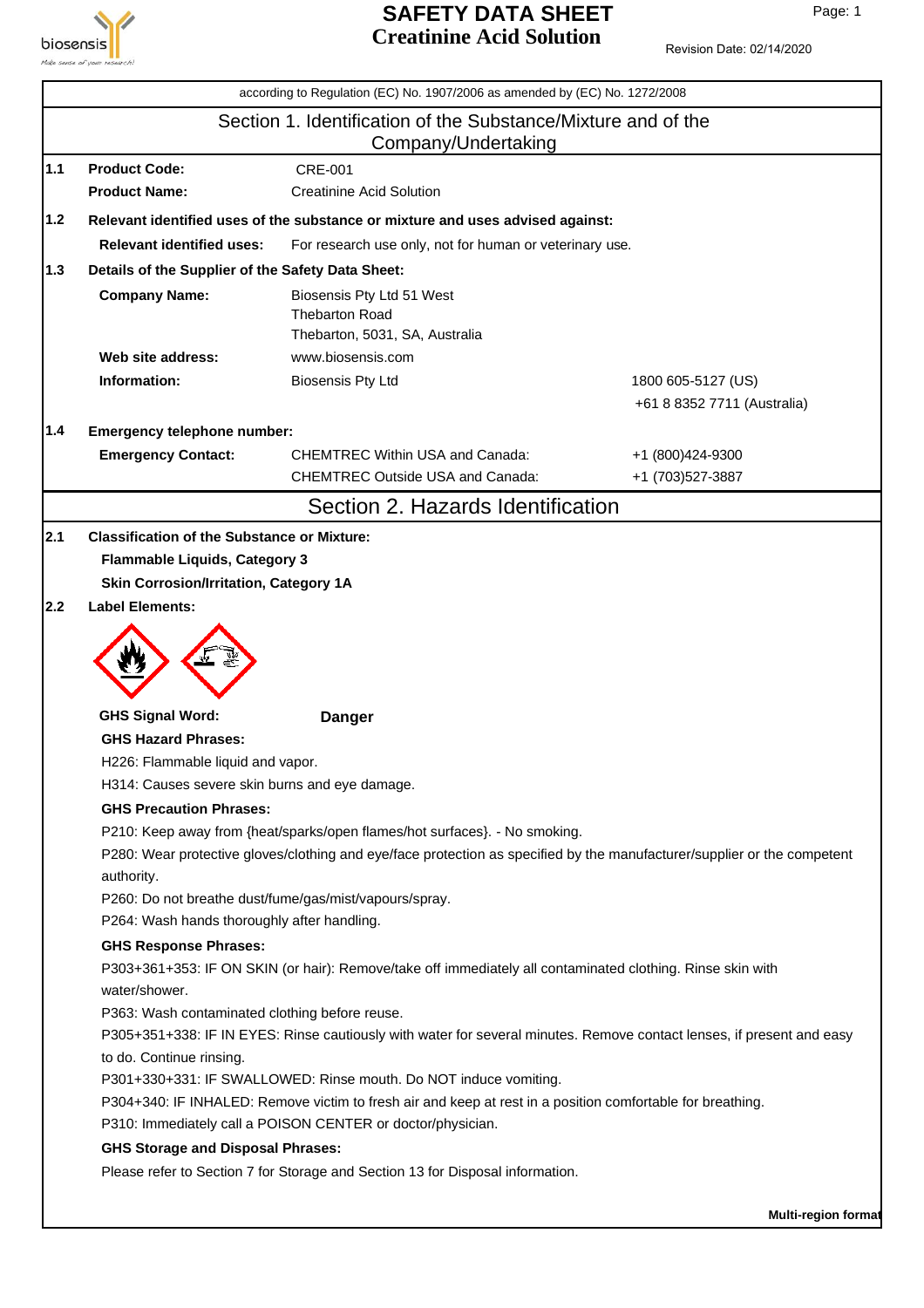

## **SAFETY DATA SHEET** Page: 2 **Creatinine Acid Solution**

| 2.3                       |                        | <b>Adverse Human Health</b>     | Causes severe burns and eye damage.                                                                                                         |               |                                |                                                                                                                            |
|---------------------------|------------------------|---------------------------------|---------------------------------------------------------------------------------------------------------------------------------------------|---------------|--------------------------------|----------------------------------------------------------------------------------------------------------------------------|
|                           |                        | <b>Effects and Symptoms:</b>    | Chronic exposure to mists containing sulfuric acid is a cancer hazard.                                                                      |               |                                |                                                                                                                            |
|                           |                        |                                 | Corrosive to the eyes and may cause blindness.                                                                                              |               |                                |                                                                                                                            |
|                           |                        |                                 | Harmful if inhaled, swallowed, or absorbed through the skin.                                                                                |               |                                |                                                                                                                            |
|                           |                        |                                 | Inhalation may cause lung edema.                                                                                                            |               |                                |                                                                                                                            |
|                           |                        |                                 | Lachrymator.                                                                                                                                |               |                                |                                                                                                                            |
|                           |                        |                                 | Long-term exposure to mist or vapors may cause damage to teeth.                                                                             |               |                                |                                                                                                                            |
|                           |                        |                                 | Material is extremely destructive to the tissue of the mucous membranes and upper respiratory                                               |               |                                |                                                                                                                            |
|                           |                        |                                 | tract, eyes, and skin.                                                                                                                      |               |                                |                                                                                                                            |
|                           |                        |                                 |                                                                                                                                             |               |                                | To the best of our knowledge, the toxicological properties have not been thoroughly investigated.                          |
|                           |                        |                                 | Section 3. Composition/Information on Ingredients                                                                                           |               |                                |                                                                                                                            |
|                           |                        |                                 |                                                                                                                                             |               |                                |                                                                                                                            |
| $CAS$ #/<br><b>RTECS#</b> |                        | <b>REACH Registration No.</b>   | Hazardous Components (Chemical Name)/                                                                                                       | Concentration | EC No./<br><b>EC Index No.</b> | <b>GHS Classification</b>                                                                                                  |
|                           | 64-19-7<br>AF1225000   | Acetic acid                     |                                                                                                                                             | 50.0 -80.0 %  | 200-580-7<br>607-002-00-6      | Flam. Liq. 3: H226<br>Skin Corr. 1A: H314                                                                                  |
|                           | 7664-93-9<br>WS5600000 | Sulfuric acid                   |                                                                                                                                             | 1.0 -10.0 %   | 231-639-5<br>016-020-00-8      | Skin Corr. 1A: H314                                                                                                        |
|                           | 7732-18-5<br>ZC0110000 | Water                           |                                                                                                                                             | 15.0 -35.0 %  | 231-791-2<br><b>NA</b>         | No data available.                                                                                                         |
|                           |                        |                                 | Section 4. First Aid Measures                                                                                                               |               |                                |                                                                                                                            |
| 4.1                       |                        | <b>Description of First Aid</b> |                                                                                                                                             |               |                                |                                                                                                                            |
|                           | <b>Measures:</b>       |                                 |                                                                                                                                             |               |                                |                                                                                                                            |
|                           |                        | In Case of Inhalation:          | Remove to fresh air. If not breathing, give artificial respiration or give oxygen by trained<br>personnel. Get immediate medical attention. |               |                                |                                                                                                                            |
|                           |                        |                                 | In Case of Skin Contact: Immediately wash skin with soap and plenty of water for at least 20 minutes. Remove                                |               |                                |                                                                                                                            |
|                           |                        |                                 | contaminated clothing. Get medical attention if symptoms occur. Wash clothing before reuse.                                                 |               |                                |                                                                                                                            |
|                           |                        | In Case of Eye Contact:         | Hold eyelids apart and flush eyes with plenty of water for at least 20 minutes. Have eyes                                                   |               |                                |                                                                                                                            |
|                           |                        |                                 | examined and tested by medical personnel.                                                                                                   |               |                                |                                                                                                                            |
|                           |                        | In Case of Ingestion:           | Do NOT induce vomiting. Wash out mouth with water provided person is conscious. Never give                                                  |               |                                |                                                                                                                            |
|                           |                        |                                 | anything by mouth to an unconscious person. Get medical attention.                                                                          |               |                                |                                                                                                                            |
| 4.2                       |                        |                                 |                                                                                                                                             |               |                                | Important Symptoms and Circulatory collapse with clammy skin, weak and rapid pulse, shallow respirations, and scanty urine |
|                           |                        | <b>Effects, Both Acute and</b>  | may follow ingestion or skin contact.                                                                                                       |               |                                |                                                                                                                            |
|                           | Delayed:               |                                 | Exposure may cause: burning sensation, coughing, wheezing, laryngitis, shortness of breath,                                                 |               |                                |                                                                                                                            |
|                           |                        |                                 | headache, nausea, and vomiting.                                                                                                             |               |                                |                                                                                                                            |
|                           |                        |                                 | Exposure may cause: redness, pain, burns, and sensitization.                                                                                |               |                                |                                                                                                                            |
|                           |                        |                                 | Inhalation may result in spasm, inflammation, and edema of the larynx and bronchi, chemical                                                 |               |                                |                                                                                                                            |
|                           |                        |                                 | pneumonitis, and pulmonary edema.                                                                                                           |               |                                |                                                                                                                            |
|                           |                        |                                 | Ingestion may cause: Sore throat, vomiting, and diarrhea.                                                                                   |               |                                |                                                                                                                            |
|                           |                        |                                 | Irritating to the skin, eyes, nose, throat, and respiratory tract.                                                                          |               |                                |                                                                                                                            |
|                           |                        |                                 | May cause vomiting, diarrhea, sore throat, darkening of the skin, and erosion of the front teeth.                                           |               |                                |                                                                                                                            |
|                           |                        |                                 |                                                                                                                                             |               |                                |                                                                                                                            |
|                           |                        |                                 |                                                                                                                                             |               |                                |                                                                                                                            |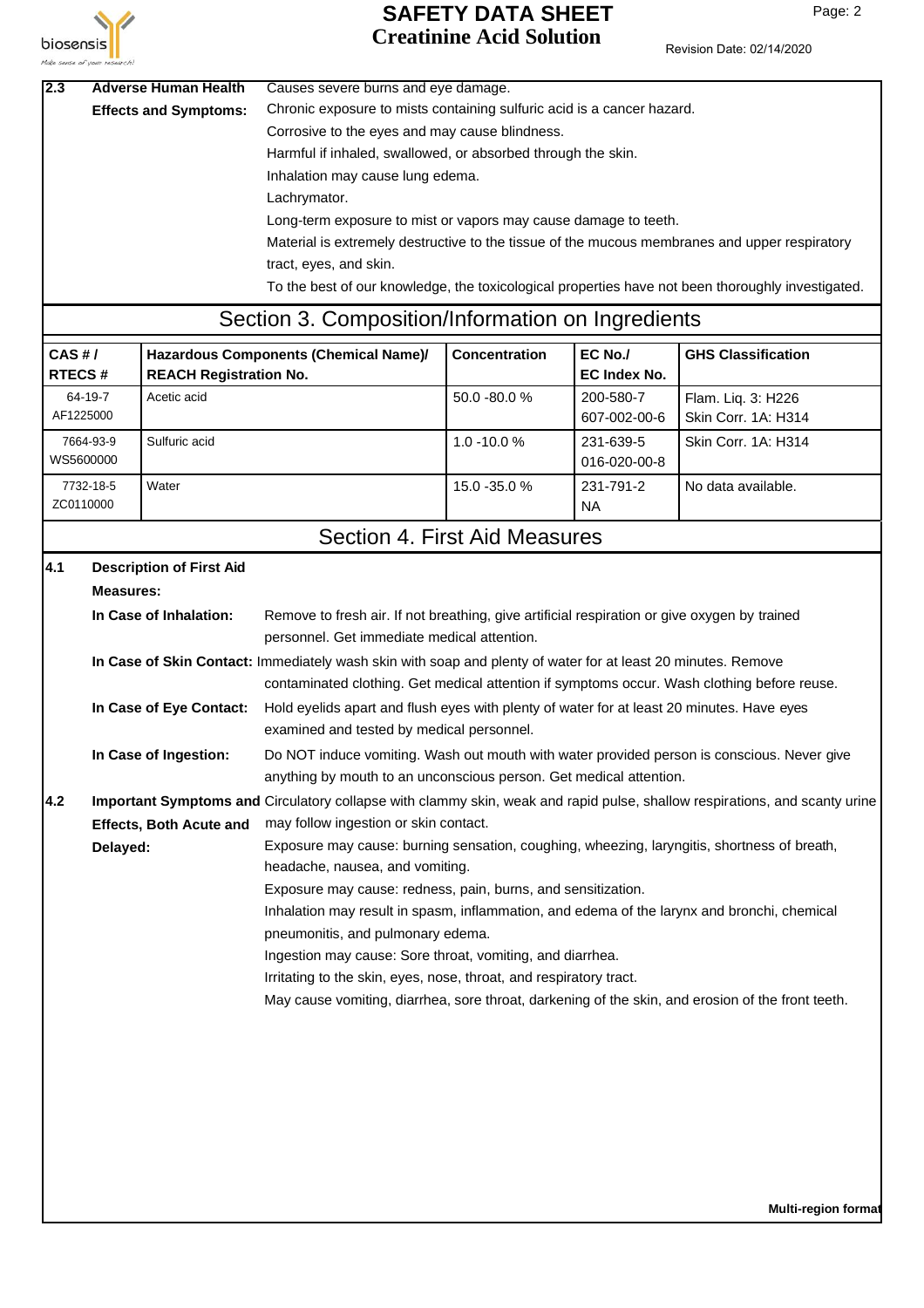

## **SAFETY DATA SHEET** Page: 3 **Creatinine Acid Solution**

|         |                                                                                             |                                                                           | Section 5. Fire Fighting Measures                                                                                        |                  |
|---------|---------------------------------------------------------------------------------------------|---------------------------------------------------------------------------|--------------------------------------------------------------------------------------------------------------------------|------------------|
| 5.1     | <b>Suitable Extinguishing</b>                                                               |                                                                           | Use alcohol-resistant foam, carbon dioxide, or dry chemical spray.                                                       |                  |
|         | Media:                                                                                      | Use water spray to cool fire-exposed containers.                          |                                                                                                                          |                  |
|         | Unsuitable Extinguishing DO NOT USE WATER.                                                  |                                                                           |                                                                                                                          |                  |
|         | Media:                                                                                      |                                                                           |                                                                                                                          |                  |
| 5.2     | <b>Flammable Properties</b>                                                                 |                                                                           | Contact with metals may evolve flammable hydrogen gas.                                                                   |                  |
|         | <b>And Hazards:</b>                                                                         | Emits toxic fumes under fire conditions.                                  |                                                                                                                          |                  |
|         |                                                                                             | Vapors may travel to source of ignition and flash back.                   |                                                                                                                          |                  |
|         |                                                                                             | No data available.                                                        |                                                                                                                          |                  |
|         | Flash Pt:                                                                                   | No data.                                                                  |                                                                                                                          |                  |
|         | <b>Explosive Limits:</b>                                                                    | LEL: No data.                                                             | UEL: No data.                                                                                                            |                  |
|         | <b>Autoignition Pt:</b>                                                                     | No data.                                                                  |                                                                                                                          |                  |
| 5.3     |                                                                                             |                                                                           | Fire Fighting Instructions: As in any fire, wear self-contained breathing apparatus pressure-demand (NIOSH approvedor    |                  |
|         | equivalent), and full protective gear to prevent contact with skin and eyes.                |                                                                           |                                                                                                                          |                  |
|         |                                                                                             |                                                                           | Section 6. Accidental Release Measures                                                                                   |                  |
| 6.1     | <b>Protective Precautions,</b>                                                              |                                                                           | Avoid breathing vapors and provide adequate ventilation.                                                                 |                  |
|         |                                                                                             |                                                                           | Protective Equipment and As conditions warrant, wear a NIOSH approved self-contained breathing apparatus, or respirator, |                  |
|         | <b>Emergency Procedures:</b>                                                                |                                                                           | and appropriate personal protection (rubber boots, safety goggles, and heavy rubber gloves).                             |                  |
| 6.2     | <b>Environmental</b><br>Take steps to avoid release into the environment, if safe to do so. |                                                                           |                                                                                                                          |                  |
|         | <b>Precautions:</b>                                                                         |                                                                           |                                                                                                                          |                  |
| 6.3     |                                                                                             | Methods and Material For Contain spill and collect, as appropriate.       |                                                                                                                          |                  |
|         |                                                                                             |                                                                           | Containment and Cleaning Transfer to a chemical waste container for disposal in accordance with local regulations.       |                  |
|         | Up:                                                                                         |                                                                           |                                                                                                                          |                  |
|         |                                                                                             |                                                                           | Section 7. Handling and Storage                                                                                          |                  |
| 7.1     |                                                                                             | Precautions To Be Taken Avoid breathing dust/fume/gas/mist/vapours/spray. |                                                                                                                          |                  |
|         | in Handling:                                                                                | Avoid prolonged or repeated exposure.                                     |                                                                                                                          |                  |
|         |                                                                                             | Keep away from sources of ignition.                                       |                                                                                                                          |                  |
|         |                                                                                             | Prevent the build up of electrostatic charge.                             |                                                                                                                          |                  |
| 7.2     |                                                                                             | Precautions To Be Taken Keep away from heat, sparks and flame.            |                                                                                                                          |                  |
|         | in Storing:                                                                                 | Keep container tightly closed.                                            |                                                                                                                          |                  |
|         |                                                                                             |                                                                           | Store in accordance with information listed on the product insert.                                                       |                  |
|         |                                                                                             |                                                                           | Section 8. Exposure Controls/Personal Protection                                                                         |                  |
| 8.1     | <b>Exposure Parameters:</b>                                                                 |                                                                           |                                                                                                                          |                  |
| CAS#    | <b>Chemical Name</b>                                                                        | <b>Jurisdiction</b>                                                       | <b>Recommended Exposure Limits</b>                                                                                       | <b>Notations</b> |
| 64-19-7 | Acetic acid                                                                                 | <b>ACGIHTLV</b>                                                           | TLV: 10 ppm                                                                                                              |                  |
|         |                                                                                             |                                                                           | STEL: 15 ppm                                                                                                             |                  |
|         |                                                                                             | Europe                                                                    | TWA: 25 mg/m3 (10 ppm)                                                                                                   |                  |
|         |                                                                                             | France VL                                                                 | STEL: 25 mg/m3 (10 ppm)                                                                                                  |                  |
|         | 7664-93-9<br>Sulfuric acid                                                                  | <b>OSHA PELS</b><br><b>ACGIHTLV</b>                                       | PEL: 10 ppm<br>TLV: (1 mg/m3)                                                                                            |                  |
|         |                                                                                             |                                                                           | STEL: (3 mg/m3)                                                                                                          |                  |
|         |                                                                                             | France VL                                                                 | TWA: 1.0 mg/m3                                                                                                           |                  |
|         |                                                                                             |                                                                           | STEL: 3.0 mg/m3                                                                                                          |                  |
|         |                                                                                             | <b>OSHA PELS</b>                                                          | PEL: 1 mg/m3                                                                                                             |                  |
|         |                                                                                             |                                                                           |                                                                                                                          |                  |
|         |                                                                                             |                                                                           |                                                                                                                          |                  |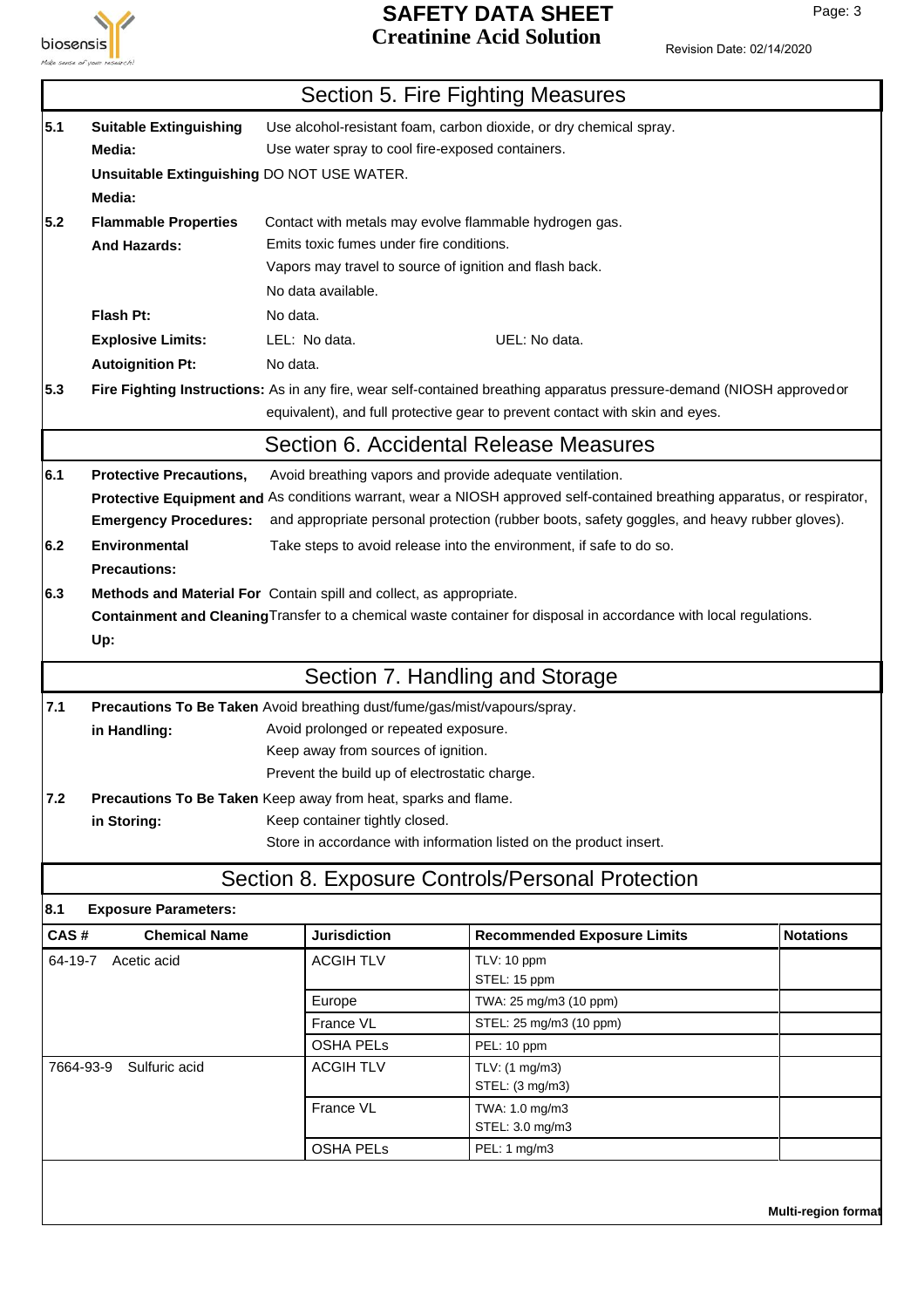

## **SAFETY DATA SHEET** Page: 4 **Creatinine Acid Solution**

| 8.2   | <b>Exposure Controls:</b>             |                                                                                                        |
|-------|---------------------------------------|--------------------------------------------------------------------------------------------------------|
| 8.2.1 | <b>Engineering Controls</b>           | Use process enclosures, local exhaust ventilation, or other engineering controls to control airborne   |
|       | (Ventilation etc.):                   | levels below recommended exposure limits.                                                              |
| 8.2.2 | <b>Personal protection equipment:</b> |                                                                                                        |
|       | <b>Eye Protection:</b>                | Safety glasses                                                                                         |
|       | <b>Protective Gloves:</b>             | Compatible chemical-resistant gloves                                                                   |
|       | Other Protective Clothing: Lab coat   |                                                                                                        |
|       | <b>Respiratory Equipment</b>          | NIOSH approved respirator, as conditions warrant.                                                      |
|       | (Specify Type):                       |                                                                                                        |
|       | Work/Hygienic/                        | Do not take internally.                                                                                |
|       | <b>Maintenance Practices:</b>         | Facilities storing or utilizing this material should be equipped with an eyewash facility and a safety |
|       |                                       | shower.                                                                                                |
|       |                                       | Wash thoroughly after handling.                                                                        |
|       |                                       | No data available.                                                                                     |
|       |                                       | Section 9. Physical and Chemical Properties                                                            |
| 9.1   |                                       | Information on Basic Physical and Chemical Properties                                                  |
|       | <b>Physical States:</b>               | [X] Liquid<br>[ ] Solid<br>[ ] Gas                                                                     |
|       | <b>Appearance and Odor:</b>           | A mixture of sulfuric and acetic acids                                                                 |
|       | pH:                                   | No data.                                                                                               |
|       | <b>Melting Point:</b>                 | No data.                                                                                               |
|       | <b>Boiling Point:</b>                 | No data.                                                                                               |
|       | Flash Pt:                             | No data.                                                                                               |
|       | <b>Evaporation Rate:</b>              | No data.                                                                                               |
|       | Flammability (solid, gas):            | No data available.                                                                                     |
|       | <b>Explosive Limits:</b>              | LEL: No data.<br>UEL: No data.                                                                         |
|       | Vapor Pressure (vs. Air or mm         | No data.                                                                                               |
|       | Hg):                                  |                                                                                                        |
|       | Vapor Density (vs. Air = 1):          | No data.                                                                                               |
|       | Specific Gravity (Water = 1):         | No data                                                                                                |
|       | <b>Solubility in Water:</b>           | No data.                                                                                               |
|       | <b>Octanol/Water Partition</b>        | No data.                                                                                               |
|       | <b>Coefficient:</b>                   |                                                                                                        |
|       | <b>Autoignition Pt:</b>               | No data.                                                                                               |
|       | <b>Decomposition Temperature:</b>     | No data.                                                                                               |
|       | <b>Viscosity:</b>                     | No data.                                                                                               |
| 9.2   | <b>Other Information</b>              |                                                                                                        |
|       | <b>Percent Volatile:</b>              | No data.                                                                                               |
|       |                                       | Section 10. Stability and Reactivity                                                                   |
| 10.1  | <b>Reactivity:</b>                    | No data available.                                                                                     |
| 10.2  | Stability:                            | Unstable [ ]<br>Stable [X]                                                                             |
| 10.3  | <b>Stability Note(s):</b>             | No data available.                                                                                     |
|       | <b>Polymerization:</b>                | Will occur [ ]<br>Will not occur [X]                                                                   |
| 10.4  | <b>Conditions To Avoid:</b>           | heat, flames and sparks                                                                                |
| 10.5  | Incompatibility - Materials alcohols  |                                                                                                        |
|       | To Avoid:                             | amines                                                                                                 |
|       |                                       | bases                                                                                                  |
|       |                                       | <b>Multi-region format</b>                                                                             |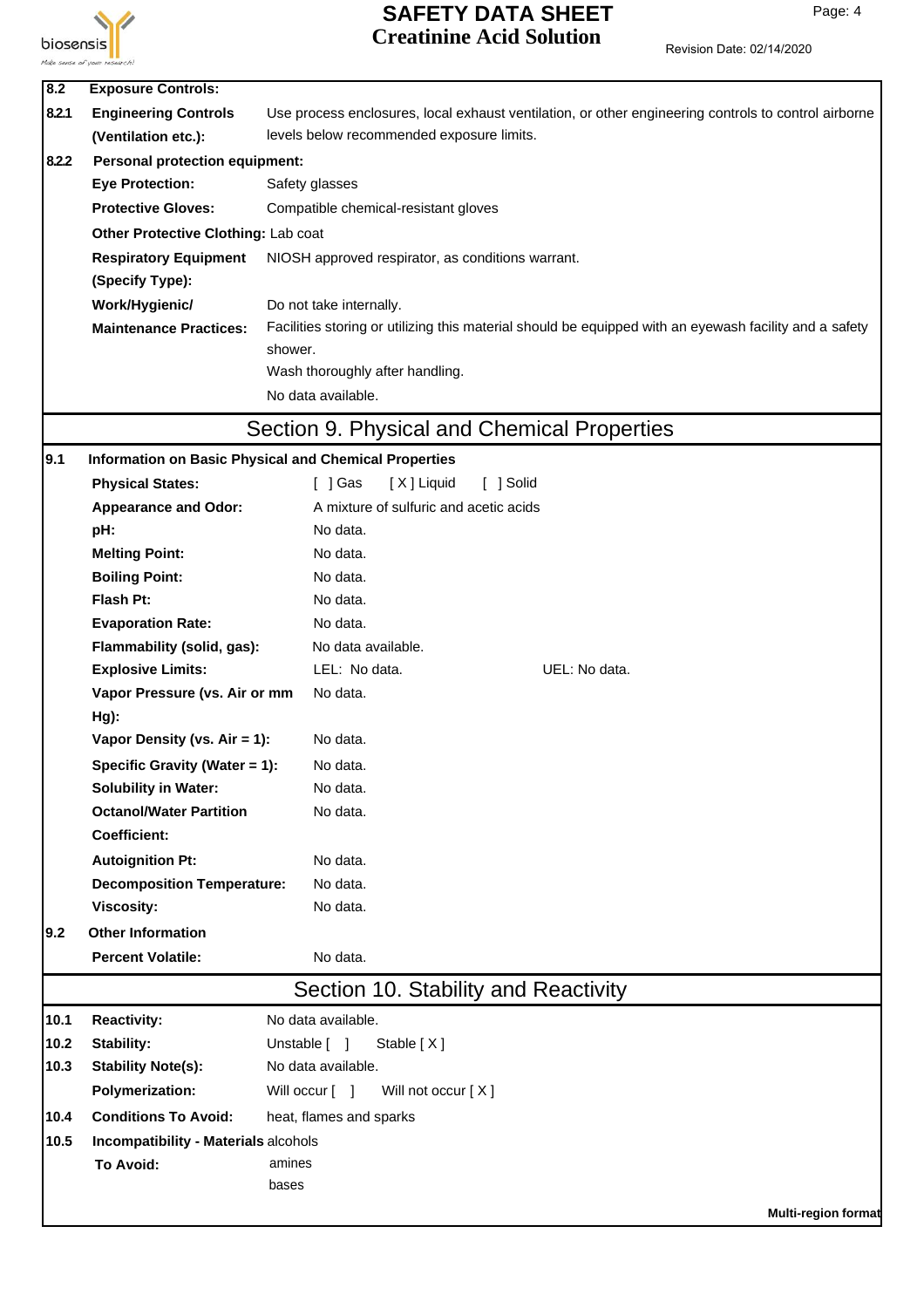

|      |                               | carbides                                                                                                                                            |
|------|-------------------------------|-----------------------------------------------------------------------------------------------------------------------------------------------------|
|      |                               | cyanides                                                                                                                                            |
|      |                               | chlorates                                                                                                                                           |
|      |                               | fulminates                                                                                                                                          |
|      |                               | halides                                                                                                                                             |
|      |                               | halogens                                                                                                                                            |
|      |                               | hydrides                                                                                                                                            |
|      |                               | hydroxides                                                                                                                                          |
|      |                               | lithium                                                                                                                                             |
|      |                               | metal acetylides                                                                                                                                    |
|      |                               | metals                                                                                                                                              |
|      |                               | nitrates                                                                                                                                            |
|      |                               | nitric acid                                                                                                                                         |
|      |                               | organic material                                                                                                                                    |
|      |                               | oxidizing agents                                                                                                                                    |
|      |                               | permanganates                                                                                                                                       |
|      |                               | peroxides                                                                                                                                           |
|      |                               | phosphates                                                                                                                                          |
|      |                               | potassium chlorate                                                                                                                                  |
|      |                               | potassium perchlorate                                                                                                                               |
|      |                               | potassium permanganate                                                                                                                              |
|      |                               | sodium                                                                                                                                              |
|      |                               | strong reducing agents                                                                                                                              |
| 10.6 | <b>Hazardous</b>              | carbon dioxide                                                                                                                                      |
|      | <b>Decomposition or</b>       | carbon monoxide                                                                                                                                     |
|      | <b>Byproducts:</b>            | hydrogen cyanide                                                                                                                                    |
|      |                               | hydrogen sulfide                                                                                                                                    |
|      |                               | sulfur oxides                                                                                                                                       |
|      |                               | Section 11. Toxicological Information                                                                                                               |
| 11.1 | Information on                | The toxicological effects of this product have not been thoroughly studied.                                                                         |
|      | <b>Toxicological Effects:</b> |                                                                                                                                                     |
|      |                               | Acetic acid - Toxicity Data: Oral LD50 (rat): 3,310 mg/kg;Oral TDLO (Human): 1470 ug/kg;                                                            |
|      |                               | Sulfuric acid - Toxicity Data: Oral LD50 (rat): 2,140 mg/kg; Inhalation TCLO (human): 0.63                                                          |
|      |                               | mg/m3; Inhalation LC50 (mouse): 320 mg/m3; Inhalation LC50 (guinea pig): 18 mg/m3 (8hr);                                                            |
|      |                               | Sulfuric acid - Irritation Data: Eyes (rabbit): 5 mg (30s) severe;                                                                                  |
|      | <b>Chronic Toxicological</b>  | Acetic acid - Investigated as an agricultural chemical, mutagen, primary irritant, reproductive                                                     |
|      | Effects:                      | effector, and tumorigen.                                                                                                                            |
|      |                               | Sulfuric acid - Investigated as a reproductive effector.                                                                                            |
|      |                               | Only select Registry of Toxic Effects of Chemical Substances (RTECS) data is presented here.<br>See actual entry in RTECS for complete information. |
|      |                               | Acetic acid RTECS Number: AF1225000                                                                                                                 |
|      |                               | Sulfuric Acid RTECS Number: WS5600000                                                                                                               |
|      | Carcinogenicity/Other         | The International Agency for Research on Cancer (IARC) has determined that occupational                                                             |
|      | Information:                  | exposure to strong-inorganic-acid mists containing sulfuric acid is carcinogenic to humans (group<br>$1$ ).                                         |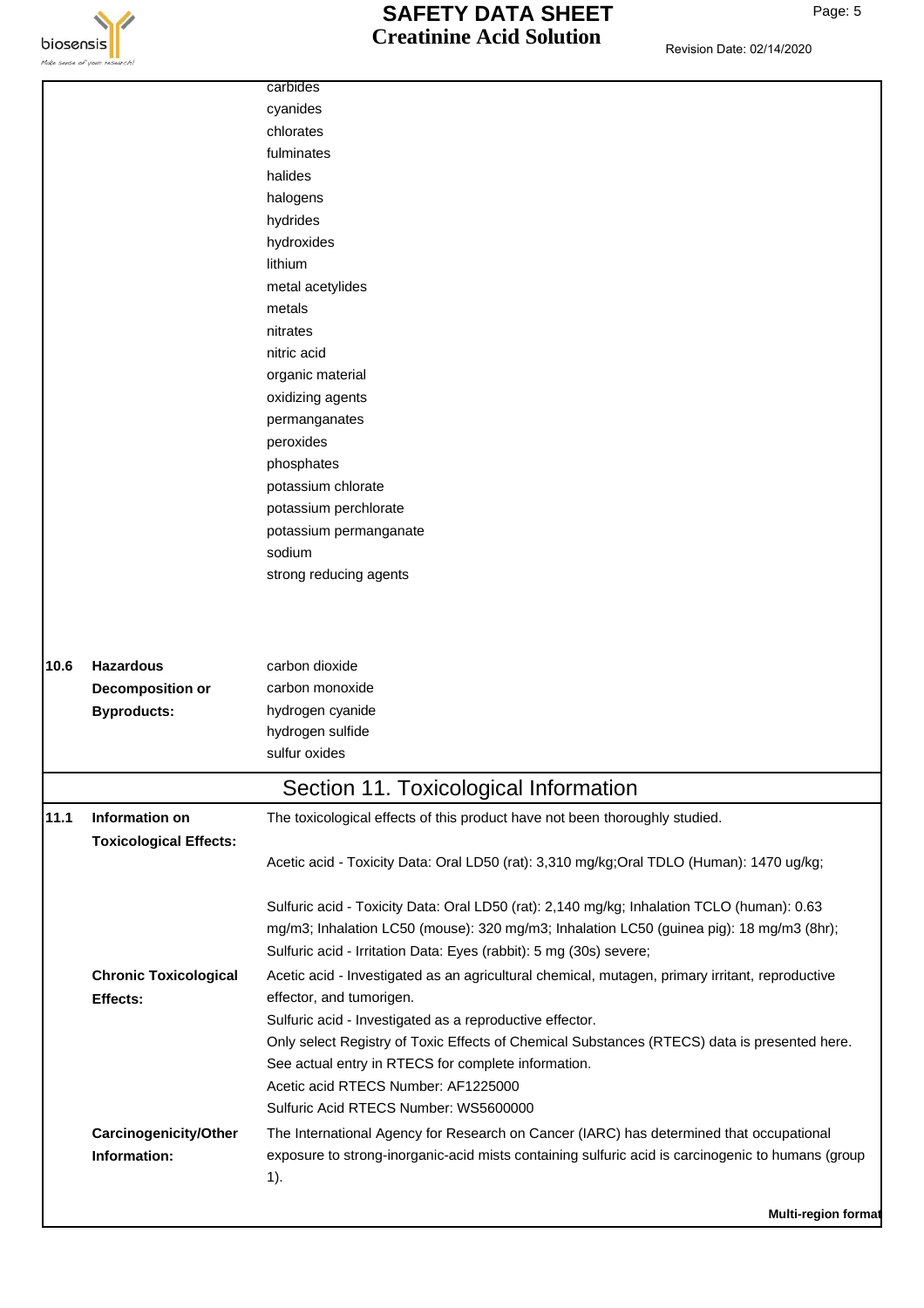

## **SAFETY DATA SHEET** Page: 6 **Creatinine Acid Solution**

|                                                                                                                                                                                   | Carcinogenicity:            |                                                                                          | <b>IARC Monographs? Yes</b><br>NTP? No      |                                     |  | <b>OSHA Regulated? No</b>                                           |                                                                                                  |                |             |  |
|-----------------------------------------------------------------------------------------------------------------------------------------------------------------------------------|-----------------------------|------------------------------------------------------------------------------------------|---------------------------------------------|-------------------------------------|--|---------------------------------------------------------------------|--------------------------------------------------------------------------------------------------|----------------|-------------|--|
| CAS#                                                                                                                                                                              |                             |                                                                                          | <b>Hazardous Components (Chemical Name)</b> |                                     |  | <b>NTP</b>                                                          | <b>IARC</b>                                                                                      | <b>ACGIH</b>   | <b>OSHA</b> |  |
|                                                                                                                                                                                   | 64-19-7                     | Acetic acid                                                                              |                                             |                                     |  | n.a.                                                                | n.a.                                                                                             | n.a.           | n.a.        |  |
|                                                                                                                                                                                   | 7664-93-9                   | Sulfuric acid                                                                            |                                             |                                     |  | Known                                                               | Unknown                                                                                          | A <sub>2</sub> | n.a.        |  |
|                                                                                                                                                                                   | 7732-18-5                   | Water                                                                                    |                                             |                                     |  | n.a.                                                                | n.a.                                                                                             | n.a.           | n.a.        |  |
|                                                                                                                                                                                   |                             |                                                                                          |                                             |                                     |  | Section 12. Ecological Information                                  |                                                                                                  |                |             |  |
| 12.1                                                                                                                                                                              | Toxicity:                   |                                                                                          |                                             | Avoid release into the environment. |  |                                                                     |                                                                                                  |                |             |  |
|                                                                                                                                                                                   |                             |                                                                                          |                                             |                                     |  | Runoff from fire control or dilution water may cause pollution.     |                                                                                                  |                |             |  |
| 12.2                                                                                                                                                                              | <b>Persistence and</b>      |                                                                                          | No data available.                          |                                     |  |                                                                     |                                                                                                  |                |             |  |
|                                                                                                                                                                                   | Degradability:              |                                                                                          |                                             |                                     |  |                                                                     |                                                                                                  |                |             |  |
| 12.3                                                                                                                                                                              |                             | <b>Bioaccumulative</b>                                                                   | No data available.                          |                                     |  |                                                                     |                                                                                                  |                |             |  |
|                                                                                                                                                                                   | Potential:                  |                                                                                          |                                             |                                     |  |                                                                     |                                                                                                  |                |             |  |
| 12.4                                                                                                                                                                              | <b>Mobility in Soil:</b>    |                                                                                          | No data available.                          |                                     |  |                                                                     |                                                                                                  |                |             |  |
| 12.5                                                                                                                                                                              |                             | Results of PBT and vPvB No data available.                                               |                                             |                                     |  |                                                                     |                                                                                                  |                |             |  |
|                                                                                                                                                                                   | assessment:                 |                                                                                          |                                             |                                     |  |                                                                     |                                                                                                  |                |             |  |
| 12.6                                                                                                                                                                              |                             | Other adverse effects:                                                                   | No data available.                          |                                     |  |                                                                     |                                                                                                  |                |             |  |
|                                                                                                                                                                                   |                             |                                                                                          |                                             |                                     |  | Section 13. Disposal Considerations                                 |                                                                                                  |                |             |  |
| 13.1                                                                                                                                                                              |                             | Waste Disposal Method: Dispose in accordance with local, state, and federal regulations. |                                             |                                     |  |                                                                     |                                                                                                  |                |             |  |
|                                                                                                                                                                                   |                             |                                                                                          |                                             |                                     |  | Section 14. Transport Information                                   |                                                                                                  |                |             |  |
| 14.1                                                                                                                                                                              |                             | <b>LAND TRANSPORT (US DOT):</b>                                                          |                                             |                                     |  |                                                                     |                                                                                                  |                |             |  |
|                                                                                                                                                                                   |                             | <b>DOT Proper Shipping Name:</b>                                                         |                                             |                                     |  | Corrosive liquid n.o.s. (acetic acid and sulfuric acid solution)    |                                                                                                  |                |             |  |
|                                                                                                                                                                                   | <b>DOT Hazard Class:</b>    |                                                                                          | 8<br><b>CORROSIVE</b>                       |                                     |  |                                                                     |                                                                                                  |                |             |  |
|                                                                                                                                                                                   | <b>UN/NA Number:</b>        |                                                                                          | 1760<br><b>Packing Group:</b>               |                                     |  | Ш                                                                   |                                                                                                  |                |             |  |
|                                                                                                                                                                                   |                             |                                                                                          | CORROSIVE                                   |                                     |  |                                                                     |                                                                                                  |                |             |  |
| 14.1                                                                                                                                                                              |                             | <b>LAND TRANSPORT (European ADR/RID):</b>                                                |                                             |                                     |  |                                                                     |                                                                                                  |                |             |  |
|                                                                                                                                                                                   |                             | <b>ADR/RID Shipping Name:</b>                                                            |                                             |                                     |  | Corrosive liquid n.o.s. (acetic acid and sulfuric acid solution)    |                                                                                                  |                |             |  |
|                                                                                                                                                                                   | <b>UN Number:</b>           |                                                                                          | 1760                                        |                                     |  | <b>Packing Group:</b>                                               |                                                                                                  | Ш              |             |  |
|                                                                                                                                                                                   | <b>Hazard Class:</b>        |                                                                                          |                                             | 8 - CORROSIVE                       |  |                                                                     |                                                                                                  |                |             |  |
| 14.3                                                                                                                                                                              |                             | AIR TRANSPORT (ICAO/IATA):                                                               |                                             |                                     |  |                                                                     |                                                                                                  |                |             |  |
|                                                                                                                                                                                   |                             | <b>ICAO/IATA Shipping Name:</b>                                                          |                                             |                                     |  | Corrosive liquid n.o.s. (acetic acid and sulfuric acid solution)    |                                                                                                  |                |             |  |
|                                                                                                                                                                                   | <b>UN Number:</b>           |                                                                                          | 1760                                        |                                     |  | <b>Packing Group:</b>                                               |                                                                                                  | Ш              |             |  |
|                                                                                                                                                                                   | <b>Hazard Class:</b>        |                                                                                          |                                             | 8 - CORROSIVE                       |  | <b>IATA Classification:</b>                                         |                                                                                                  | 8              |             |  |
|                                                                                                                                                                                   | <b>Additional Transport</b> |                                                                                          |                                             |                                     |  | Transport in accordance with local, state, and federal regulations. |                                                                                                  |                |             |  |
|                                                                                                                                                                                   | Information:                |                                                                                          |                                             |                                     |  |                                                                     | When sold in quantities of less than or equal to 1 mL, or 1 g, with an Excepted Quantity Code of |                |             |  |
| E1, E2, E4, or E5, this item meets the De Minimis Quantities exemption, per IATA 2.6.10.<br>Therefore packaging does not have to be labeled as Dangerous Goods/Excepted Quantity. |                             |                                                                                          |                                             |                                     |  |                                                                     |                                                                                                  |                |             |  |
|                                                                                                                                                                                   |                             |                                                                                          |                                             |                                     |  |                                                                     |                                                                                                  |                |             |  |
|                                                                                                                                                                                   |                             |                                                                                          |                                             |                                     |  |                                                                     |                                                                                                  |                |             |  |
|                                                                                                                                                                                   |                             |                                                                                          |                                             |                                     |  |                                                                     |                                                                                                  |                |             |  |
|                                                                                                                                                                                   |                             |                                                                                          |                                             |                                     |  |                                                                     |                                                                                                  |                |             |  |
|                                                                                                                                                                                   |                             |                                                                                          |                                             |                                     |  |                                                                     |                                                                                                  |                |             |  |
|                                                                                                                                                                                   |                             |                                                                                          |                                             |                                     |  |                                                                     |                                                                                                  |                |             |  |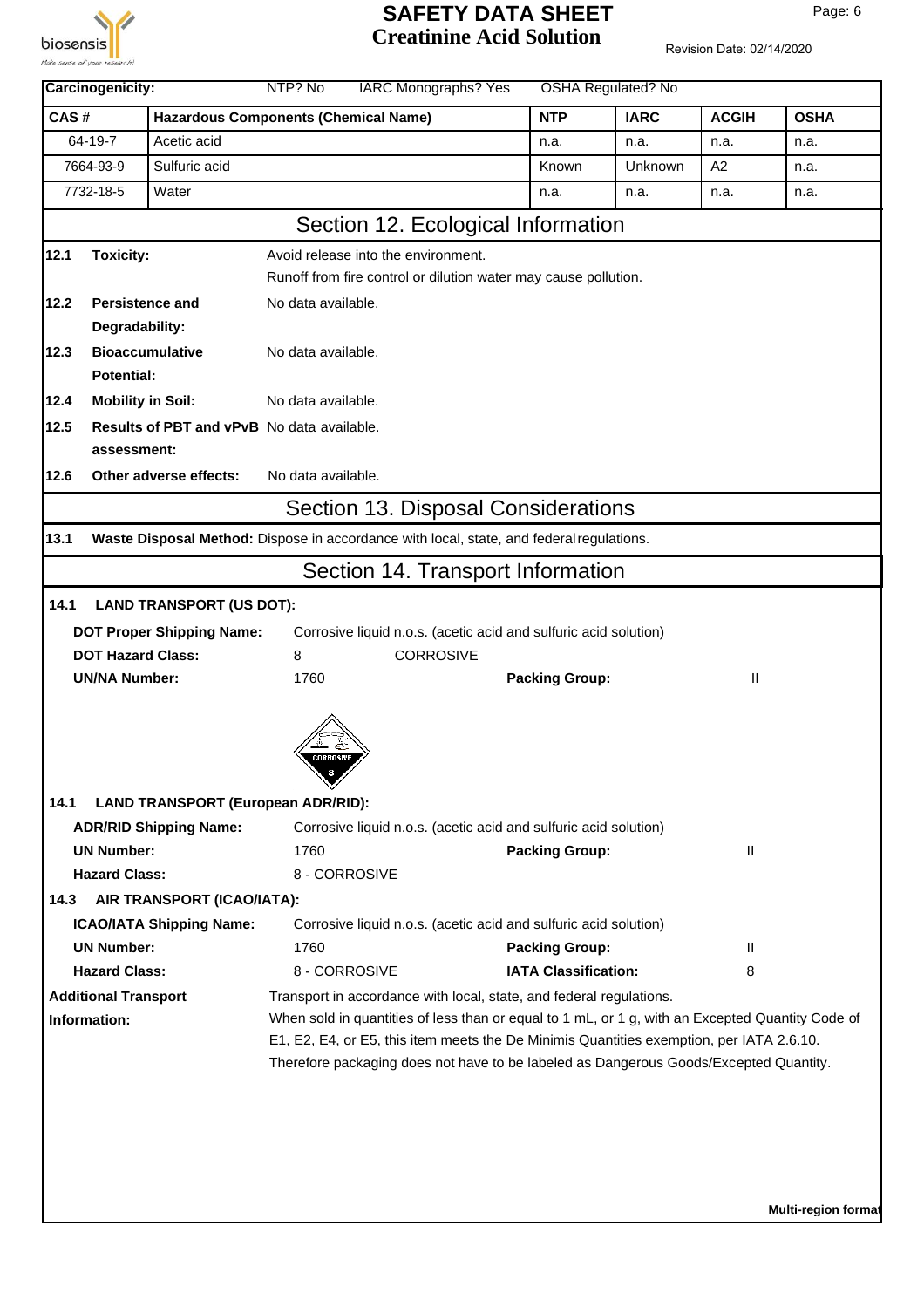

## **SAFETY DATA SHEET** Page: 7 **Creatinine Acid Solution**

Revision Date: 02/14/2020

|                                                                       |                                                                                                                                                                                                                                                                                                                                               | Section 15. Regulatory Information                                                                                        |                             |                                              |              |  |  |
|-----------------------------------------------------------------------|-----------------------------------------------------------------------------------------------------------------------------------------------------------------------------------------------------------------------------------------------------------------------------------------------------------------------------------------------|---------------------------------------------------------------------------------------------------------------------------|-----------------------------|----------------------------------------------|--------------|--|--|
| EPA SARA (Superfund Amendments and Reauthorization Act of 1986) Lists |                                                                                                                                                                                                                                                                                                                                               |                                                                                                                           |                             |                                              |              |  |  |
| CAS#                                                                  |                                                                                                                                                                                                                                                                                                                                               | <b>Hazardous Components (Chemical Name)</b>                                                                               | S. 302 (EHS)                | S. 304 RQ                                    | S. 313 (TRI) |  |  |
| 64-19-7                                                               | Acetic acid                                                                                                                                                                                                                                                                                                                                   |                                                                                                                           | <b>No</b>                   | <b>Yes 5000 LB</b>                           | No           |  |  |
| 7664-93-9                                                             | Sulfuric acid                                                                                                                                                                                                                                                                                                                                 |                                                                                                                           | <b>Yes 1000 LB</b>          | <b>Yes 1000 LB</b>                           | Yes          |  |  |
| 7732-18-5                                                             | Water                                                                                                                                                                                                                                                                                                                                         |                                                                                                                           | <b>No</b>                   | <b>No</b>                                    | <b>No</b>    |  |  |
| CAS#                                                                  |                                                                                                                                                                                                                                                                                                                                               | <b>Hazardous Components (Chemical Name)</b>                                                                               | Other US EPA or State Lists |                                              |              |  |  |
| 64-19-7                                                               | Acetic acid                                                                                                                                                                                                                                                                                                                                   |                                                                                                                           | Inventory; CA PROP.65: No   | CAA HAP, ODC: No; CWA NPDES: No; TSCA: Yes - |              |  |  |
| 7664-93-9                                                             | Sulfuric acid                                                                                                                                                                                                                                                                                                                                 |                                                                                                                           | Inventory; CA PROP.65: No   | CAA HAP, ODC: No; CWA NPDES: No; TSCA: Yes - |              |  |  |
| 7732-18-5                                                             | Water<br>CAA HAP, ODC: No; CWA NPDES: No; TSCA: Yes -<br>Inventory; CA PROP.65: No                                                                                                                                                                                                                                                            |                                                                                                                           |                             |                                              |              |  |  |
| <b>Regulatory Information</b><br>Statement:                           |                                                                                                                                                                                                                                                                                                                                               | This SDS was prepared in accordance with 29 CFR 1910.1200 and Regulation (EC)<br>No.1272/2008.                            |                             |                                              |              |  |  |
|                                                                       |                                                                                                                                                                                                                                                                                                                                               | Section 16. Other Information                                                                                             |                             |                                              |              |  |  |
| <b>Revision Date:</b>                                                 |                                                                                                                                                                                                                                                                                                                                               | 02/14/2020                                                                                                                |                             |                                              |              |  |  |
| <b>This Product:</b>                                                  | <b>Additional Information About</b>                                                                                                                                                                                                                                                                                                           | No data available.                                                                                                        |                             |                                              |              |  |  |
|                                                                       |                                                                                                                                                                                                                                                                                                                                               | Company Policy or Disclaimer: DISCLAIMER: This information is believed to be accurate and represents the best information |                             |                                              |              |  |  |
|                                                                       | currently available to us. However, we make no warranty of merchantability or any other warranty,<br>express or implied, with respect to such information, and we assume no liability resulting from its<br>use. Users should make their own investigations to determine the suitability of the information for<br>their particular purposes. |                                                                                                                           |                             |                                              |              |  |  |

 $\overline{\mathbf{1}}$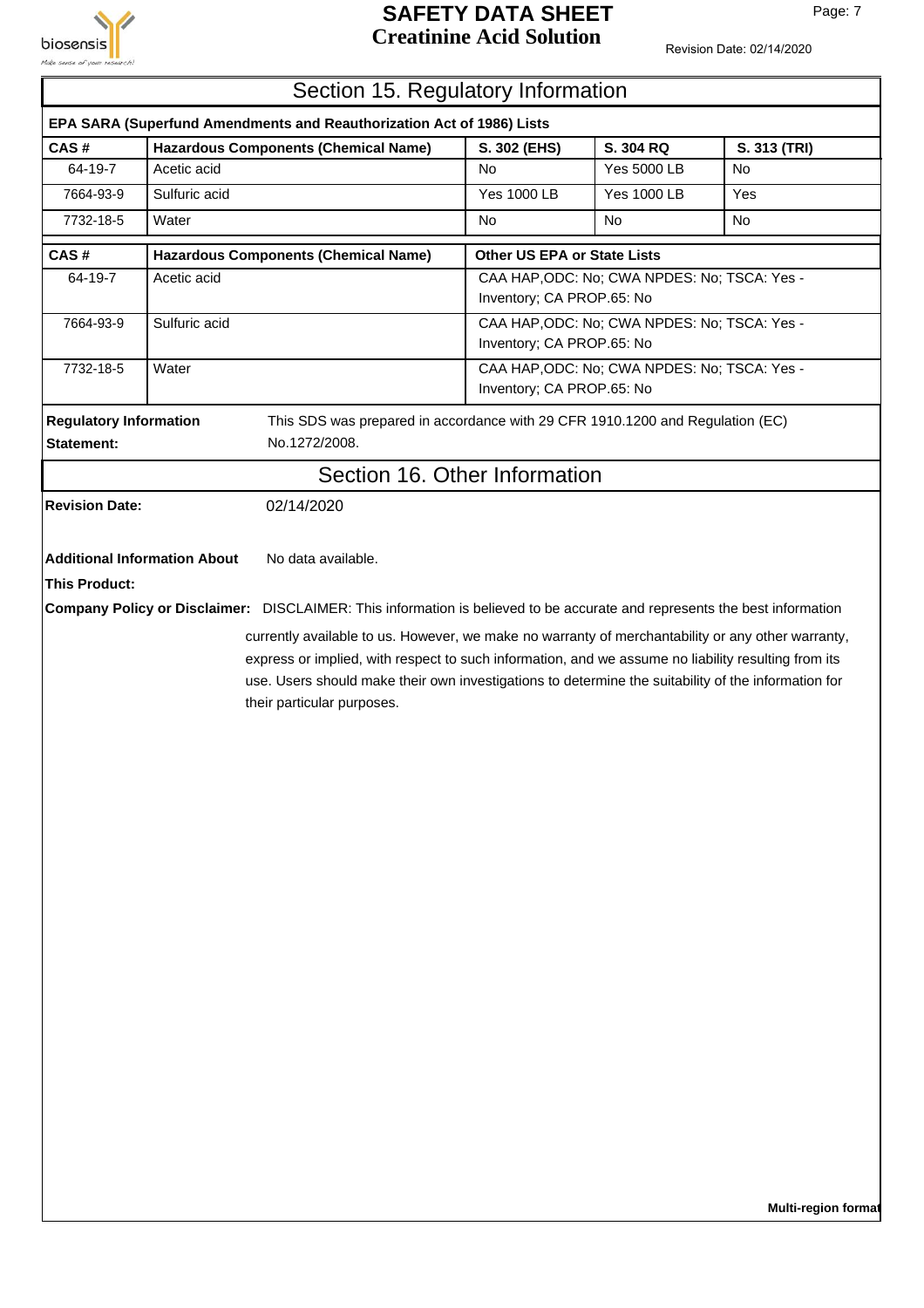

#### **SAFETY DATA SHEET** Page: 1 of 6 **Creatinine Sodium Borate**

|       |                                                                                    | according to Regulation (EC) No. 1907/2006 as amended by (EC) No. 1272/2008                                                                     |                             |  |  |  |  |  |  |
|-------|------------------------------------------------------------------------------------|-------------------------------------------------------------------------------------------------------------------------------------------------|-----------------------------|--|--|--|--|--|--|
|       |                                                                                    | Section 1. Identification of the Substance/Mixture and of the Company/Undertaking                                                               |                             |  |  |  |  |  |  |
| $1.1$ | <b>Product Code:</b>                                                               | <b>CRE-001</b>                                                                                                                                  |                             |  |  |  |  |  |  |
|       | <b>Product Name:</b>                                                               | <b>Creatinine Sodium Borate</b>                                                                                                                 |                             |  |  |  |  |  |  |
| $1.2$ |                                                                                    | Relevant identified uses of the substance or mixture and uses advised against:                                                                  |                             |  |  |  |  |  |  |
|       | <b>Relevant identified uses:</b>                                                   | For research use only, not for human or veterinary use.                                                                                         |                             |  |  |  |  |  |  |
| 1.3   | Details of the Supplier of the Safety Data Sheet:                                  |                                                                                                                                                 |                             |  |  |  |  |  |  |
|       | <b>Company Name:</b>                                                               | Biosensis Pty Ltd 51 West<br><b>Thebarton Road</b><br>Thebarton, 5031, SA, Australia                                                            |                             |  |  |  |  |  |  |
|       | Web site address:                                                                  | www.biosensis.com                                                                                                                               |                             |  |  |  |  |  |  |
|       | Information:                                                                       | <b>Biosensis Pty Ltd</b>                                                                                                                        | 1800 605-5127 (US)          |  |  |  |  |  |  |
|       |                                                                                    |                                                                                                                                                 | +61 8 8352 7711 (Australia) |  |  |  |  |  |  |
| 1.4   | Emergency telephone number:                                                        |                                                                                                                                                 |                             |  |  |  |  |  |  |
|       | <b>Emergency Contact:</b>                                                          | <b>CHEMTREC Within USA and Canada:</b>                                                                                                          | +1 (800)424-9300            |  |  |  |  |  |  |
|       |                                                                                    | <b>CHEMTREC Outside USA and Canada:</b>                                                                                                         | +1 (703)527-3887            |  |  |  |  |  |  |
|       |                                                                                    | Section 2. Hazards Identification                                                                                                               |                             |  |  |  |  |  |  |
| 2.1   | <b>Classification of the Substance or Mixture:</b>                                 |                                                                                                                                                 |                             |  |  |  |  |  |  |
|       | <b>Toxic To Reproduction, Category 2</b>                                           |                                                                                                                                                 |                             |  |  |  |  |  |  |
| 2.2   | <b>Label Elements:</b>                                                             |                                                                                                                                                 |                             |  |  |  |  |  |  |
|       |                                                                                    |                                                                                                                                                 |                             |  |  |  |  |  |  |
|       | <b>GHS Signal Word:</b>                                                            | Warning                                                                                                                                         |                             |  |  |  |  |  |  |
|       | <b>GHS Hazard Phrases:</b>                                                         |                                                                                                                                                 |                             |  |  |  |  |  |  |
|       |                                                                                    | H361: Suspected of damaging fertility or the unborn child.                                                                                      |                             |  |  |  |  |  |  |
|       | <b>GHS Precaution Phrases:</b>                                                     |                                                                                                                                                 |                             |  |  |  |  |  |  |
|       |                                                                                    | P201: Obtain special instructions before use.                                                                                                   |                             |  |  |  |  |  |  |
|       | P202: Do not handle until all safety precautions have been read and understood.    |                                                                                                                                                 |                             |  |  |  |  |  |  |
|       | P280: Wear {protective gloves/protective clothing/eye protection/face protection}. |                                                                                                                                                 |                             |  |  |  |  |  |  |
|       |                                                                                    | <b>GHS Response Phrases:</b><br>P308+313: IF exposed or concerned: Get medical attention/advice.                                                |                             |  |  |  |  |  |  |
|       | <b>GHS Storage and Disposal Phrases:</b>                                           |                                                                                                                                                 |                             |  |  |  |  |  |  |
|       |                                                                                    | Please refer to Section 7 for Storage and Section 13 for Disposal information.                                                                  |                             |  |  |  |  |  |  |
| 2.3   | <b>Adverse Human Health</b><br><b>Effects and Symptoms:</b>                        | Material may be irritating to the mucous membranes and upper respiratory tract.<br>May be harmful by inhalation, ingestion, or skin absorption. |                             |  |  |  |  |  |  |
|       |                                                                                    | May cause eye, skin, or respiratory system irritation.                                                                                          |                             |  |  |  |  |  |  |
|       |                                                                                    | Suspected of damaging fertility or the unborn child.                                                                                            |                             |  |  |  |  |  |  |
|       |                                                                                    | To the best of our knowledge, the toxicological properties have not been thoroughly investigated.                                               |                             |  |  |  |  |  |  |
|       |                                                                                    |                                                                                                                                                 |                             |  |  |  |  |  |  |
|       |                                                                                    |                                                                                                                                                 |                             |  |  |  |  |  |  |
|       |                                                                                    |                                                                                                                                                 |                             |  |  |  |  |  |  |
|       |                                                                                    |                                                                                                                                                 |                             |  |  |  |  |  |  |
|       |                                                                                    |                                                                                                                                                 |                             |  |  |  |  |  |  |
|       |                                                                                    |                                                                                                                                                 |                             |  |  |  |  |  |  |
|       |                                                                                    |                                                                                                                                                 | Multi-region format         |  |  |  |  |  |  |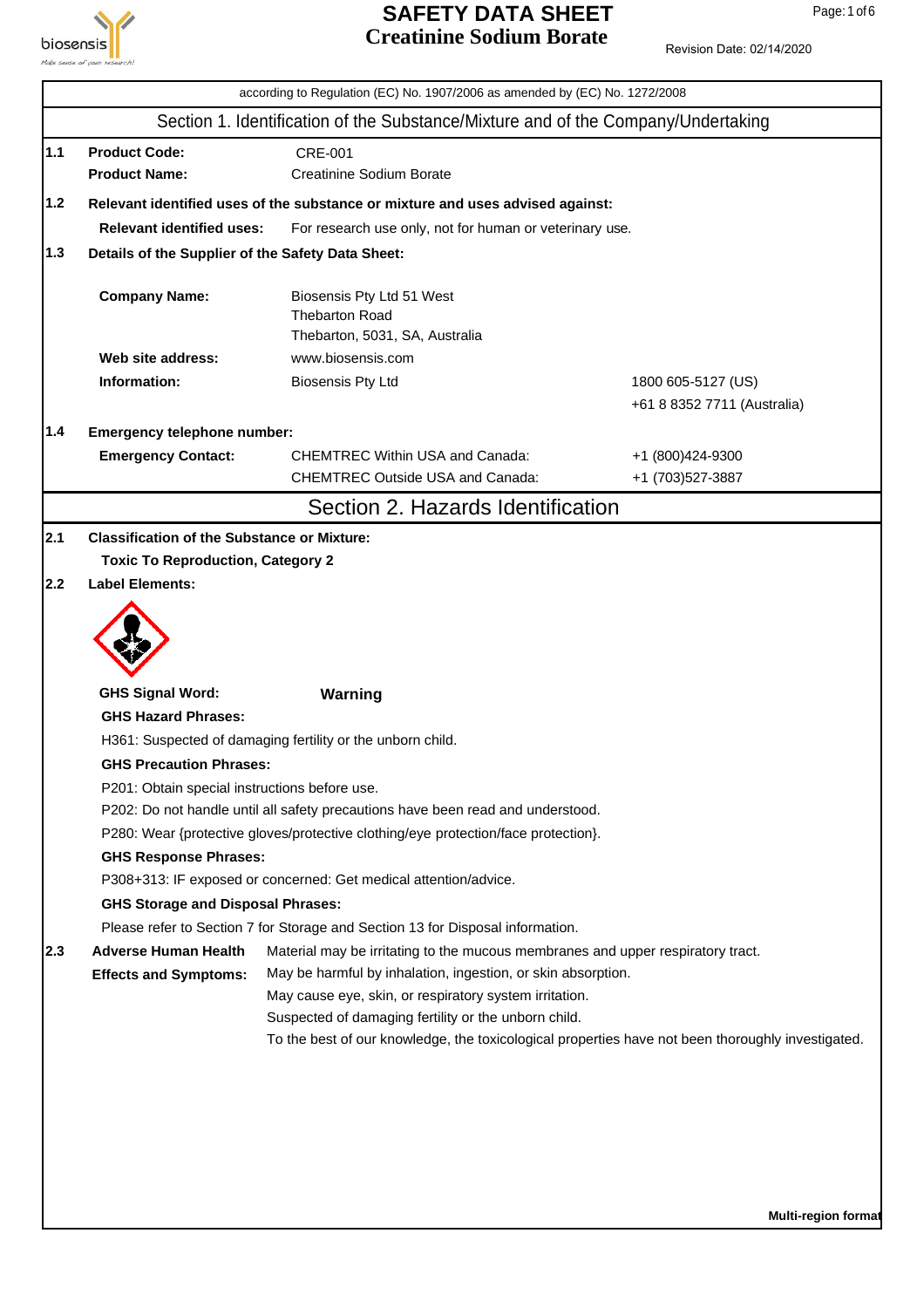

#### **SAFETY DATA SHEET** Page: 2 of 6 **Creatinine Sodium Borate**

|                 | Section 3. Composition/Information on Ingredients         |                                 |                                                                                                                                                                                                                                                                                                                                                                                                                                                                                                                                                                                                                                                              |                                                                                                                                                                                             |                           |                                                                                                                           |  |  |  |
|-----------------|-----------------------------------------------------------|---------------------------------|--------------------------------------------------------------------------------------------------------------------------------------------------------------------------------------------------------------------------------------------------------------------------------------------------------------------------------------------------------------------------------------------------------------------------------------------------------------------------------------------------------------------------------------------------------------------------------------------------------------------------------------------------------------|---------------------------------------------------------------------------------------------------------------------------------------------------------------------------------------------|---------------------------|---------------------------------------------------------------------------------------------------------------------------|--|--|--|
| CAS#/<br>RTECS# |                                                           | <b>REACH Registration No.</b>   | Hazardous Components (Chemical Name)/                                                                                                                                                                                                                                                                                                                                                                                                                                                                                                                                                                                                                        | <b>Concentration</b>                                                                                                                                                                        | EC No./<br>EC Index No.   | <b>GHS Classification</b>                                                                                                 |  |  |  |
|                 | Sodium Tetraborate, Decahydrate<br>1303-96-4<br>VZ2275000 |                                 |                                                                                                                                                                                                                                                                                                                                                                                                                                                                                                                                                                                                                                                              | 1.0 -10.0 %                                                                                                                                                                                 | 215-540-4<br>005-011-01-1 | Toxic Repro. 2: H361                                                                                                      |  |  |  |
|                 | Water<br>7732-18-5<br>ZC0110000                           |                                 |                                                                                                                                                                                                                                                                                                                                                                                                                                                                                                                                                                                                                                                              | 90.0 -99.0 %                                                                                                                                                                                | 231-791-2<br>NA.          | No data available.                                                                                                        |  |  |  |
|                 |                                                           |                                 |                                                                                                                                                                                                                                                                                                                                                                                                                                                                                                                                                                                                                                                              | Section 4. First Aid Measures                                                                                                                                                               |                           |                                                                                                                           |  |  |  |
| 4.1             |                                                           | <b>Description of First Aid</b> |                                                                                                                                                                                                                                                                                                                                                                                                                                                                                                                                                                                                                                                              |                                                                                                                                                                                             |                           |                                                                                                                           |  |  |  |
|                 | <b>Measures:</b>                                          | In Case of Inhalation:          | Get immediate medical attention.                                                                                                                                                                                                                                                                                                                                                                                                                                                                                                                                                                                                                             |                                                                                                                                                                                             |                           | Remove to fresh air. If not breathing, give artificial respiration or give oxygen by trained personnel.                   |  |  |  |
|                 |                                                           |                                 | clothing. Get medical attention if symptoms occur. Wash clothing before reuse.                                                                                                                                                                                                                                                                                                                                                                                                                                                                                                                                                                               |                                                                                                                                                                                             |                           | In Case of Skin Contact: Immediately wash skin with soap and plenty of water for at least 20 minutes. Remove contaminated |  |  |  |
|                 |                                                           | In Case of Eye Contact:         | and tested by medical personnel.                                                                                                                                                                                                                                                                                                                                                                                                                                                                                                                                                                                                                             |                                                                                                                                                                                             |                           | Hold eyelids apart and flush eyes with plenty of water for at least 20 minutes. Have eyes examined                        |  |  |  |
|                 |                                                           | In Case of Ingestion:           | medical personnel.                                                                                                                                                                                                                                                                                                                                                                                                                                                                                                                                                                                                                                           | Wash out mouth with water provided person is conscious. Never give anything by mouth to an<br>unconscious person. Get medical attention. Do NOT induce vomiting unless directed to do so by |                           |                                                                                                                           |  |  |  |
| 4.2             | Delayed:                                                  | <b>Effects, Both Acute and</b>  | Important Symptoms and Exposure may cause: epistaxis (nosebleed); cough, dyspnea (breathing difficulty)<br>Exposure may cause: nausea, vomiting, diarrhea, tiredness,<br>Ingestion may cause muscular spasms, circulatory depression, central nervous depression, shock,<br>kidney damage, coma, and death.<br>May be absorbed through the skin with possible systemic effects.<br>Skin contact may result in redness, itching, and pain.<br>Prolonged or repeated ingestion or skin absorption may cause anorexia, weight loss, vomiting, mild<br>diarrhea, skin rash, convulsions, and anemia.<br>Prolonged or repeated skin contact may cause dermatitis. |                                                                                                                                                                                             |                           |                                                                                                                           |  |  |  |
|                 |                                                           |                                 | Section 5. Fire Fighting Measures                                                                                                                                                                                                                                                                                                                                                                                                                                                                                                                                                                                                                            |                                                                                                                                                                                             |                           |                                                                                                                           |  |  |  |
| 5.1             | Media:                                                    | <b>Suitable Extinguishing</b>   | Use alcohol-resistant foam, carbon dioxide, water, or dry chemical spray.<br>Use water spray to cool fire-exposed containers.                                                                                                                                                                                                                                                                                                                                                                                                                                                                                                                                |                                                                                                                                                                                             |                           |                                                                                                                           |  |  |  |
|                 | Media:                                                    |                                 | <b>Unsuitable Extinguishing A solid water stream may be inefficient.</b>                                                                                                                                                                                                                                                                                                                                                                                                                                                                                                                                                                                     |                                                                                                                                                                                             |                           |                                                                                                                           |  |  |  |
| 5.2             | <b>And Hazards:</b>                                       | <b>Flammable Properties</b>     | No data available.                                                                                                                                                                                                                                                                                                                                                                                                                                                                                                                                                                                                                                           |                                                                                                                                                                                             |                           |                                                                                                                           |  |  |  |
|                 |                                                           |                                 | No data available.                                                                                                                                                                                                                                                                                                                                                                                                                                                                                                                                                                                                                                           |                                                                                                                                                                                             |                           |                                                                                                                           |  |  |  |
|                 | Flash Pt:                                                 |                                 | No data.                                                                                                                                                                                                                                                                                                                                                                                                                                                                                                                                                                                                                                                     |                                                                                                                                                                                             |                           |                                                                                                                           |  |  |  |
|                 |                                                           | <b>Explosive Limits:</b>        | LEL: No data.<br>No data.                                                                                                                                                                                                                                                                                                                                                                                                                                                                                                                                                                                                                                    | UEL: No data.                                                                                                                                                                               |                           |                                                                                                                           |  |  |  |
| 5.3             | <b>Autoignition Pt:</b>                                   |                                 | Fire Fighting Instructions: As in any fire, wear self-contained breathing apparatus pressure-demand (NIOSH approvedor<br>equivalent), and full protective gear to prevent contact with skin and eyes.                                                                                                                                                                                                                                                                                                                                                                                                                                                        |                                                                                                                                                                                             |                           |                                                                                                                           |  |  |  |
|                 |                                                           |                                 |                                                                                                                                                                                                                                                                                                                                                                                                                                                                                                                                                                                                                                                              |                                                                                                                                                                                             |                           |                                                                                                                           |  |  |  |
|                 |                                                           |                                 |                                                                                                                                                                                                                                                                                                                                                                                                                                                                                                                                                                                                                                                              |                                                                                                                                                                                             |                           | <b>Multi-region format</b>                                                                                                |  |  |  |
|                 |                                                           |                                 |                                                                                                                                                                                                                                                                                                                                                                                                                                                                                                                                                                                                                                                              |                                                                                                                                                                                             |                           |                                                                                                                           |  |  |  |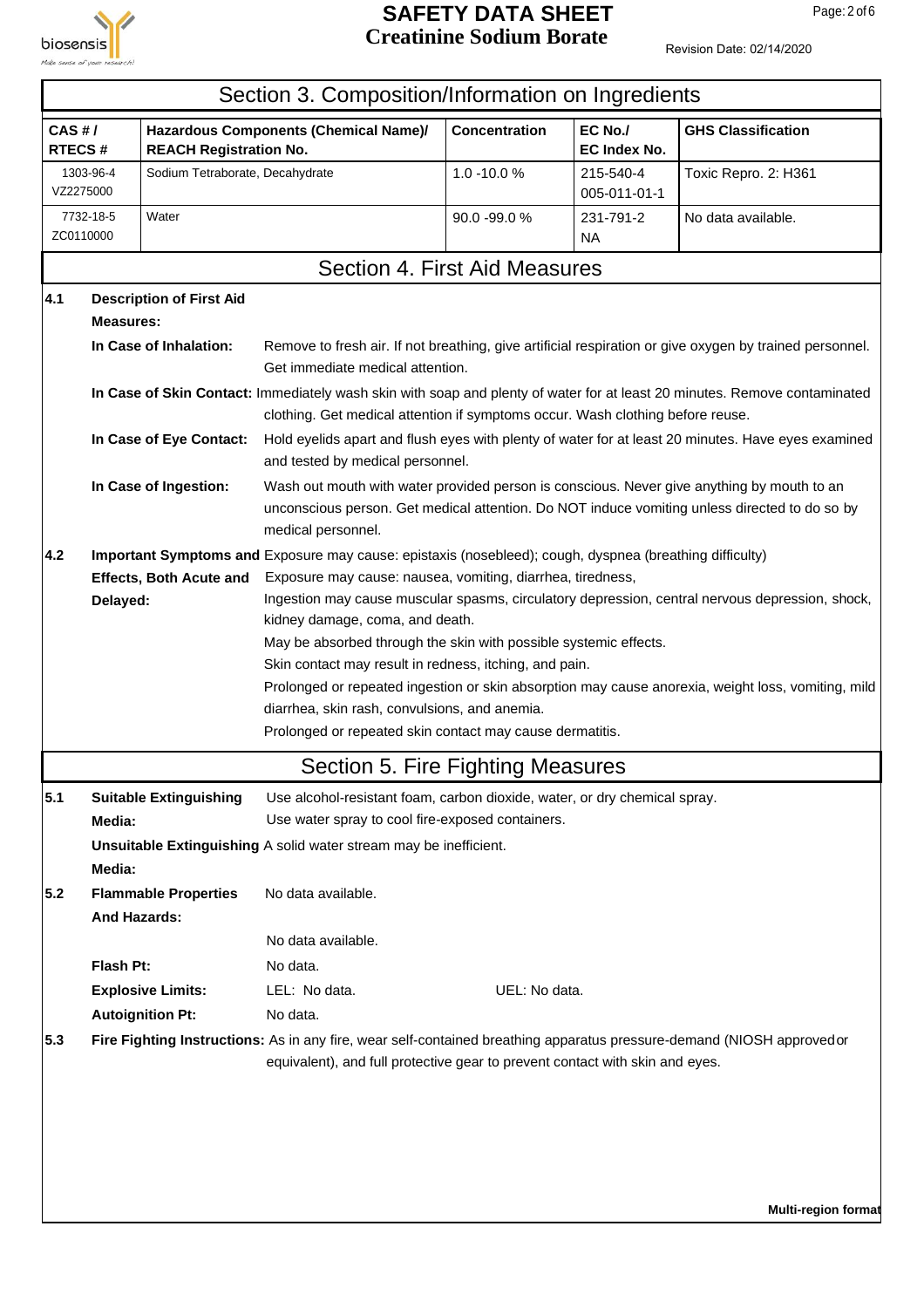

## **SAFETY DATA SHEET** Page: 3 of 6 **Creatinine Sodium Borate**

Revision Date: 02/14/2020

|                |                                                                                                                                                                                                                                                                                                                                                        |         | Section 6. Accidental Release Measures                                                                                                                                                                                                       |              |                                                                                                                                                                                                                |                  |  |  |
|----------------|--------------------------------------------------------------------------------------------------------------------------------------------------------------------------------------------------------------------------------------------------------------------------------------------------------------------------------------------------------|---------|----------------------------------------------------------------------------------------------------------------------------------------------------------------------------------------------------------------------------------------------|--------------|----------------------------------------------------------------------------------------------------------------------------------------------------------------------------------------------------------------|------------------|--|--|
| 6.1            | <b>Protective Precautions,</b><br>Avoid breathing vapors and provide adequate ventilation.<br>Protective Equipment and As conditions warrant, wear a NIOSH approved self-contained breathing apparatus, or respirator,<br>and appropriate personal protection (rubber boots, safety goggles, and heavy rubber gloves).<br><b>Emergency Procedures:</b> |         |                                                                                                                                                                                                                                              |              |                                                                                                                                                                                                                |                  |  |  |
| 6.2            | <b>Environmental</b><br>Take steps to avoid release into the environment, if safe to do so.<br><b>Precautions:</b>                                                                                                                                                                                                                                     |         |                                                                                                                                                                                                                                              |              |                                                                                                                                                                                                                |                  |  |  |
| 6.3            | Methods and Material For Contain spill and collect, as appropriate.<br>Containment and Cleaning Transfer to a chemical waste container for disposal in accordance with local regulations.<br>Up:                                                                                                                                                       |         |                                                                                                                                                                                                                                              |              |                                                                                                                                                                                                                |                  |  |  |
|                |                                                                                                                                                                                                                                                                                                                                                        |         | Section 7. Handling and Storage                                                                                                                                                                                                              |              |                                                                                                                                                                                                                |                  |  |  |
| 7.1            | Precautions To Be Taken Avoid breathing dust/fume/gas/mist/vapours/spray.<br>in Handling:                                                                                                                                                                                                                                                              |         | Avoid prolonged or repeated exposure.                                                                                                                                                                                                        |              |                                                                                                                                                                                                                |                  |  |  |
| 7.2            | Precautions To Be Taken Keep container tightly closed.<br>in Storing:                                                                                                                                                                                                                                                                                  |         | Store in accordance with information listed on the product insert.                                                                                                                                                                           |              |                                                                                                                                                                                                                |                  |  |  |
|                |                                                                                                                                                                                                                                                                                                                                                        |         | Section 8. Exposure Controls/Personal Protection                                                                                                                                                                                             |              |                                                                                                                                                                                                                |                  |  |  |
| 8.1            | <b>Exposure Parameters:</b>                                                                                                                                                                                                                                                                                                                            |         |                                                                                                                                                                                                                                              |              |                                                                                                                                                                                                                |                  |  |  |
| CAS#           | <b>Chemical Name</b>                                                                                                                                                                                                                                                                                                                                   |         | <b>Jurisdiction</b>                                                                                                                                                                                                                          |              | <b>Recommended Exposure Limits</b>                                                                                                                                                                             | <b>Notations</b> |  |  |
|                | 1303-96-4 Sodium Tetraborate,<br>Decahydrate                                                                                                                                                                                                                                                                                                           |         | <b>ACGIH TLV</b>                                                                                                                                                                                                                             | TLV: 5 mg/m3 |                                                                                                                                                                                                                |                  |  |  |
|                |                                                                                                                                                                                                                                                                                                                                                        |         | France VL                                                                                                                                                                                                                                    | TWA: 5 mg/m3 |                                                                                                                                                                                                                |                  |  |  |
| 8.2.1<br>8.2.2 | <b>Engineering Controls</b><br>(Ventilation etc.):<br><b>Personal protection equipment:</b><br><b>Eye Protection:</b><br><b>Protective Gloves:</b><br>Other Protective Clothing: Lab coat<br><b>Respiratory Equipment</b><br>(Specify Type):<br>Work/Hygienic/<br><b>Maintenance Practices:</b>                                                        | shower. | levels below recommended exposure limits.<br>Safety glasses<br>Compatible chemical-resistant gloves<br>NIOSH approved respirator, as conditions warrant.<br>Do not take internally.<br>Wash thoroughly after handling.<br>No data available. |              | Use process enclosures, local exhaust ventilation, or other engineering controls to control airborne<br>Facilities storing or utilizing this material should be equipped with an eyewash facility and a safety |                  |  |  |
|                |                                                                                                                                                                                                                                                                                                                                                        |         |                                                                                                                                                                                                                                              |              |                                                                                                                                                                                                                |                  |  |  |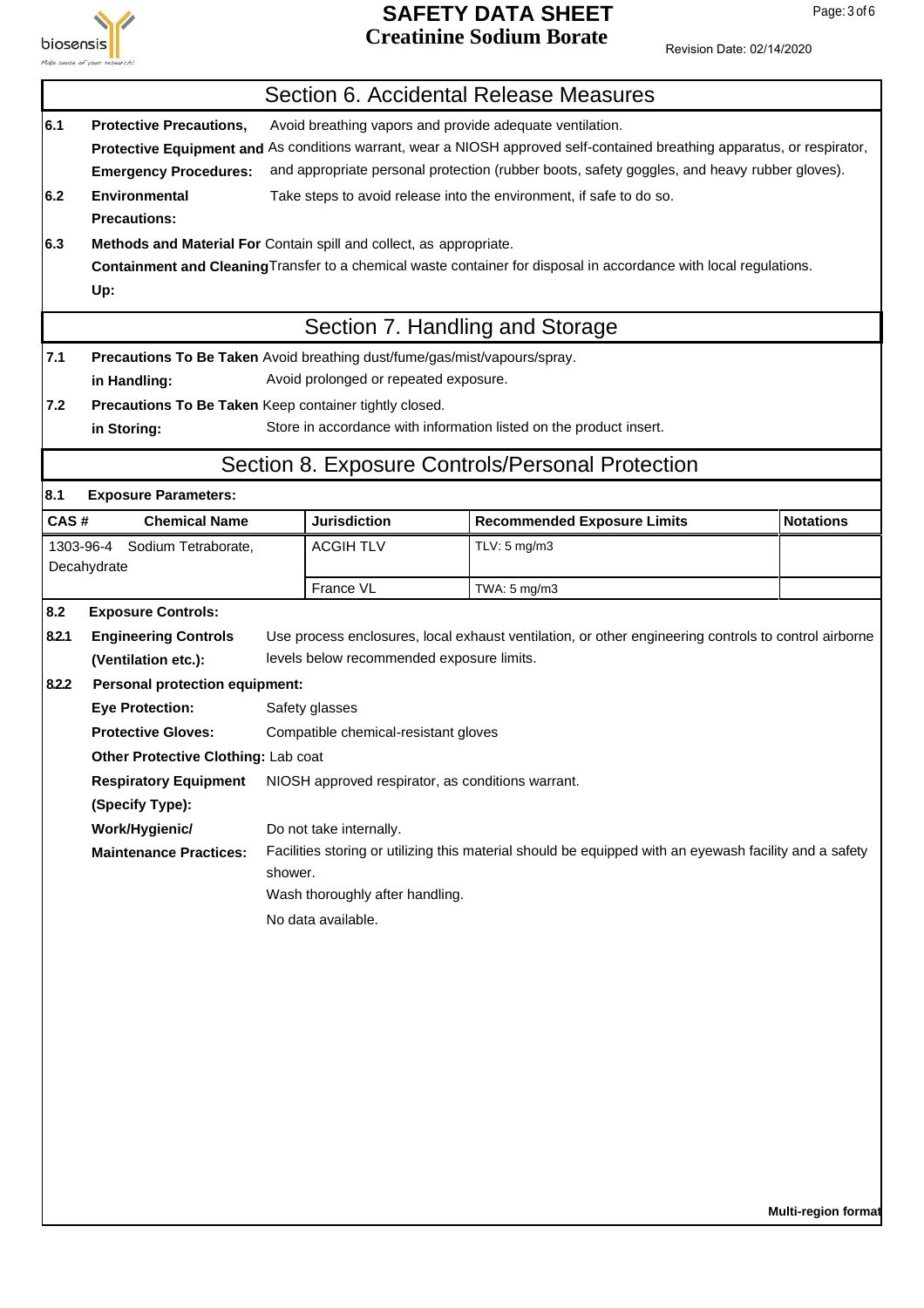

## **SAFETY DATA SHEET** Page: 4 of 6 **Creatinine Sodium Borate**

|      |                                                     | Section 9. Physical and Chemical Properties                                   |
|------|-----------------------------------------------------|-------------------------------------------------------------------------------|
| 9.1  |                                                     | Information on Basic Physical and Chemical Properties                         |
|      | <b>Physical States:</b>                             | $\lceil$ ] Gas<br>[X] Liquid<br>[] Solid                                      |
|      | <b>Appearance and Odor:</b>                         | A solution of sodium borate                                                   |
|      | pH:                                                 | No data.                                                                      |
|      | <b>Melting Point:</b>                               | No data.                                                                      |
|      | <b>Boiling Point:</b>                               | No data.                                                                      |
|      | Flash Pt:                                           | No data.                                                                      |
|      | <b>Evaporation Rate:</b>                            | No data.                                                                      |
|      | Flammability (solid, gas):                          | No data available.                                                            |
|      | <b>Explosive Limits:</b>                            | LEL: No data.<br>UEL: No data.                                                |
|      | Vapor Pressure (vs. Air or mm                       | No data.                                                                      |
|      | Hg):                                                |                                                                               |
|      | Vapor Density (vs. Air = 1):                        | No data.                                                                      |
|      | Specific Gravity (Water = 1):                       | No data.                                                                      |
|      | <b>Solubility in Water:</b>                         | No data.                                                                      |
|      | <b>Octanol/Water Partition</b>                      | No data.                                                                      |
|      | <b>Coefficient:</b>                                 |                                                                               |
|      | <b>Autoignition Pt:</b>                             | No data.                                                                      |
|      | <b>Decomposition Temperature:</b>                   | No data.                                                                      |
|      | <b>Viscosity:</b>                                   | No data.                                                                      |
| 9.2  | <b>Other Information</b>                            |                                                                               |
|      | <b>Percent Volatile:</b>                            | No data.                                                                      |
|      |                                                     | Section 10. Stability and Reactivity                                          |
| 10.1 | <b>Reactivity:</b>                                  | No data available.                                                            |
| 10.2 | Stability:                                          | Stable [X]<br>Unstable [ ]                                                    |
| 10.3 | <b>Stability Note(s):</b>                           | Stable if stored in accordance with information listed on the product insert. |
|      | <b>Polymerization:</b>                              | Will not occur [X]<br>Will occur [ ]                                          |
| 10.4 | <b>Conditions To Avoid:</b>                         | No data available.                                                            |
| 10.5 | Incompatibility - Materials strong oxidizing agents |                                                                               |
|      | To Avoid:                                           | strong reducing agents                                                        |
| 10.6 | <b>Hazardous</b>                                    | borane/boron oxides                                                           |
|      | <b>Decomposition or</b>                             | sodium oxides                                                                 |
|      | <b>Byproducts:</b>                                  |                                                                               |
|      |                                                     |                                                                               |
|      |                                                     |                                                                               |
|      |                                                     |                                                                               |
|      |                                                     |                                                                               |
|      |                                                     |                                                                               |
|      |                                                     |                                                                               |
|      |                                                     |                                                                               |
|      |                                                     |                                                                               |
|      |                                                     |                                                                               |
|      |                                                     |                                                                               |
|      |                                                     |                                                                               |
|      |                                                     |                                                                               |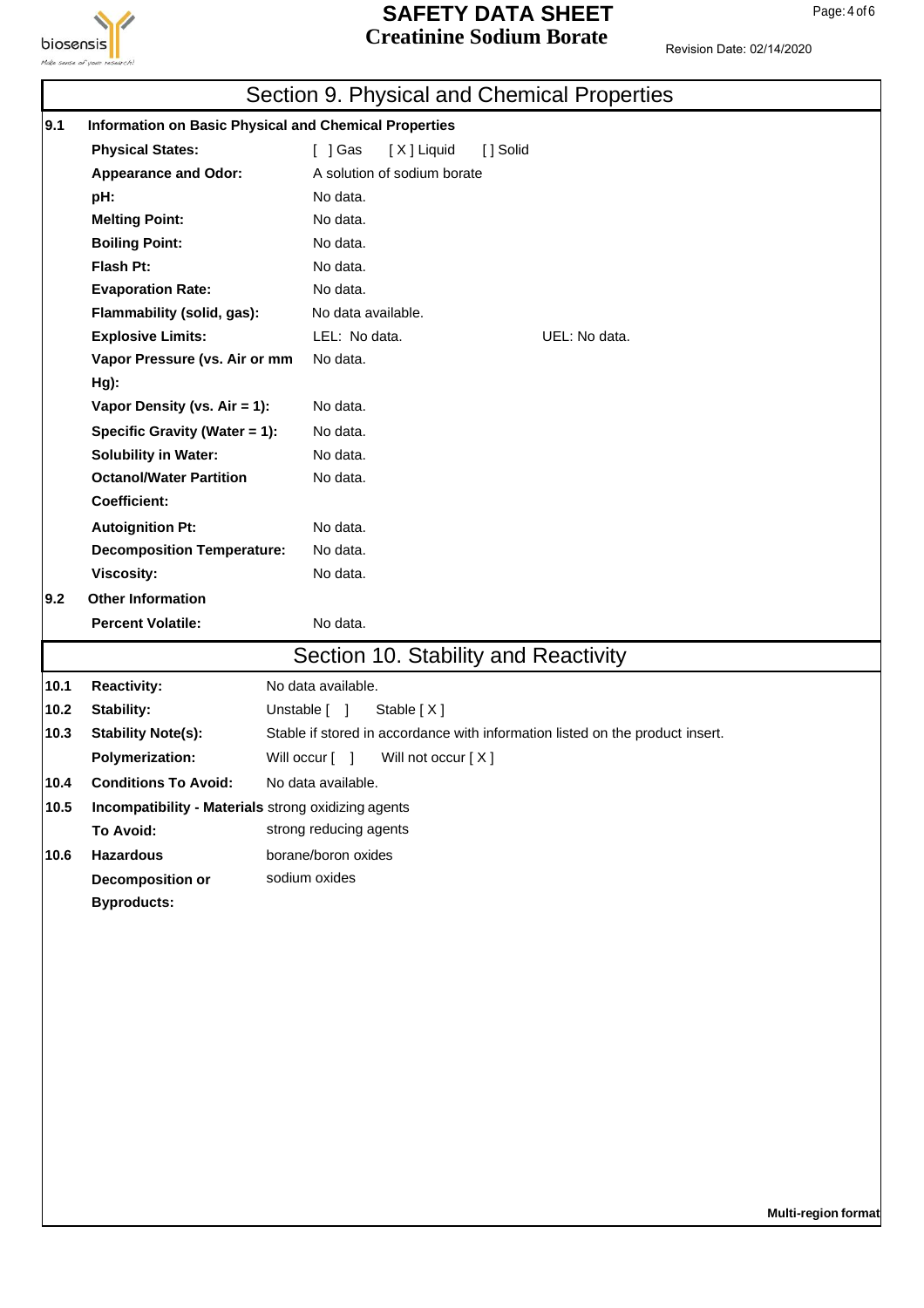

## **SAFETY DATA SHEET** Page: 5 of 6 **Creatinine Sodium Borate**

Revision Date: 02/14/2020

|      |                                                                                                                          |                                                                                          |                                                                                         | Section 11. Toxicological Information                                                                |  |            |             |              |                     |
|------|--------------------------------------------------------------------------------------------------------------------------|------------------------------------------------------------------------------------------|-----------------------------------------------------------------------------------------|------------------------------------------------------------------------------------------------------|--|------------|-------------|--------------|---------------------|
| 11.1 | Information on                                                                                                           |                                                                                          |                                                                                         | The toxicological effects of this product have not been thoroughly studied.                          |  |            |             |              |                     |
|      | <b>Toxicological Effects:</b>                                                                                            |                                                                                          | Sodium Tetraborate, Decahydrate - Toxicity Data: Oral LD50 (rat): 2660 mg/kg; Oral LD50 |                                                                                                      |  |            |             |              |                     |
|      |                                                                                                                          |                                                                                          | (mouse): 2 g/kg; Intraperitoneal LD50 (mouse): 2711 mg/kg; Oral TDLO (man): 709 mg/kg;  |                                                                                                      |  |            |             |              |                     |
|      | Sodium Tetraborate, Decahydrate - Investigated as an agricultural chemical, mutagen, and<br><b>Chronic Toxicological</b> |                                                                                          |                                                                                         |                                                                                                      |  |            |             |              |                     |
|      | Effects:                                                                                                                 |                                                                                          | reproductive effector.                                                                  |                                                                                                      |  |            |             |              |                     |
|      |                                                                                                                          |                                                                                          |                                                                                         | Only select Registry of Toxic Effects of Chemical Substances (RTECS) data is presented here.         |  |            |             |              |                     |
|      |                                                                                                                          |                                                                                          |                                                                                         | See actual entry in RTECS for complete information.                                                  |  |            |             |              |                     |
|      |                                                                                                                          |                                                                                          |                                                                                         | Sodium Tetraborate, Decahydrate RTECS Number: VZ2275000<br>IARC Monographs? No<br>OSHA Regulated? No |  |            |             |              |                     |
|      | Carcinogenicity:                                                                                                         |                                                                                          | NTP? No                                                                                 |                                                                                                      |  |            |             |              |                     |
| CAS# |                                                                                                                          | <b>Hazardous Components (Chemical Name)</b>                                              |                                                                                         |                                                                                                      |  | <b>NTP</b> | <b>IARC</b> | <b>ACGIH</b> | <b>OSHA</b>         |
|      | 1303-96-4                                                                                                                | Sodium Tetraborate, Decahydrate                                                          |                                                                                         |                                                                                                      |  | n.a.       | n.a.        | n.a.         | n.a.                |
|      | 7732-18-5                                                                                                                | Water                                                                                    |                                                                                         |                                                                                                      |  | n.a.       | n.a.        | n.a.         | n.a.                |
|      |                                                                                                                          |                                                                                          |                                                                                         | Section 12. Ecological Information                                                                   |  |            |             |              |                     |
| 12.1 | <b>Toxicity:</b>                                                                                                         |                                                                                          |                                                                                         | Avoid release into the environment.                                                                  |  |            |             |              |                     |
|      |                                                                                                                          |                                                                                          |                                                                                         | Runoff from fire control or dilution water may cause pollution.                                      |  |            |             |              |                     |
| 12.2 | <b>Persistence and</b>                                                                                                   |                                                                                          | No data available.                                                                      |                                                                                                      |  |            |             |              |                     |
|      | Degradability:                                                                                                           |                                                                                          |                                                                                         |                                                                                                      |  |            |             |              |                     |
| 12.3 |                                                                                                                          | <b>Bioaccumulative</b>                                                                   | No data available.                                                                      |                                                                                                      |  |            |             |              |                     |
|      | <b>Potential:</b>                                                                                                        |                                                                                          |                                                                                         |                                                                                                      |  |            |             |              |                     |
| 12.4 | <b>Mobility in Soil:</b>                                                                                                 |                                                                                          | No data available.                                                                      |                                                                                                      |  |            |             |              |                     |
| 12.5 |                                                                                                                          | <b>Results of PBT and vPvB No data available.</b>                                        |                                                                                         |                                                                                                      |  |            |             |              |                     |
|      | assessment:                                                                                                              |                                                                                          |                                                                                         |                                                                                                      |  |            |             |              |                     |
| 12.6 |                                                                                                                          | Other adverse effects:                                                                   | No data available.                                                                      |                                                                                                      |  |            |             |              |                     |
|      |                                                                                                                          |                                                                                          |                                                                                         | Section 13. Disposal Considerations                                                                  |  |            |             |              |                     |
| 13.1 |                                                                                                                          | Waste Disposal Method: Dispose in accordance with local, state, and federal regulations. |                                                                                         |                                                                                                      |  |            |             |              |                     |
|      |                                                                                                                          |                                                                                          |                                                                                         | Section 14. Transport Information                                                                    |  |            |             |              |                     |
| 14.1 |                                                                                                                          | <b>LAND TRANSPORT (US DOT):</b>                                                          |                                                                                         |                                                                                                      |  |            |             |              |                     |
|      |                                                                                                                          | <b>DOT Proper Shipping Name:</b>                                                         |                                                                                         | Not dangerous goods.                                                                                 |  |            |             |              |                     |
|      | <b>DOT Hazard Class:</b>                                                                                                 |                                                                                          |                                                                                         |                                                                                                      |  |            |             |              |                     |
|      | <b>UN/NA Number:</b>                                                                                                     |                                                                                          |                                                                                         |                                                                                                      |  |            |             |              |                     |
| 14.1 |                                                                                                                          | <b>LAND TRANSPORT (European ADR/RID):</b>                                                |                                                                                         |                                                                                                      |  |            |             |              |                     |
|      |                                                                                                                          | <b>ADR/RID Shipping Name:</b>                                                            |                                                                                         | Not dangerous goods.                                                                                 |  |            |             |              |                     |
|      | <b>UN Number:</b>                                                                                                        |                                                                                          |                                                                                         |                                                                                                      |  |            |             |              |                     |
|      | <b>Hazard Class:</b>                                                                                                     |                                                                                          |                                                                                         |                                                                                                      |  |            |             |              |                     |
| 14.3 |                                                                                                                          | AIR TRANSPORT (ICAO/IATA):                                                               |                                                                                         |                                                                                                      |  |            |             |              |                     |
|      |                                                                                                                          | <b>ICAO/IATA Shipping Name:</b>                                                          |                                                                                         | Not dangerous goods.                                                                                 |  |            |             |              |                     |
|      | <b>Additional Transport</b>                                                                                              |                                                                                          |                                                                                         | Transport in accordance with local, state, and federal regulations.                                  |  |            |             |              |                     |
|      | Information:                                                                                                             |                                                                                          |                                                                                         |                                                                                                      |  |            |             |              |                     |
|      |                                                                                                                          |                                                                                          |                                                                                         |                                                                                                      |  |            |             |              |                     |
|      |                                                                                                                          |                                                                                          |                                                                                         |                                                                                                      |  |            |             |              |                     |
|      |                                                                                                                          |                                                                                          |                                                                                         |                                                                                                      |  |            |             |              |                     |
|      |                                                                                                                          |                                                                                          |                                                                                         |                                                                                                      |  |            |             |              |                     |
|      |                                                                                                                          |                                                                                          |                                                                                         |                                                                                                      |  |            |             |              | Multi-region format |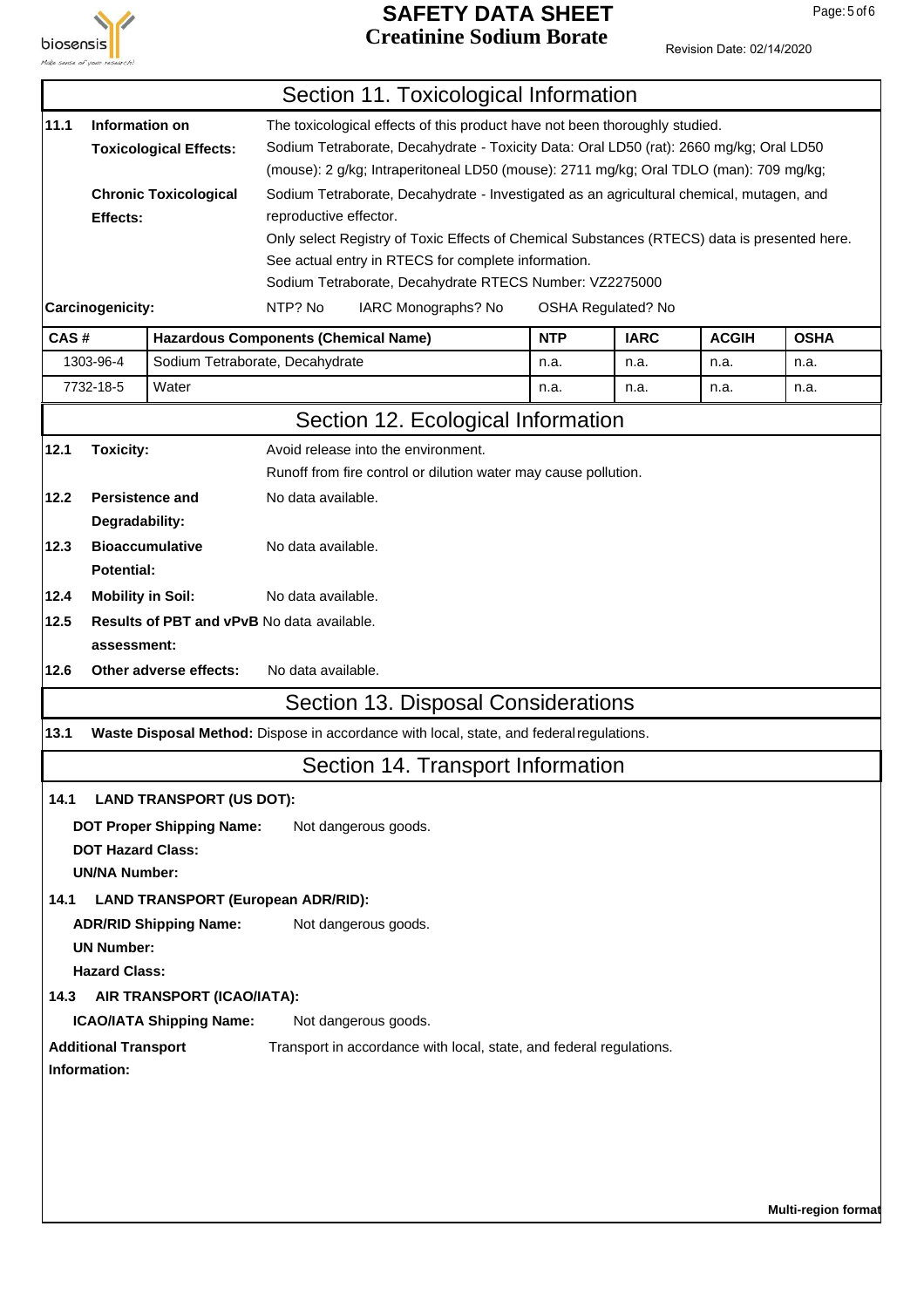

## **SAFETY DATA SHEET** Page: 6 of 6 **Creatinine Sodium Borate**

|                                             | Section 15. Regulatory Information |                                                                                                                                                                                                                                                                                                                                               |                                    |                                              |              |  |  |  |
|---------------------------------------------|------------------------------------|-----------------------------------------------------------------------------------------------------------------------------------------------------------------------------------------------------------------------------------------------------------------------------------------------------------------------------------------------|------------------------------------|----------------------------------------------|--------------|--|--|--|
|                                             |                                    | EPA SARA (Superfund Amendments and Reauthorization Act of 1986) Lists                                                                                                                                                                                                                                                                         |                                    |                                              |              |  |  |  |
| CAS#                                        |                                    | <b>Hazardous Components (Chemical Name)</b>                                                                                                                                                                                                                                                                                                   | S. 302 (EHS)                       | S. 304 RQ                                    | S. 313 (TRI) |  |  |  |
| 1303-96-4                                   |                                    | Sodium Tetraborate, Decahydrate                                                                                                                                                                                                                                                                                                               | No                                 | No                                           | No           |  |  |  |
| 7732-18-5                                   | Water                              |                                                                                                                                                                                                                                                                                                                                               | No                                 | No                                           | No           |  |  |  |
| CAS#                                        |                                    | <b>Hazardous Components (Chemical Name)</b>                                                                                                                                                                                                                                                                                                   | <b>Other US EPA or State Lists</b> |                                              |              |  |  |  |
| 1303-96-4                                   |                                    | Sodium Tetraborate, Decahydrate                                                                                                                                                                                                                                                                                                               | Inventory; CA PROP.65: No          | CAA HAP, ODC: No; CWA NPDES: No; TSCA: Yes - |              |  |  |  |
| 7732-18-5                                   | Water                              |                                                                                                                                                                                                                                                                                                                                               | Inventory; CA PROP.65: No          | CAA HAP, ODC: No; CWA NPDES: No; TSCA: Yes - |              |  |  |  |
| <b>Regulatory Information</b><br>Statement: |                                    | This SDS was prepared in accordance with 29 CFR 1910.1200 and Regulation (EC)<br>No.1272/2008.                                                                                                                                                                                                                                                |                                    |                                              |              |  |  |  |
|                                             |                                    | Section 16. Other Information                                                                                                                                                                                                                                                                                                                 |                                    |                                              |              |  |  |  |
| <b>Revision Date:</b>                       |                                    | 02/14/2020                                                                                                                                                                                                                                                                                                                                    |                                    |                                              |              |  |  |  |
| <b>Additional Information About</b>         |                                    | No data available.                                                                                                                                                                                                                                                                                                                            |                                    |                                              |              |  |  |  |
| <b>This Product:</b>                        |                                    |                                                                                                                                                                                                                                                                                                                                               |                                    |                                              |              |  |  |  |
|                                             |                                    | currently available to us. However, we make no warranty of merchantability or any other warranty,<br>express or implied, with respect to such information, and we assume no liability resulting from its<br>use. Users should make their own investigations to determine the suitability of the information for<br>their particular purposes. |                                    |                                              |              |  |  |  |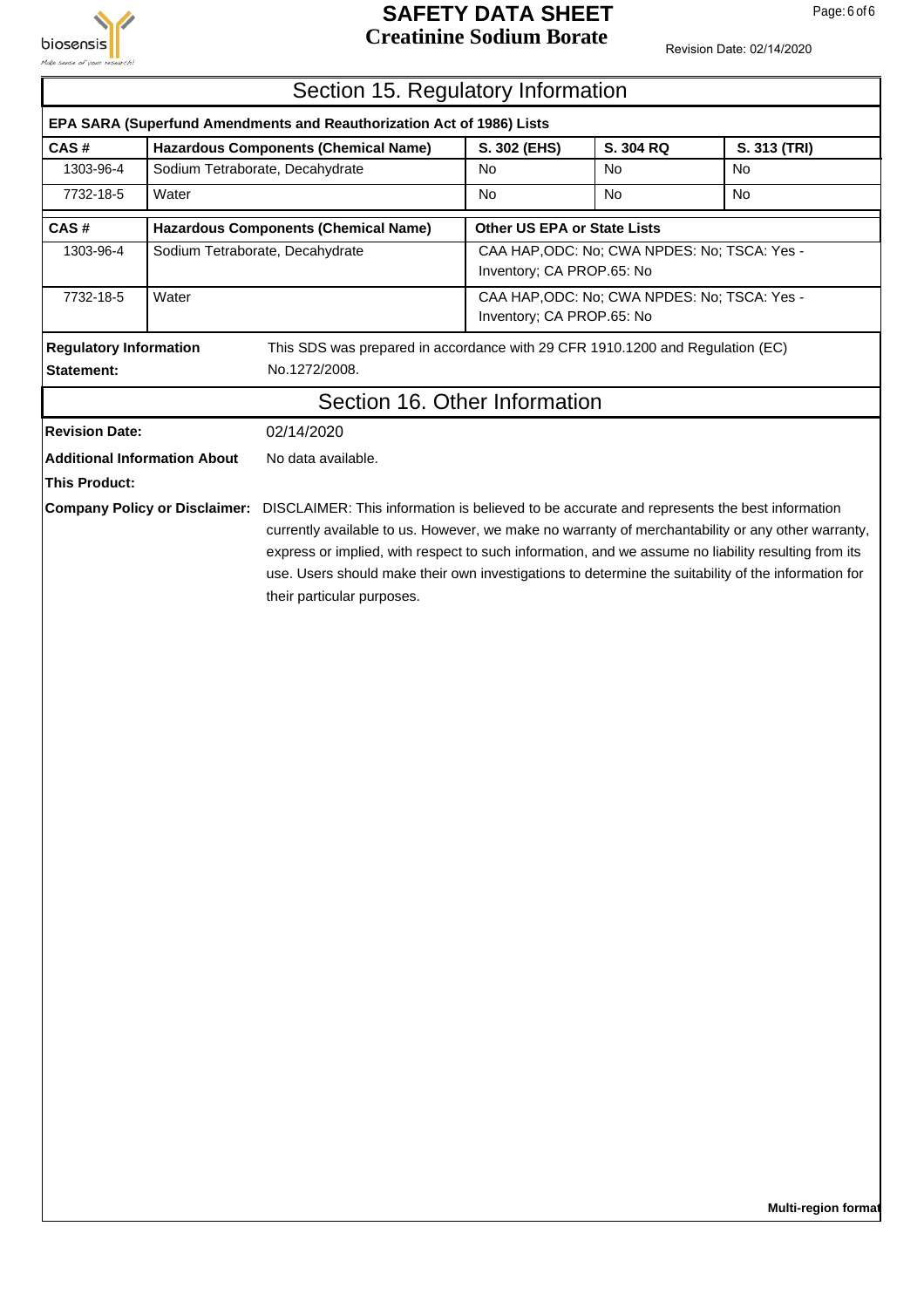

## **SAFETY DATA SHEET** Page: 1 of 5 **Creatinine Surfactant**

|                                                                                                                                                                          |                                                          | according to Regulation (EC) No. 1907/2006 as amended by (EC) No. 1272/2008                                           |                                       |  |  |
|--------------------------------------------------------------------------------------------------------------------------------------------------------------------------|----------------------------------------------------------|-----------------------------------------------------------------------------------------------------------------------|---------------------------------------|--|--|
|                                                                                                                                                                          |                                                          | Section 1. Identification of the Substance/Mixture and of the Company/Undertaking                                     |                                       |  |  |
| $1.1$                                                                                                                                                                    | <b>Product Code:</b><br><b>Product Name:</b>             | <b>CRE-001</b><br><b>Creatinine Surfactant</b>                                                                        |                                       |  |  |
| 1.2                                                                                                                                                                      |                                                          | Relevant identified uses of the substance or mixture and uses advised against:                                        |                                       |  |  |
|                                                                                                                                                                          | <b>Relevant identified uses:</b>                         | For research use only, not for human or veterinary use.                                                               |                                       |  |  |
| 1.3<br>Details of the Supplier of the Safety Data Sheet:<br><b>Company Name:</b><br>Biosensis Pty Ltd 51 West<br><b>Thebarton Road</b><br>Thebarton, 5031, SA, Australia |                                                          |                                                                                                                       |                                       |  |  |
|                                                                                                                                                                          |                                                          |                                                                                                                       |                                       |  |  |
|                                                                                                                                                                          | Web site address:                                        | www.biosensis.com                                                                                                     |                                       |  |  |
|                                                                                                                                                                          | Information:                                             | <b>Biosensis Pty Ltd</b>                                                                                              | 1800 605-5127 (US)                    |  |  |
|                                                                                                                                                                          |                                                          |                                                                                                                       | +61 8 8352 7711 (Australia)           |  |  |
| 1.4                                                                                                                                                                      | Emergency telephone number:                              |                                                                                                                       |                                       |  |  |
|                                                                                                                                                                          | <b>Emergency Contact:</b>                                | <b>CHEMTREC Within USA and Canada:</b><br><b>CHEMTREC Outside USA and Canada:</b>                                     | +1 (800)424-9300<br>+1 (703) 527-3887 |  |  |
|                                                                                                                                                                          |                                                          | Section 2. Hazards Identification                                                                                     |                                       |  |  |
| 2.1                                                                                                                                                                      | <b>Classification of the Substance or Mixture:</b>       |                                                                                                                       |                                       |  |  |
|                                                                                                                                                                          | <b>Skin Corrosion/Irritation, Category 3</b>             |                                                                                                                       |                                       |  |  |
|                                                                                                                                                                          | Serious Eye Damage/Eye Irritation, Category 1            |                                                                                                                       |                                       |  |  |
| 2.2                                                                                                                                                                      | <b>Label Elements:</b>                                   |                                                                                                                       |                                       |  |  |
|                                                                                                                                                                          |                                                          |                                                                                                                       |                                       |  |  |
|                                                                                                                                                                          | <b>GHS Signal Word:</b>                                  | <b>Danger</b>                                                                                                         |                                       |  |  |
|                                                                                                                                                                          | <b>GHS Hazard Phrases:</b>                               |                                                                                                                       |                                       |  |  |
|                                                                                                                                                                          | H316: Causes mild skin irritation.                       |                                                                                                                       |                                       |  |  |
|                                                                                                                                                                          | H318: Causes serious eye damage.                         |                                                                                                                       |                                       |  |  |
|                                                                                                                                                                          | <b>GHS Precaution Phrases:</b>                           |                                                                                                                       |                                       |  |  |
|                                                                                                                                                                          |                                                          | P280: Wear {protective gloves/protective clothing/eye protection/face protection}.                                    |                                       |  |  |
|                                                                                                                                                                          | <b>GHS Response Phrases:</b><br>to do. Continue rinsing. | P305+351+338: IF IN EYES: Rinse cautiously with water for several minutes. Remove contact lenses, if present and easy |                                       |  |  |
|                                                                                                                                                                          |                                                          | P310: Immediately call a POISON CENTER or doctor/physician.                                                           |                                       |  |  |
|                                                                                                                                                                          |                                                          | P332+313: If skin irritation occurs, get medical advice/attention.                                                    |                                       |  |  |
|                                                                                                                                                                          | <b>GHS Storage and Disposal Phrases:</b>                 |                                                                                                                       |                                       |  |  |
|                                                                                                                                                                          |                                                          | Please refer to Section 7 for Storage and Section 13 for Disposal information.                                        |                                       |  |  |
| 2.3                                                                                                                                                                      | <b>Adverse Human Health</b>                              | Causes serious eye irritation.                                                                                        |                                       |  |  |
|                                                                                                                                                                          | <b>Effects and Symptoms:</b>                             | Causes mild skin irritation                                                                                           |                                       |  |  |
|                                                                                                                                                                          |                                                          | Material may be irritating to the mucous membranes and upper respiratory tract.                                       |                                       |  |  |
|                                                                                                                                                                          |                                                          | May be harmful by inhalation, ingestion, or skin absorption.                                                          |                                       |  |  |
|                                                                                                                                                                          |                                                          | May cause respiratory system irritation.                                                                              |                                       |  |  |
|                                                                                                                                                                          |                                                          | To the best of our knowledge, the toxicological properties have not been thoroughly investigated.                     |                                       |  |  |
|                                                                                                                                                                          |                                                          |                                                                                                                       |                                       |  |  |
|                                                                                                                                                                          |                                                          |                                                                                                                       |                                       |  |  |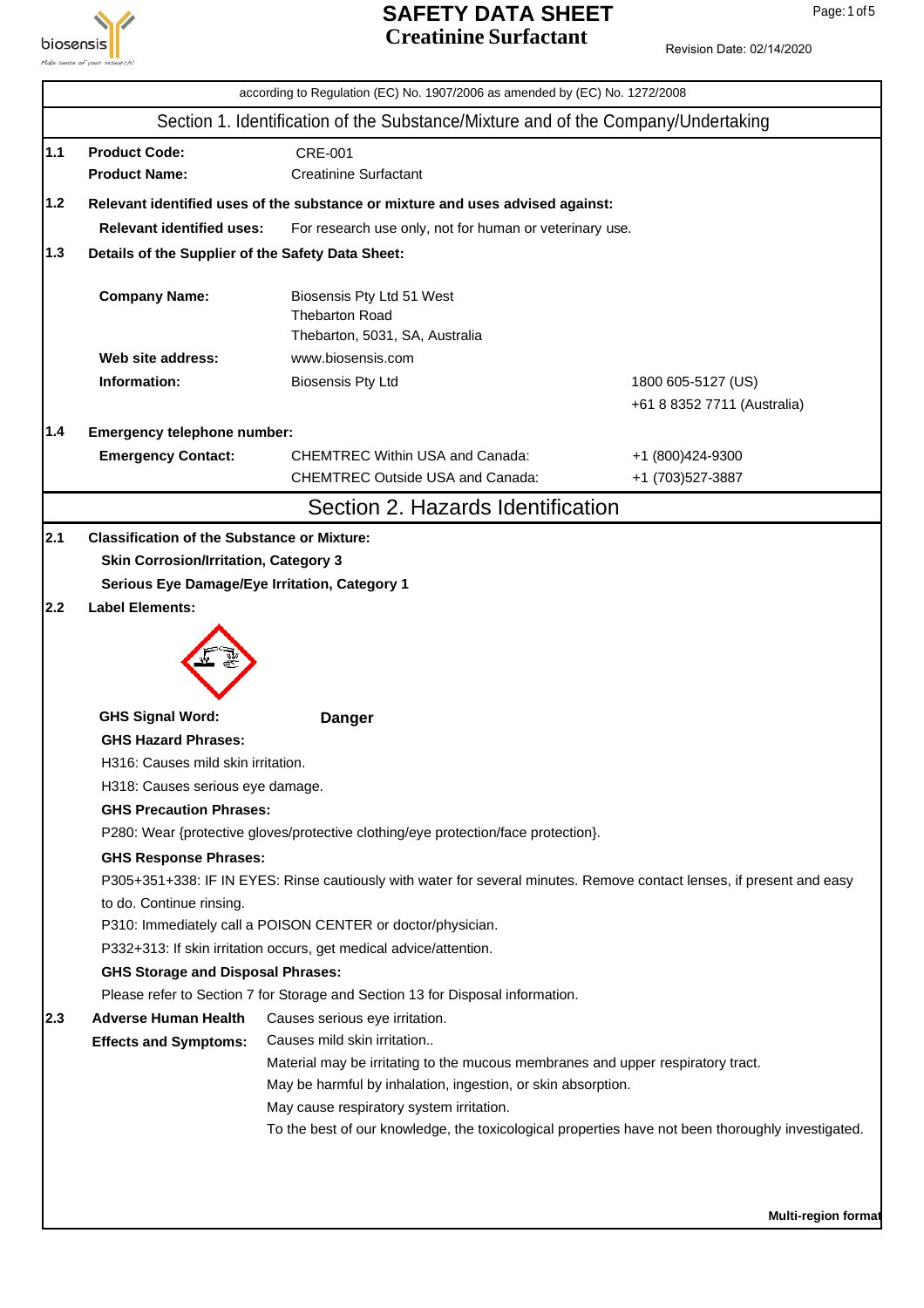

## **SAFETY DATA SHEET** Page: 2 of 5 **Creatinine Surfactant**

|                         |                            |                                 | Section 3. Composition/Information on Ingredients                                                                                                                                                     |                                                  |                         |                                                                                                                          |  |  |  |  |
|-------------------------|----------------------------|---------------------------------|-------------------------------------------------------------------------------------------------------------------------------------------------------------------------------------------------------|--------------------------------------------------|-------------------------|--------------------------------------------------------------------------------------------------------------------------|--|--|--|--|
| CAS H/<br><b>RTECS#</b> |                            | <b>REACH Registration No.</b>   | Hazardous Components (Chemical Name)/                                                                                                                                                                 | <b>Concentration</b>                             | EC No./<br>EC Index No. | <b>GHS Classification</b>                                                                                                |  |  |  |  |
| <b>NA</b><br>NA         |                            | <b>Creatinine Surfactant</b>    |                                                                                                                                                                                                       | 100.0%                                           | <b>NA</b><br><b>NA</b>  | Skin Corr. 2: H315<br>Eye Damage 2A: H319                                                                                |  |  |  |  |
|                         |                            |                                 | Section 4. First Aid Measures                                                                                                                                                                         |                                                  |                         |                                                                                                                          |  |  |  |  |
| 4.1                     |                            | <b>Description of First Aid</b> |                                                                                                                                                                                                       |                                                  |                         |                                                                                                                          |  |  |  |  |
|                         | <b>Measures:</b>           |                                 |                                                                                                                                                                                                       |                                                  |                         |                                                                                                                          |  |  |  |  |
|                         |                            | In Case of Inhalation:          | Remove to fresh air. If not breathing, give artificial respiration or give oxygen by trained<br>personnel. Get immediate medical attention.                                                           |                                                  |                         |                                                                                                                          |  |  |  |  |
|                         |                            |                                 | In Case of Skin Contact: Immediately wash skin with soap and plenty of water for at least 20 minutes. Remove                                                                                          |                                                  |                         |                                                                                                                          |  |  |  |  |
|                         |                            |                                 | contaminated clothing. Get medical attention if symptoms occur. Wash clothing before reuse.                                                                                                           |                                                  |                         |                                                                                                                          |  |  |  |  |
|                         |                            | In Case of Eye Contact:         | Hold eyelids apart and flush eyes with plenty of water for at least 20 minutes. Have eyes<br>examined and tested by medical personnel.                                                                |                                                  |                         |                                                                                                                          |  |  |  |  |
|                         |                            | In Case of Ingestion:           | Wash out mouth with water provided person is conscious. Never give anything by mouth to an                                                                                                            |                                                  |                         |                                                                                                                          |  |  |  |  |
|                         |                            |                                 |                                                                                                                                                                                                       |                                                  |                         | unconscious person. Get medical attention. Do NOT induce vomiting unless directed to do so by                            |  |  |  |  |
|                         |                            |                                 | medical personnel.                                                                                                                                                                                    |                                                  |                         |                                                                                                                          |  |  |  |  |
|                         |                            |                                 | Section 5. Fire Fighting Measures                                                                                                                                                                     |                                                  |                         |                                                                                                                          |  |  |  |  |
| 5.1                     |                            | <b>Suitable Extinguishing</b>   | Use alcohol-resistant foam, carbon dioxide, water, or dry chemical spray.                                                                                                                             |                                                  |                         |                                                                                                                          |  |  |  |  |
|                         | Media:                     |                                 |                                                                                                                                                                                                       | Use water spray to cool fire-exposed containers. |                         |                                                                                                                          |  |  |  |  |
|                         | Media:                     |                                 | Unsuitable Extinguishing A solid water stream may be inefficient.                                                                                                                                     |                                                  |                         |                                                                                                                          |  |  |  |  |
| 5.2                     | <b>And Hazards:</b>        | <b>Flammable Properties</b>     | No data available.                                                                                                                                                                                    |                                                  |                         |                                                                                                                          |  |  |  |  |
|                         |                            |                                 | No data available.                                                                                                                                                                                    |                                                  |                         |                                                                                                                          |  |  |  |  |
|                         | Flash Pt:                  |                                 | No data.                                                                                                                                                                                              |                                                  |                         |                                                                                                                          |  |  |  |  |
|                         |                            | <b>Explosive Limits:</b>        | LEL: No data.<br>UEL: No data.                                                                                                                                                                        |                                                  |                         |                                                                                                                          |  |  |  |  |
|                         |                            | <b>Autoignition Pt:</b>         | No data.                                                                                                                                                                                              |                                                  |                         |                                                                                                                          |  |  |  |  |
| 5.3                     |                            |                                 | Fire Fighting Instructions: As in any fire, wear self-contained breathing apparatus pressure-demand (NIOSH approvedor<br>equivalent), and full protective gear to prevent contact with skin and eyes. |                                                  |                         |                                                                                                                          |  |  |  |  |
|                         |                            |                                 | Section 6. Accidental Release Measures                                                                                                                                                                |                                                  |                         |                                                                                                                          |  |  |  |  |
| 6.1                     |                            | <b>Protective Precautions,</b>  | Avoid breathing vapors and provide adequate ventilation.                                                                                                                                              |                                                  |                         |                                                                                                                          |  |  |  |  |
|                         |                            |                                 |                                                                                                                                                                                                       |                                                  |                         | Protective Equipment and As conditions warrant, wear a NIOSH approved self-contained breathing apparatus, or respirator, |  |  |  |  |
|                         |                            | <b>Emergency Procedures:</b>    | and appropriate personal protection (rubber boots, safety goggles, and heavy rubber gloves).                                                                                                          |                                                  |                         |                                                                                                                          |  |  |  |  |
| 6.2                     |                            | <b>Environmental</b>            | Take steps to avoid release into the environment, if safe to do so.                                                                                                                                   |                                                  |                         |                                                                                                                          |  |  |  |  |
|                         | <b>Precautions:</b>        |                                 |                                                                                                                                                                                                       |                                                  |                         |                                                                                                                          |  |  |  |  |
| 6.3                     |                            |                                 | Methods and Material For Contain spill and collect, as appropriate.                                                                                                                                   |                                                  |                         |                                                                                                                          |  |  |  |  |
|                         |                            |                                 | Containment and Cleaning Transfer to a chemical waste container for disposal in accordance with local regulations.                                                                                    |                                                  |                         |                                                                                                                          |  |  |  |  |
|                         | Up:                        |                                 |                                                                                                                                                                                                       |                                                  |                         |                                                                                                                          |  |  |  |  |
|                         |                            |                                 | Section 7. Handling and Storage                                                                                                                                                                       |                                                  |                         |                                                                                                                          |  |  |  |  |
| 7.1                     |                            |                                 | Precautions To Be Taken Avoid breathing dust/fume/gas/mist/vapours/spray.                                                                                                                             |                                                  |                         |                                                                                                                          |  |  |  |  |
|                         | in Handling:               |                                 | Avoid prolonged or repeated exposure.                                                                                                                                                                 |                                                  |                         |                                                                                                                          |  |  |  |  |
| 7.2                     |                            |                                 | Precautions To Be Taken Keep container tightly closed.                                                                                                                                                |                                                  |                         |                                                                                                                          |  |  |  |  |
|                         | in Storing:                |                                 | Store in accordance with information listed on the product insert.                                                                                                                                    |                                                  |                         |                                                                                                                          |  |  |  |  |
|                         | <b>Multi-region format</b> |                                 |                                                                                                                                                                                                       |                                                  |                         |                                                                                                                          |  |  |  |  |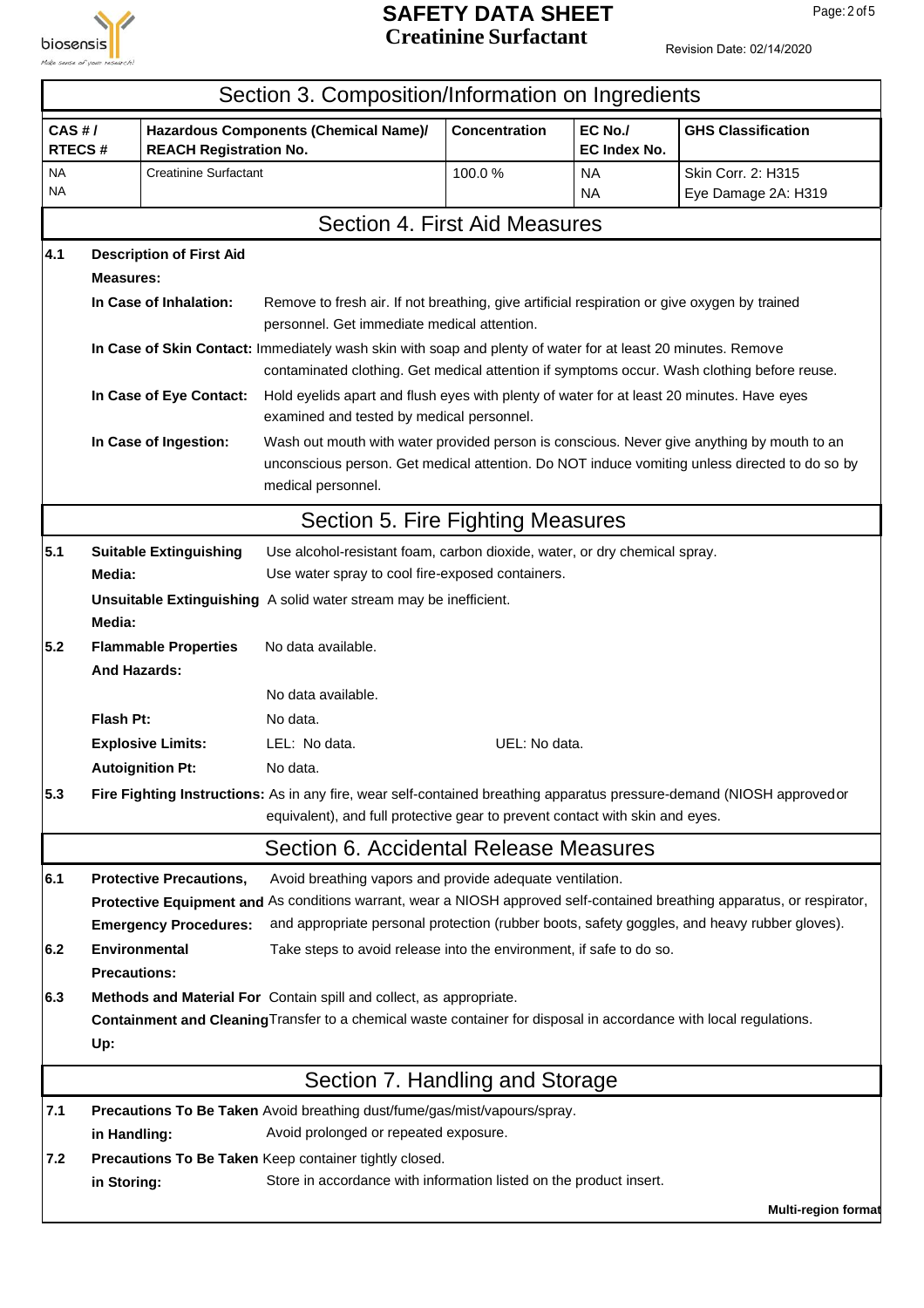

# **SAFETY DATA SHEET** Page: 3 of 5

| <b>aiosensis</b> | Make sense of your research!          |                                                                                                        | <b>Creatinine Surfactant</b> | Revision Date: 02/14/2020                                                                            |  |  |  |
|------------------|---------------------------------------|--------------------------------------------------------------------------------------------------------|------------------------------|------------------------------------------------------------------------------------------------------|--|--|--|
|                  |                                       | Section 8. Exposure Controls/Personal Protection                                                       |                              |                                                                                                      |  |  |  |
| 8.1              | <b>Exposure Parameters:</b>           |                                                                                                        |                              |                                                                                                      |  |  |  |
| 8.2              | <b>Exposure Controls:</b>             |                                                                                                        |                              |                                                                                                      |  |  |  |
| 8.2.1            | <b>Engineering Controls</b>           |                                                                                                        |                              | Use process enclosures, local exhaust ventilation, or other engineering controls to control airborne |  |  |  |
|                  | (Ventilation etc.):                   | levels below recommended exposure limits.                                                              |                              |                                                                                                      |  |  |  |
| 8.2.2            | <b>Personal protection equipment:</b> |                                                                                                        |                              |                                                                                                      |  |  |  |
|                  | <b>Eye Protection:</b>                | Safety glasses                                                                                         |                              |                                                                                                      |  |  |  |
|                  | <b>Protective Gloves:</b>             | Compatible chemical-resistant gloves                                                                   |                              |                                                                                                      |  |  |  |
|                  | Other Protective Clothing: Lab coat   |                                                                                                        |                              |                                                                                                      |  |  |  |
|                  | <b>Respiratory Equipment</b>          | NIOSH approved respirator, as conditions warrant.                                                      |                              |                                                                                                      |  |  |  |
|                  | (Specify Type):                       |                                                                                                        |                              |                                                                                                      |  |  |  |
|                  | Work/Hygienic/                        | Do not take internally.                                                                                |                              |                                                                                                      |  |  |  |
|                  | <b>Maintenance Practices:</b>         | Facilities storing or utilizing this material should be equipped with an eyewash facility and a safety |                              |                                                                                                      |  |  |  |
|                  |                                       | shower.                                                                                                |                              |                                                                                                      |  |  |  |
|                  |                                       | Wash thoroughly after handling.                                                                        |                              |                                                                                                      |  |  |  |
|                  |                                       | No data available.                                                                                     |                              |                                                                                                      |  |  |  |
|                  |                                       | Section 9. Physical and Chemical Properties                                                            |                              |                                                                                                      |  |  |  |
| 9.1              |                                       | Information on Basic Physical and Chemical Properties                                                  |                              |                                                                                                      |  |  |  |
|                  | <b>Physical States:</b>               | [ ] Gas<br>[X] Liquid                                                                                  | [] Solid                     |                                                                                                      |  |  |  |
|                  | <b>Appearance and Odor:</b>           | A solution of surfactant                                                                               |                              |                                                                                                      |  |  |  |
|                  | pH:                                   | No data.                                                                                               |                              |                                                                                                      |  |  |  |
|                  | <b>Melting Point:</b>                 | No data.                                                                                               |                              |                                                                                                      |  |  |  |
|                  | <b>Boiling Point:</b>                 | No data.                                                                                               |                              |                                                                                                      |  |  |  |
|                  | <b>Flash Pt:</b>                      | No data.                                                                                               |                              |                                                                                                      |  |  |  |
|                  | <b>Evaporation Rate:</b>              | No data.                                                                                               |                              |                                                                                                      |  |  |  |
|                  | Flammability (solid, gas):            | No data available.                                                                                     |                              |                                                                                                      |  |  |  |
|                  | <b>Explosive Limits:</b>              | LEL: No data.                                                                                          |                              | UEL: No data.                                                                                        |  |  |  |
|                  | Vapor Pressure (vs. Air or mm         | No data.                                                                                               |                              |                                                                                                      |  |  |  |
|                  | $Hg$ :                                |                                                                                                        |                              |                                                                                                      |  |  |  |
|                  | Vapor Density (vs. Air = 1):          | No data.                                                                                               |                              |                                                                                                      |  |  |  |
|                  | Specific Gravity (Water = 1):         | No data.                                                                                               |                              |                                                                                                      |  |  |  |
|                  | <b>Solubility in Water:</b>           | No data.                                                                                               |                              |                                                                                                      |  |  |  |
|                  | <b>Octanol/Water Partition</b>        | No data.                                                                                               |                              |                                                                                                      |  |  |  |
|                  | <b>Coefficient:</b>                   |                                                                                                        |                              |                                                                                                      |  |  |  |
|                  | <b>Autoignition Pt:</b>               | No data.                                                                                               |                              |                                                                                                      |  |  |  |

**9.2 Other Information**

**Decomposition Temperature:** No data. **Viscosity:** No data.

**Percent Volatile:** No data.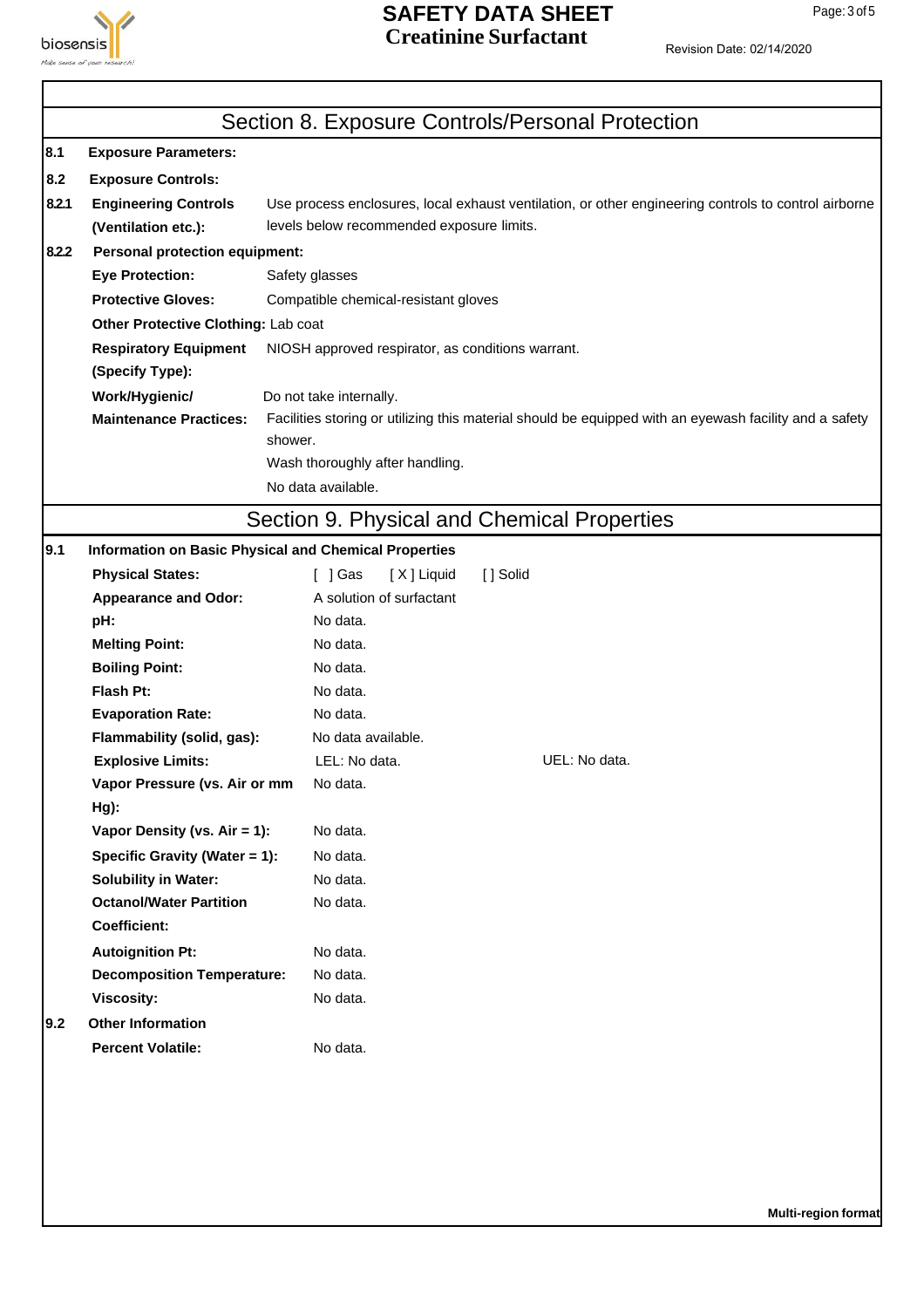

## **SAFETY DATA SHEET** Page: 4 of 5 **Creatinine Surfactant**

|              |                                                                                                                                      |                                                   |                                   | Section 10. Stability and Reactivity                                                     |            |                    |              |             |
|--------------|--------------------------------------------------------------------------------------------------------------------------------------|---------------------------------------------------|-----------------------------------|------------------------------------------------------------------------------------------|------------|--------------------|--------------|-------------|
|              |                                                                                                                                      |                                                   | No data available.                |                                                                                          |            |                    |              |             |
| 10.1<br>10.2 | <b>Reactivity:</b><br>Stability:                                                                                                     |                                                   | Unstable [ ]                      | Stable [X]                                                                               |            |                    |              |             |
| 10.3         |                                                                                                                                      |                                                   |                                   |                                                                                          |            |                    |              |             |
|              | <b>Stability Note(s):</b><br>Stable if stored in accordance with information listed on the product insert.<br><b>Polymerization:</b> |                                                   |                                   |                                                                                          |            |                    |              |             |
|              |                                                                                                                                      |                                                   | Will occur [ ]                    | Will not occur [X]                                                                       |            |                    |              |             |
| 10.4         |                                                                                                                                      | <b>Conditions To Avoid:</b>                       | No data available.                |                                                                                          |            |                    |              |             |
| 10.5         |                                                                                                                                      | Incompatibility - Materials mineral acids         |                                   |                                                                                          |            |                    |              |             |
|              | To Avoid:                                                                                                                            |                                                   | oxidizing agents                  |                                                                                          |            |                    |              |             |
| 10.6         | <b>Hazardous</b>                                                                                                                     |                                                   | carbon dioxide<br>carbon monoxide |                                                                                          |            |                    |              |             |
|              | <b>Byproducts:</b>                                                                                                                   | Decomposition or                                  | sodium oxides                     |                                                                                          |            |                    |              |             |
|              |                                                                                                                                      |                                                   | sulfur oxides                     |                                                                                          |            |                    |              |             |
|              |                                                                                                                                      |                                                   |                                   | Section 11. Toxicological Information                                                    |            |                    |              |             |
| 11.1         | Information on                                                                                                                       |                                                   |                                   | The toxicological effects of this product have not been thoroughly studied.              |            |                    |              |             |
|              |                                                                                                                                      | <b>Toxicological Effects:</b>                     |                                   |                                                                                          |            |                    |              |             |
|              | Carcinogenicity:                                                                                                                     |                                                   | NTP? No                           | IARC Monographs? No                                                                      |            | OSHA Regulated? No |              |             |
| CAS#         |                                                                                                                                      | <b>Hazardous Components (Chemical Name)</b>       |                                   |                                                                                          | <b>NTP</b> | <b>IARC</b>        | <b>ACGIH</b> | <b>OSHA</b> |
|              | <b>NA</b>                                                                                                                            | <b>Creatinine Surfactant</b>                      |                                   |                                                                                          | n.a.       | n.a.               | n.a.         | n.a.        |
|              |                                                                                                                                      |                                                   |                                   | Section 12. Ecological Information                                                       |            |                    |              |             |
| 12.1         | <b>Toxicity:</b>                                                                                                                     |                                                   |                                   | Avoid release into the environment.                                                      |            |                    |              |             |
|              |                                                                                                                                      |                                                   |                                   | Runoff from fire control or dilution water may cause pollution.                          |            |                    |              |             |
| 12.2         |                                                                                                                                      | <b>Persistence and</b>                            | No data available.                |                                                                                          |            |                    |              |             |
|              | Degradability:                                                                                                                       |                                                   |                                   |                                                                                          |            |                    |              |             |
| 12.3         |                                                                                                                                      | <b>Bioaccumulative</b>                            | No data available.                |                                                                                          |            |                    |              |             |
|              | <b>Potential:</b>                                                                                                                    |                                                   |                                   |                                                                                          |            |                    |              |             |
| 12.4         | <b>Mobility in Soil:</b>                                                                                                             |                                                   | No data available.                |                                                                                          |            |                    |              |             |
| 12.5         |                                                                                                                                      | <b>Results of PBT and vPvB No data available.</b> |                                   |                                                                                          |            |                    |              |             |
|              | assessment:                                                                                                                          |                                                   |                                   |                                                                                          |            |                    |              |             |
| 12.6         |                                                                                                                                      | Other adverse effects:                            | No data available.                |                                                                                          |            |                    |              |             |
|              |                                                                                                                                      |                                                   |                                   | Section 13. Disposal Considerations                                                      |            |                    |              |             |
| 13.1         |                                                                                                                                      |                                                   |                                   | Waste Disposal Method: Dispose in accordance with local, state, and federal regulations. |            |                    |              |             |
|              |                                                                                                                                      |                                                   |                                   | Section 14. Transport Information                                                        |            |                    |              |             |
| 14.1         |                                                                                                                                      | <b>LAND TRANSPORT (US DOT):</b>                   |                                   |                                                                                          |            |                    |              |             |
|              |                                                                                                                                      | <b>DOT Proper Shipping Name:</b>                  |                                   | Not dangerous goods.                                                                     |            |                    |              |             |
|              | <b>DOT Hazard Class:</b>                                                                                                             |                                                   |                                   |                                                                                          |            |                    |              |             |
|              | <b>UN/NA Number:</b>                                                                                                                 |                                                   |                                   |                                                                                          |            |                    |              |             |
| 14.1         |                                                                                                                                      | <b>LAND TRANSPORT (European ADR/RID):</b>         |                                   |                                                                                          |            |                    |              |             |
|              |                                                                                                                                      | <b>ADR/RID Shipping Name:</b>                     |                                   | Not dangerous goods.                                                                     |            |                    |              |             |
|              | <b>UN Number:</b>                                                                                                                    |                                                   |                                   |                                                                                          |            |                    |              |             |
|              | <b>Hazard Class:</b>                                                                                                                 |                                                   |                                   |                                                                                          |            |                    |              |             |
|              |                                                                                                                                      |                                                   |                                   |                                                                                          |            |                    |              |             |
|              |                                                                                                                                      |                                                   |                                   |                                                                                          |            |                    |              |             |
|              |                                                                                                                                      |                                                   |                                   |                                                                                          |            |                    |              |             |
|              | <b>Multi-region format</b>                                                                                                           |                                                   |                                   |                                                                                          |            |                    |              |             |